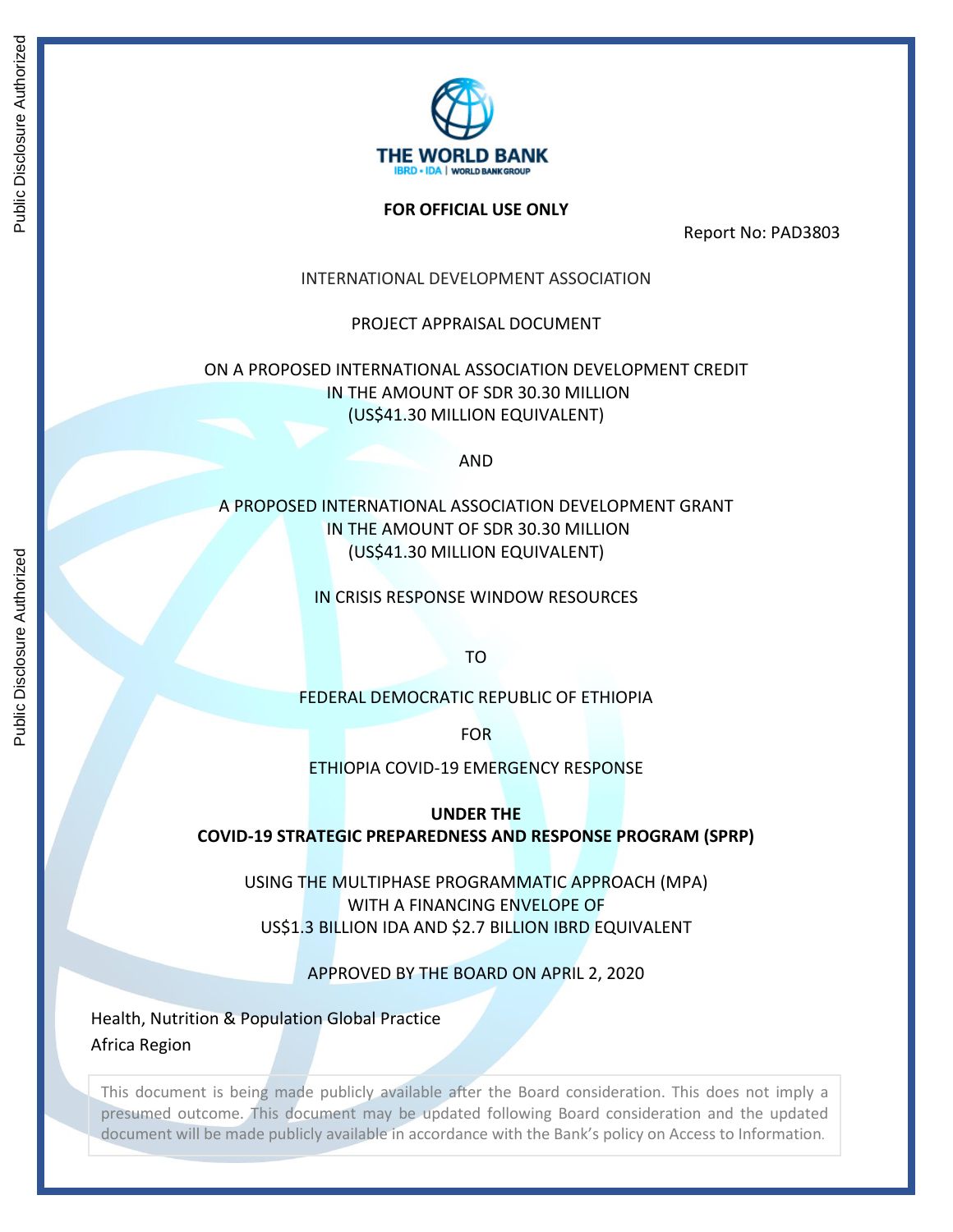# CURRENCY EQUIVALENTS

(Exchange Rate Effective February 29, 2020)

| Currency Unit = Ethiopian Birr (ETB)                |
|-----------------------------------------------------|
| US\$1.00= 32.349 ETB                                |
| $US$1.00 =$ Special Drawing Rights (SDR) 0.72818362 |

FISCAL YEAR January 1 - December 31

Regional Vice President: Hafez M. H. Ghanem Country Director: Carolyn Turk Regional Director: Dena Ringold Practice Manager: Ernest E. Massiah Task Team Leader(s): Roman Tesfaye, Paul Jacob Robyn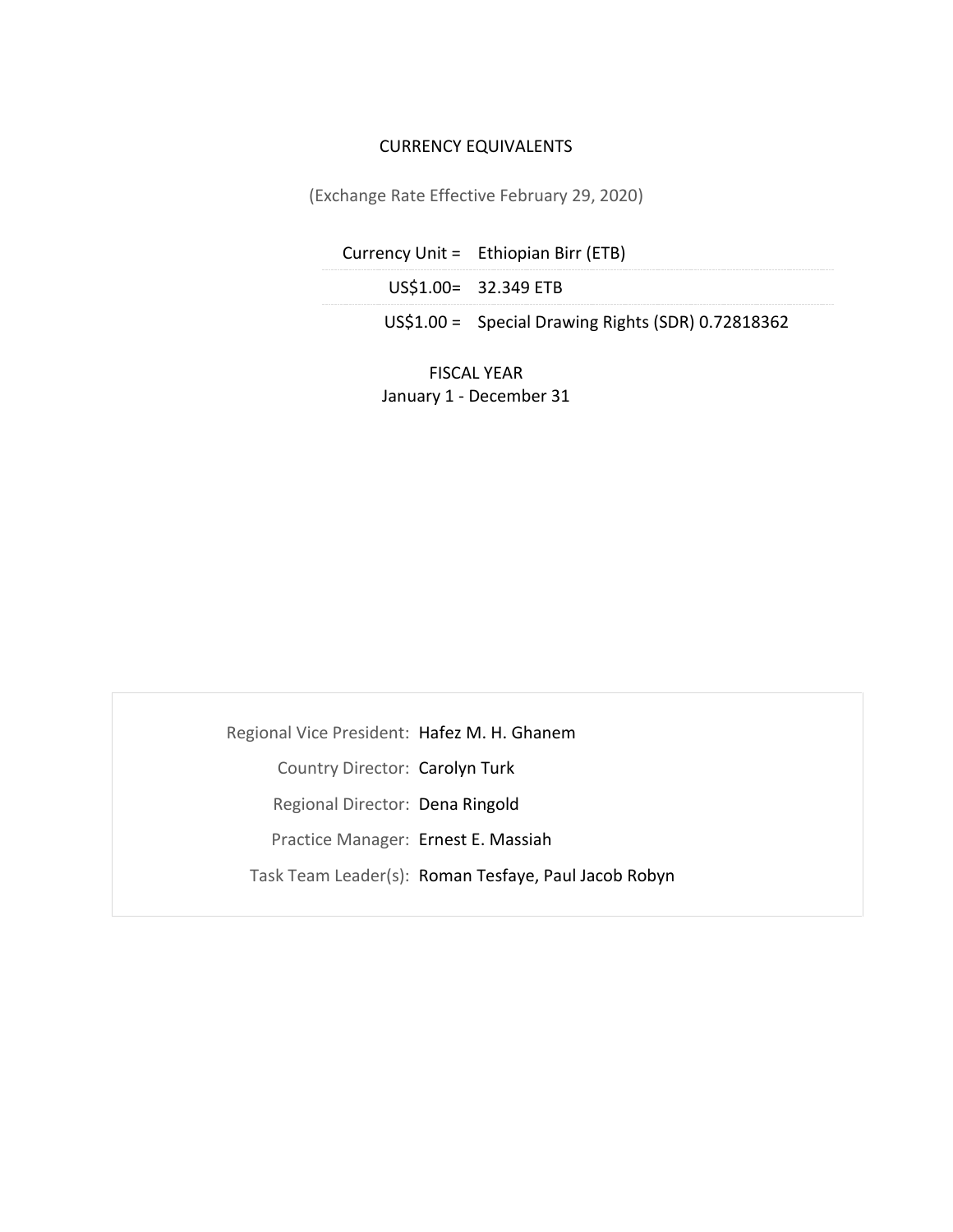

# ABBREVIATIONS AND ACRONYMS

| <b>ACDCP</b> | Africa CDC Regional Investment Financing Project      |
|--------------|-------------------------------------------------------|
| <b>AMR</b>   | Anti-Microbial Resistance                             |
| AU           | <b>African Union</b>                                  |
| <b>BSL</b>   | <b>Bio-safety Level</b>                               |
| CDC          | Centers for Disease Control and Prevention            |
| <b>CERC</b>  | Contingent Emergency Response Component               |
| COVID-19     | <b>Coronavirus Disease</b>                            |
| <b>CPF</b>   | <b>Country Partnership Framework</b>                  |
| EBS          | <b>Event-Based Surveillance</b>                       |
| <b>EID</b>   | <b>Emerging Infectious Diseases</b>                   |
| EOC          | <b>Emergency Operation Center</b>                     |
| <b>ESF</b>   | <b>Environmental and Social Framework</b>             |
| <b>EPHI</b>  | Ethiopian Public Health Institute                     |
| <b>EPRP</b>  | <b>Emergency Preparedness and Response Plan</b>       |
| <b>ESMF</b>  | <b>Environmental and Social Management Framework</b>  |
| <b>ETB</b>   | <b>Ethiopian Birr</b>                                 |
| <b>EVD</b>   | <b>Ebola Virus Disease</b>                            |
| EVD-WA       | West African Ebola Virus Disease                      |
| FM           | <b>Financial Management</b>                           |
| <b>GBV</b>   | <b>Gender-based Violence</b>                          |
| <b>GHSA</b>  | <b>Global Health Security Alliance</b>                |
| <b>GMU</b>   | <b>Grant Management Unit</b>                          |
| GoE          | Government of Ethiopia                                |
| <b>GRM</b>   | Grievance Redress Mechanism                           |
| <b>GRS</b>   | <b>Grievance Redress Service</b>                      |
| <b>IBRD</b>  | International Bank for Reconstruction and Development |
| <b>IDA</b>   | <b>International Development Association</b>          |
| <b>IDSR</b>  | Integrated Disease Surveillance and Response          |
| IEG          | <b>International Evaluation Group</b>                 |
| <b>IFR</b>   | <b>Interim Financial Report</b>                       |
| <b>IHR</b>   | <b>International Health Regulations</b>               |
| <b>IPF</b>   | <b>Investment Project Financing</b>                   |
| MoF          | Ministry of Finance                                   |
| MoH          | Ministry of Health                                    |
| <b>MPA</b>   | Multiphase Programmatic Approach                      |
| <b>NDRM</b>  | National Disaster Risk Management                     |
| <b>NPHI</b>  | National Public Health Institute                      |
| <b>OFAG</b>  | Office of the Federal Auditor General                 |
| <b>PCD</b>   | Partnership and Cooperation Directorate               |
| PDO          | Project Development Objective                         |
| PHEM         | <b>Public Health Emergency Management</b>             |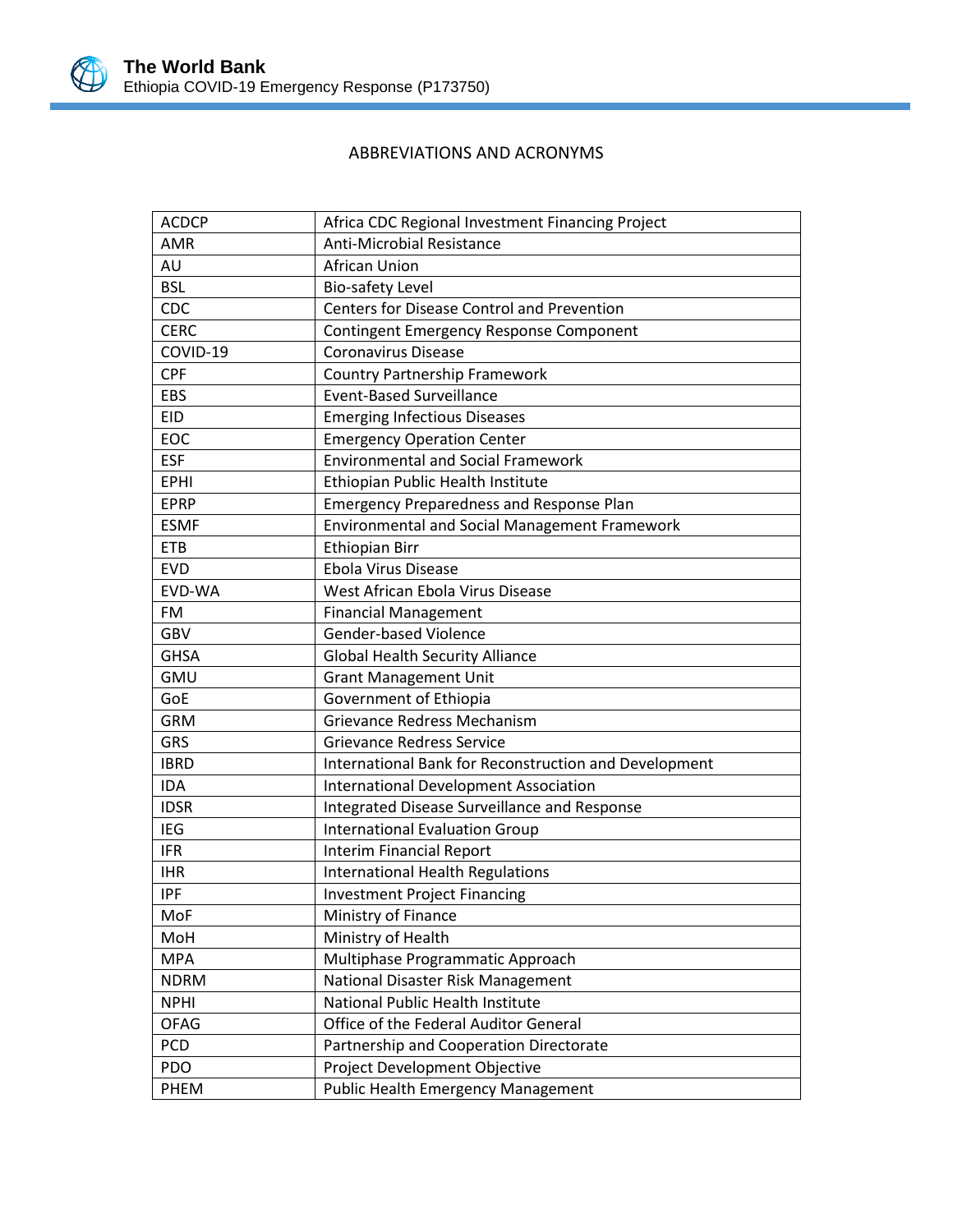

| PHEOC        | <b>Public Health Emergency Operations Center</b>   |
|--------------|----------------------------------------------------|
| PIU          | Project Implementation Unit                        |
| PMI          | <b>Purchasing Manager's Index</b>                  |
| PoE          | Point of Entry                                     |
| <b>PPE</b>   | Personal Protective Equipment                      |
| <b>PPSD</b>  | Project Procurement Strategy for Development       |
| <b>RCCE</b>  | Risk Communication and Community Engagement        |
| <b>RFQ</b>   | <b>Request for Quotations</b>                      |
| <b>RHB</b>   | <b>Regional Health Bureaus</b>                     |
| <b>SCD</b>   | <b>Systematic Country Diagnostic</b>               |
| <b>SDG</b>   | Sustainable Development Goals                      |
| SDG-PF       | Sustainable Development Goals Performance Fund     |
| <b>SDR</b>   | <b>Special Drawing Rights</b>                      |
| <b>SEP</b>   | Stakeholder Engagement Plan                        |
| SOP          | <b>Standard Operating Procedures</b>               |
| TA           | <b>Technical Assistance</b>                        |
| UN           | <b>United Nations</b>                              |
| US\$         | <b>United States Dollar</b>                        |
| <b>USAID</b> | United States Agency for International Development |
| <b>WBG</b>   | World Bank Group                                   |
| <b>WHO</b>   | World Health Organization                          |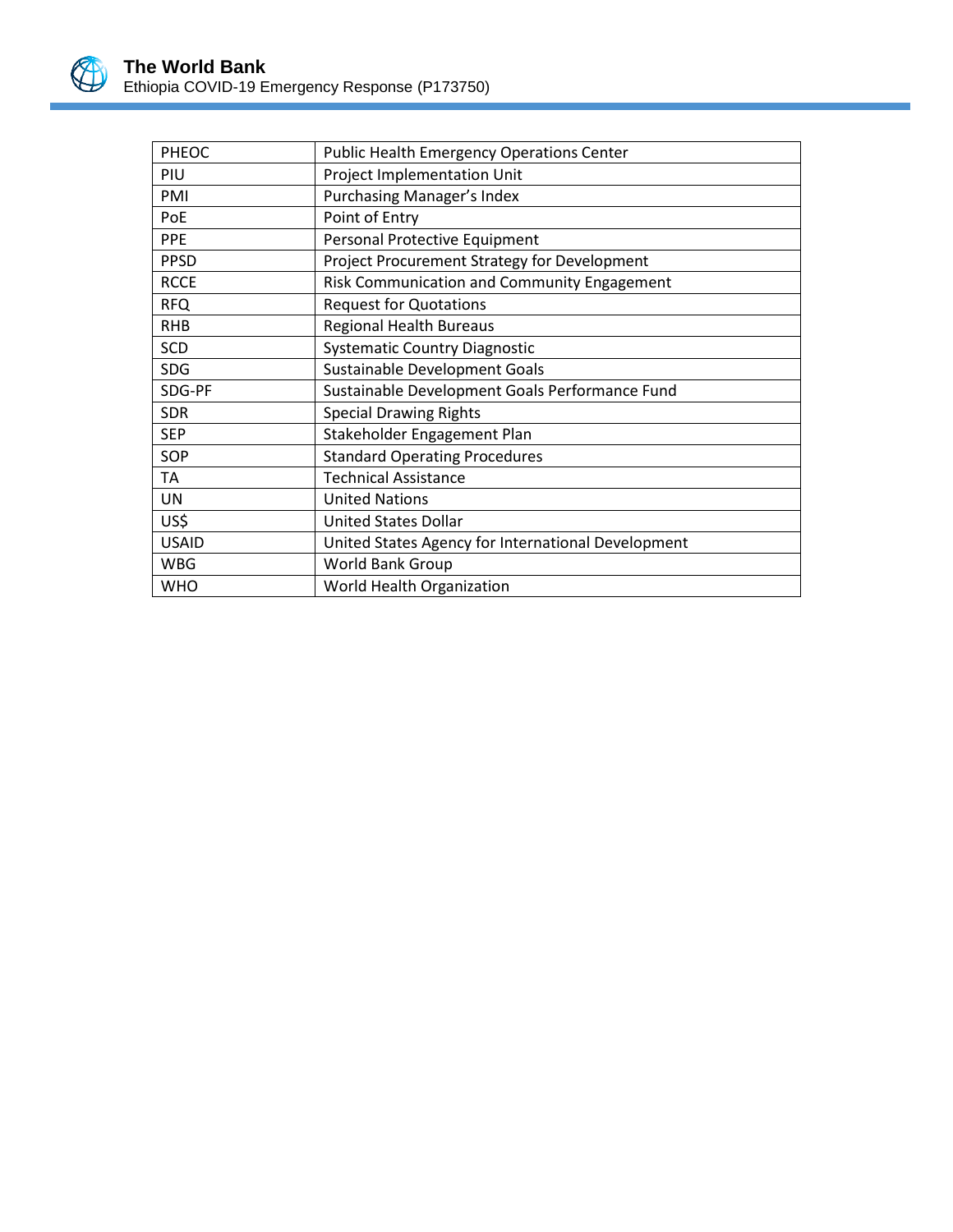

# TABLE OF CONTENTS

| L.   |              |  |
|------|--------------|--|
|      | А.           |  |
|      | В.           |  |
|      | C.           |  |
| II.  |              |  |
|      | Α.           |  |
|      | В.           |  |
|      | C.           |  |
| III. |              |  |
|      | А.           |  |
|      | В.           |  |
|      | C.           |  |
| IV.  |              |  |
|      | Α.           |  |
|      | <b>B.</b>    |  |
|      | $\mathsf{C}$ |  |
| V.   |              |  |
|      | Α.           |  |
|      | В.           |  |
|      | C.           |  |
|      | D.           |  |
|      |              |  |
|      |              |  |
|      |              |  |
|      |              |  |
|      |              |  |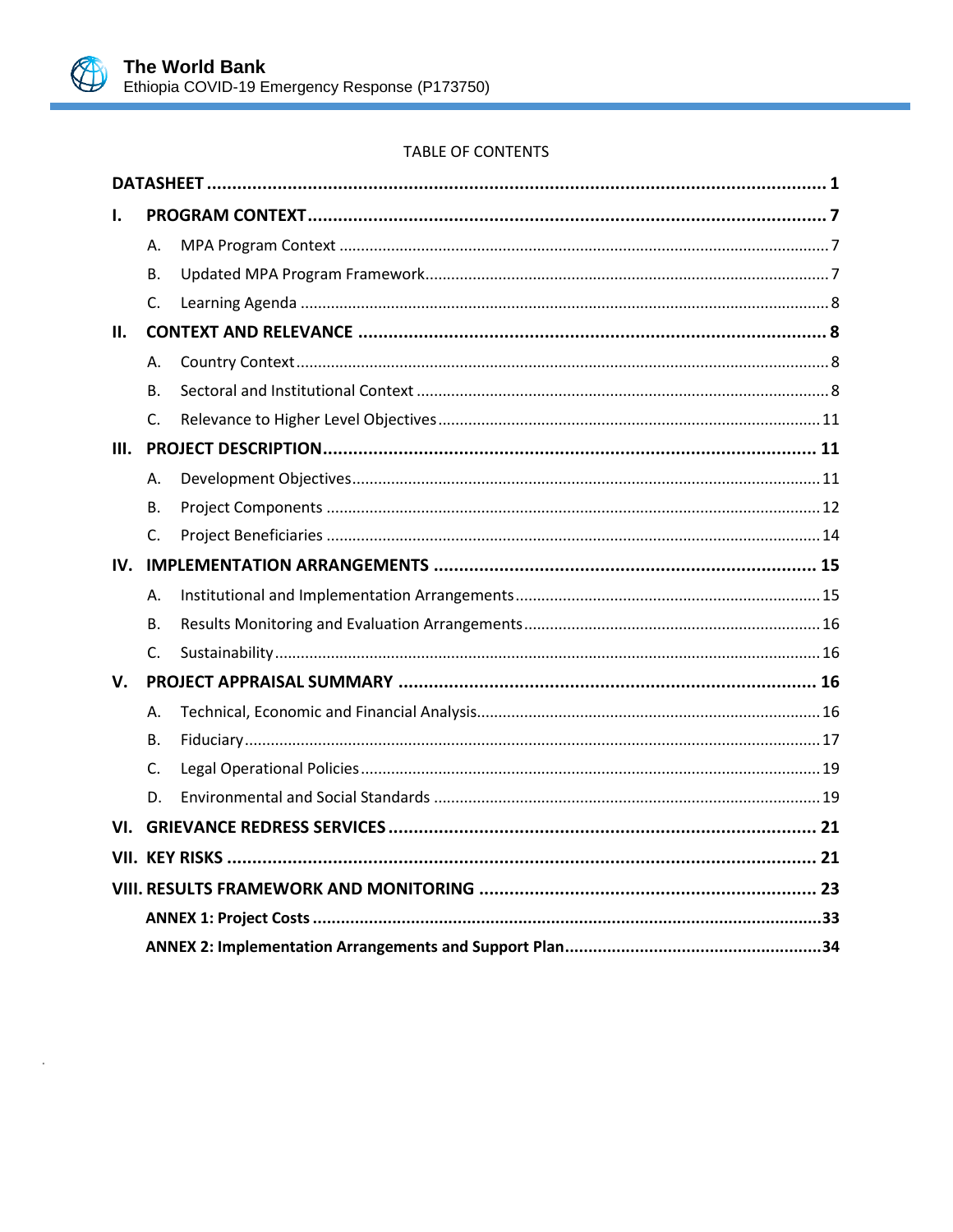# <span id="page-5-0"></span>DATASHEET

| <b>BASIC INFORMATION</b> |                                        |                                              |
|--------------------------|----------------------------------------|----------------------------------------------|
| Country(ies)             | Project Name                           |                                              |
| Ethiopia                 | Ethiopia COVID-19 Emergency Response   |                                              |
| Project ID               | <b>Financing Instrument</b>            | Environmental and Social Risk Classification |
| P173750                  | <b>Investment Project</b><br>Financing | High                                         |
|                          |                                        |                                              |

# **Financing & Implementation Modalities**

| [√] Multiphase Programmatic Approach (MPA) | [] Contingent Emergency Response Component (CERC) |
|--------------------------------------------|---------------------------------------------------|
| [ ] Series of Projects (SOP)               | [ ] Fragile State(s)                              |
| [] Disbursement-linked Indicators (DLIs)   | [ ] Small State(s)                                |
| [ ] Financial Intermediaries (FI)          | [] Fragile within a non-fragile Country           |
| [] Project-Based Guarantee                 |                                                   |
| [ ] Deferred Drawdown                      | [√] Responding to Natural or Man-made Disaster    |
|                                            |                                                   |

[ ] Alternate Procurement Arrangements (APA)

| <b>Expected Project Approval</b><br>Date | <b>Expected Project Closing</b><br>Date | <b>Expected Program Closing Date</b> |
|------------------------------------------|-----------------------------------------|--------------------------------------|
| 16-Mar-2020                              | 30-Jun-2021                             | 31-Mar-2025                          |

Bank/IFC Collaboration

No

## **MPA Program Development Objective**

The Program Development Objective is to prevent, detect and respond to the threat posed by COVID-19 and strengthen national systems for public health preparedness

## **MPA Financing Data (US\$, Millions) Financing**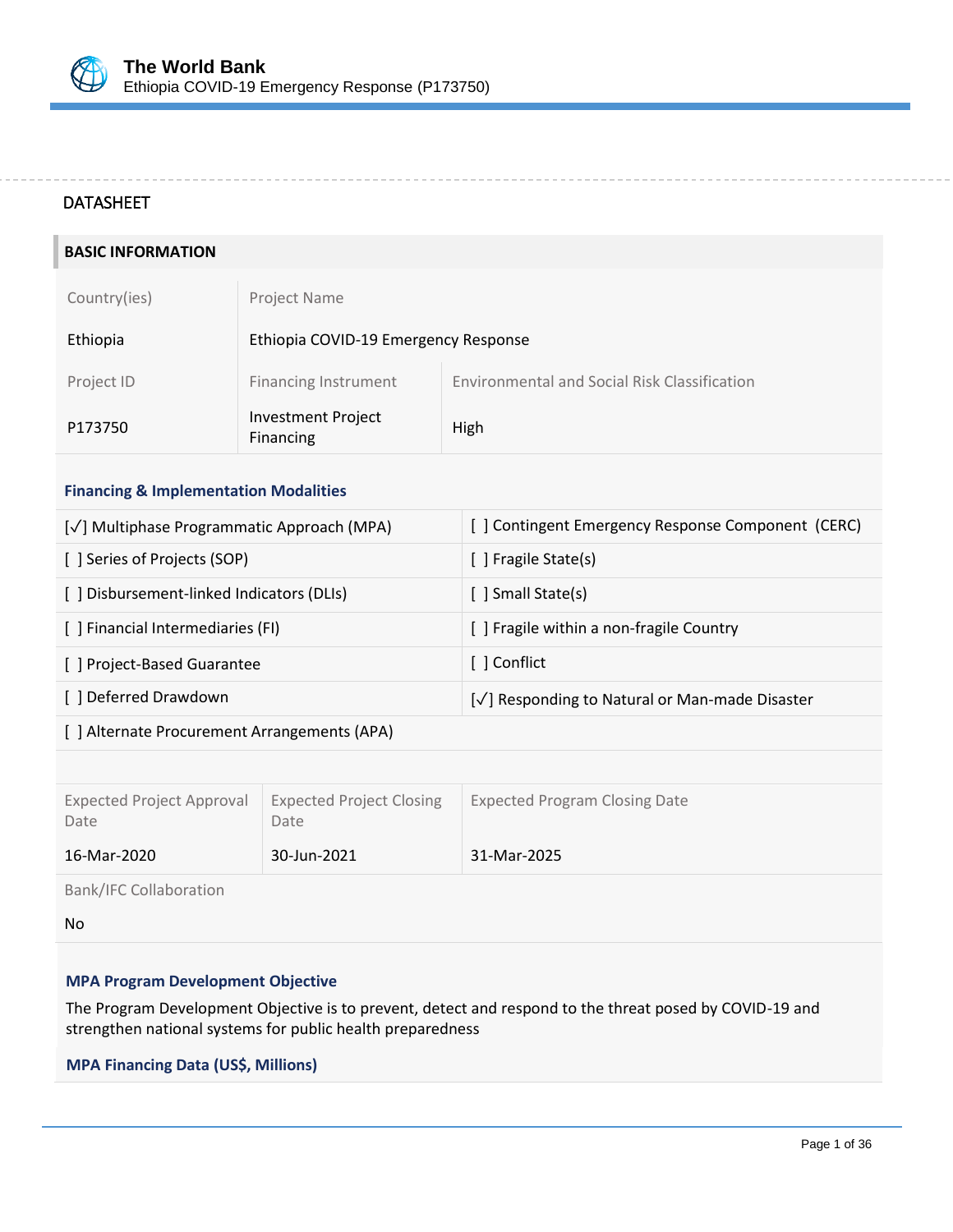

| 4.000.00 |
|----------|
|          |

## **Proposed Project Development Objective(s)**

To prevent, detect and respond to the threat posed by COVID-19 and strengthen national systems for public health preparedness in Ethiopia.

#### **Components**

| <b>Component Name</b>                                 | Cost (US\$, millions) |
|-------------------------------------------------------|-----------------------|
| Medical Supplies and Equipment                        | 43.97                 |
| Preparedness, Capacity Building and Training          | 22.20                 |
| <b>Community Discussions and Information Outreach</b> | 8.50                  |
| Quarantine, Isolation and Treatment Centers           | 6.93                  |
| Project Implementation and Monitoring                 | 1.00                  |

#### **Organizations**

| Borrower:            | Democratic Republic of Ethiopia |
|----------------------|---------------------------------|
| Implementing Agency: | Ministry of Health              |

# **MPA FINANCING DETAILS (US\$, Millions)**

| <b>Board Approved MPA Financing Envelope:</b> | 0.00     |
|-----------------------------------------------|----------|
| <b>MPA Program Financing Envelope:</b>        | 4,000.00 |
| of which Bank Financing (IBRD):               | 2,700.00 |
| of which Bank Financing (IDA):                | 1,300.00 |
| of which other financing sources:             | 0.00     |

# **PROJECT FINANCING DATA (US\$, Millions)**

#### **SUMMARY**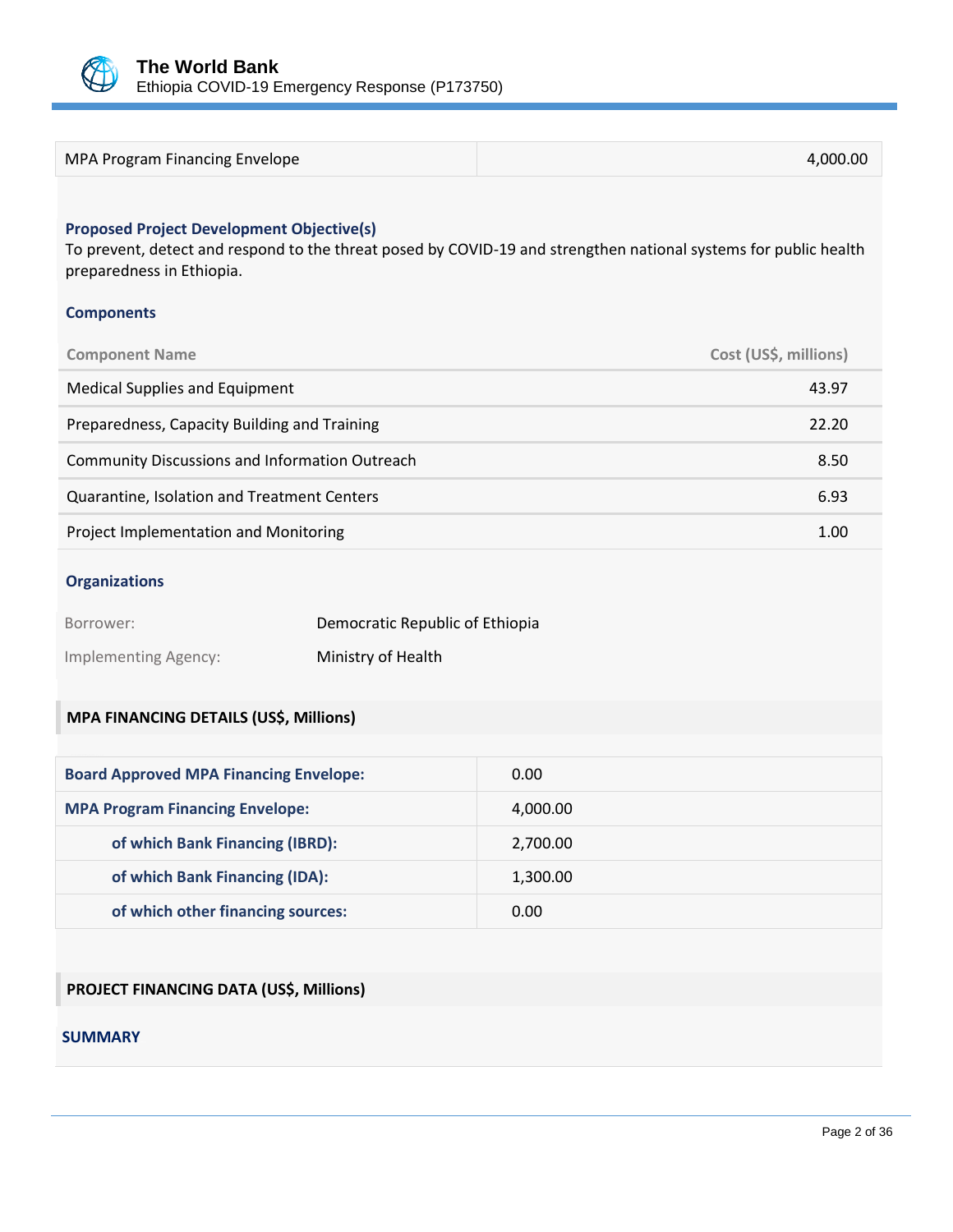

| <b>Total Project Cost</b> | 82.60 |
|---------------------------|-------|
| <b>Total Financing</b>    | 82.60 |
| of which IBRD/IDA         | 82.60 |
| <b>Financing Gap</b>      | 0.00  |

#### DETAILS

## **World Bank Group Financing**

| International Development Association (IDA) | 82.60 |
|---------------------------------------------|-------|
| <b>IDA Credit</b>                           | 41.30 |
| <b>IDA Grant</b>                            | 41.30 |

# **IDA Resources (in US\$, Millions)**

|                                 | <b>Credit Amount</b> | <b>Grant Amount</b> | <b>Guarantee Amount</b> | <b>Total Amount</b> |
|---------------------------------|----------------------|---------------------|-------------------------|---------------------|
| Ethiopia                        | 41.30                | 41.30               | 0.00                    | 82.60               |
| Crisis Response Window<br>(CRW) | 41.30                | 41.30               | 0.00                    | 82.60               |
| <b>Total</b>                    | 41.30                | 41.30               | 0.00                    | 82.60               |

# **Expected Disbursements (in US\$, Millions)**

| <b>WB Fiscal</b><br>Year | 2020  | 2021  |
|--------------------------|-------|-------|
| Annual                   | 40.00 | 42.60 |
| <b>Cumulative</b>        | 40.00 | 82.60 |

# **INSTITUTIONAL DATA**

# **Practice Area (Lead) Contributing Practice Areas**

Health, Nutrition & Population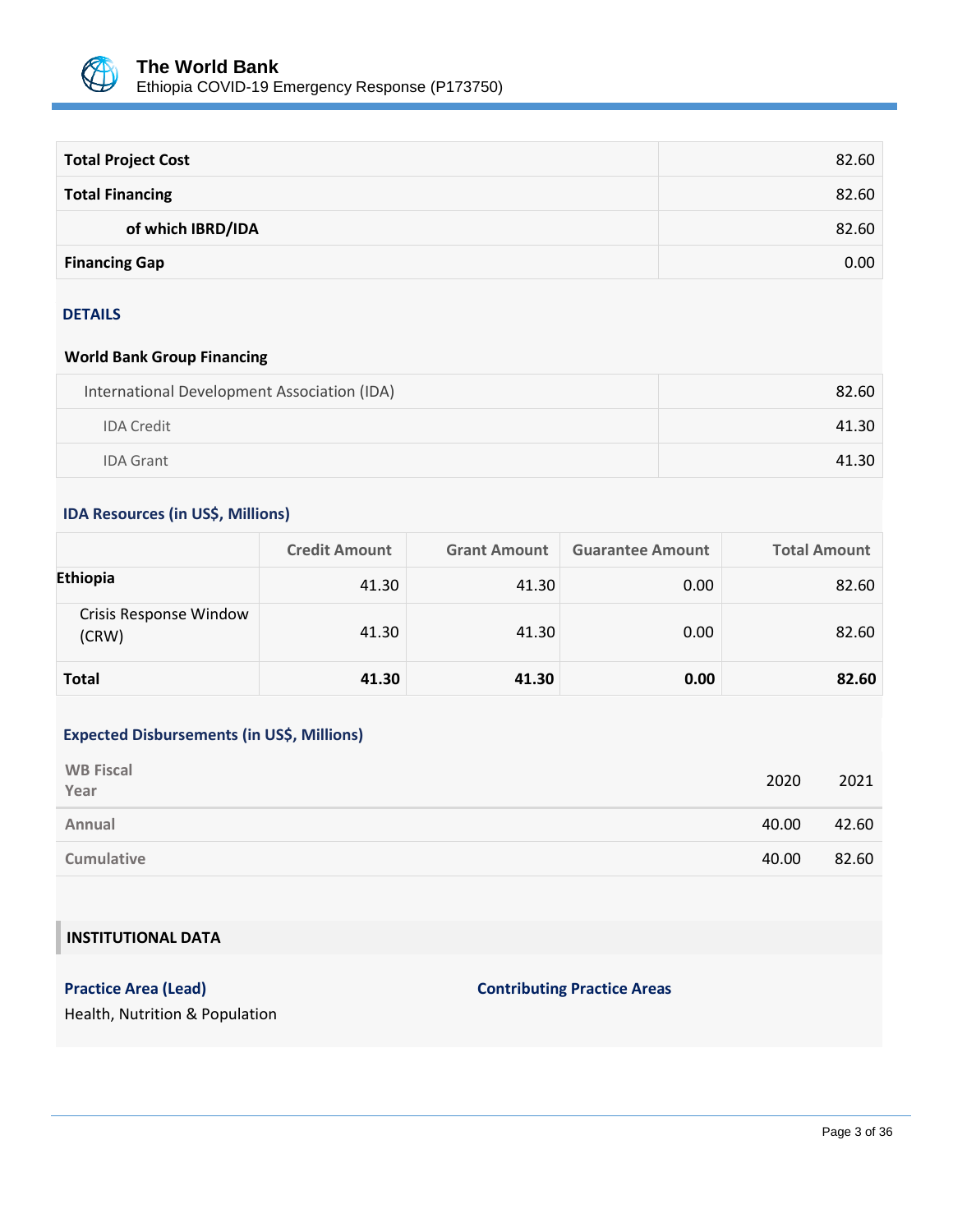

## **Climate Change and Disaster Screening**

This operation has not been screened for short and long-term climate change and disaster risks

#### **SYSTEMATIC OPERATIONS RISK-RATING TOOL (SORT)**

| <b>Risk Category</b>                                            | Rating         |
|-----------------------------------------------------------------|----------------|
| 1. Political and Governance                                     | $\bullet$ High |
| 2. Macroeconomic                                                | • High         |
| 3. Sector Strategies and Policies                               | • Moderate     |
| 4. Technical Design of Project or Program                       | • Moderate     |
| 5. Institutional Capacity for Implementation and Sustainability | • Substantial  |
|                                                                 |                |
| 6. Fiduciary                                                    | $\bullet$ High |
| 7. Environment and Social                                       | $\bullet$ High |
| 8. Stakeholders                                                 | • Moderate     |
| 9. Other                                                        |                |
| 10. Overall                                                     | $\bullet$ High |

## **COMPLIANCE**

## **Policy**

Does the project depart from the CPF in content or in other significant respects? [ ] Yes [ ] No

Does the project require any waivers of Bank policies?

[ ] Yes [ ] No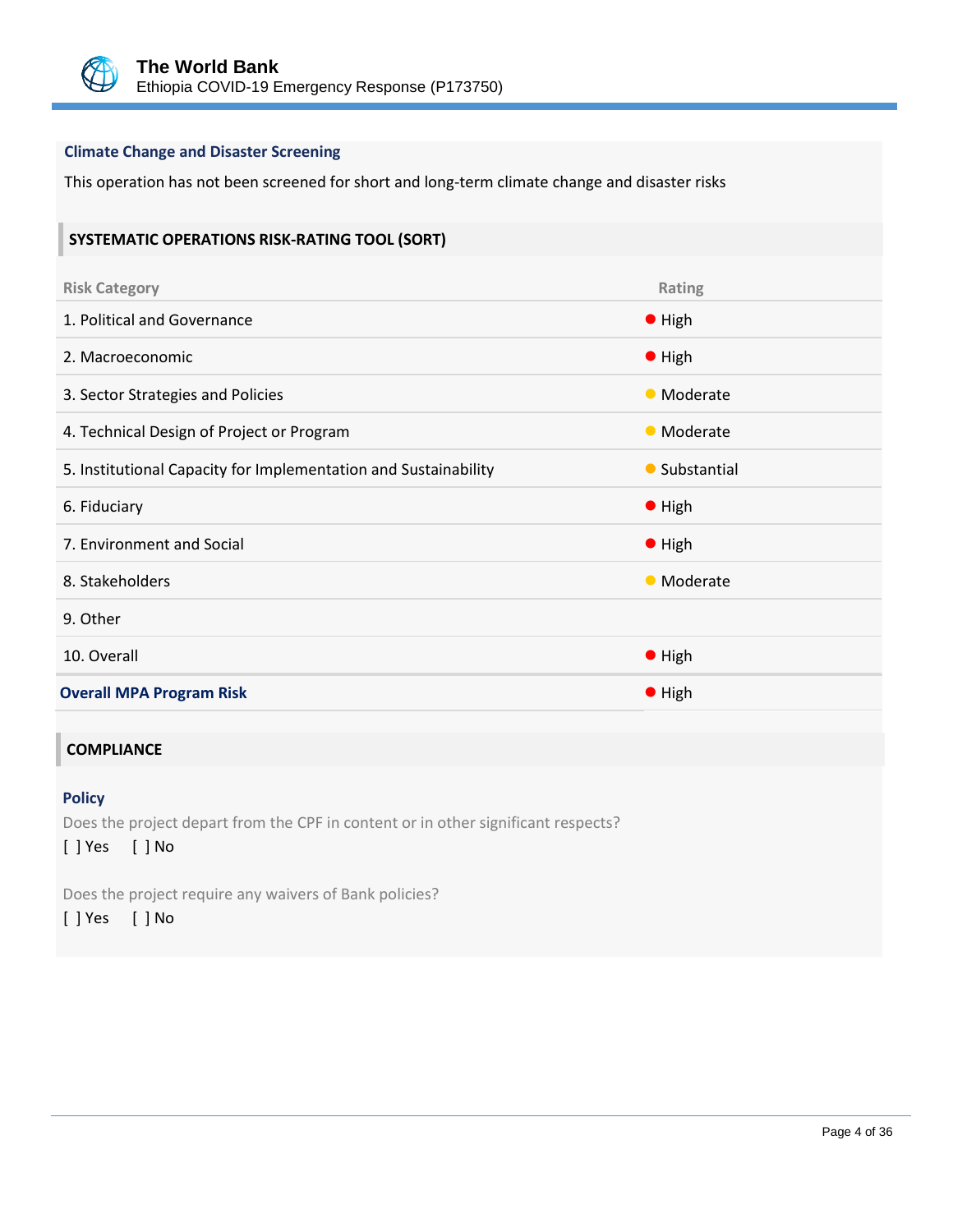

#### **Environmental and Social Standards Relevance Given its Context at the Time of Appraisal**

| <b>E &amp; S Standards</b>                                                                       | Relevance              |
|--------------------------------------------------------------------------------------------------|------------------------|
| Assessment and Management of Environmental and Social Risks and Impacts                          | Relevant               |
| Stakeholder Engagement and Information Disclosure                                                | Relevant               |
| Labor and Working Conditions                                                                     | Relevant               |
| Resource Efficiency and Pollution Prevention and Management                                      | Relevant               |
| <b>Community Health and Safety</b>                                                               | Relevant               |
| Land Acquisition, Restrictions on Land Use and Involuntary Resettlement                          | Not Currently Relevant |
| Biodiversity Conservation and Sustainable Management of Living Natural Resources                 | Not Currently Relevant |
| Indigenous Peoples/Sub-Saharan African Historically Underserved Traditional Local<br>Communities | Relevant               |
| <b>Cultural Heritage</b>                                                                         | Not Currently Relevant |
| <b>Financial Intermediaries</b>                                                                  | Not Currently Relevant |

**NOTE**: For further information regarding the World Bank's due diligence assessment of the Project's potential environmental and social risks and impacts, please refer to the Project's Appraisal Environmental and Social Review Summary (ESRS).

#### **Legal Covenants**

#### Sections and Description

Schedule 2, Section I, 2(c): Without limiting the foregoing, the Recipient shall by no later than one (1) month after the Effective Date, recruit a finance officer, a procurement officer, and an environmental and social safeguards officer for the Grants Management Unit, in each case, with qualifications, experience and terms of reference acceptable to the Association.

#### Sections and Description

Schedule 2, Section I, B, 1(a): The Recipient shall by no later than one (1) month after the Effective Date, prepare and adopt a Project implementation manual ("Project Implementation Manual") containing detailed guidelines and procedures for the implementation of the Project, including with respect to: administration and coordination, monitoring and evaluation, financial management, procurement and accounting procedures, environmental and social safeguards, corruption and fraud mitigation measures, a grievance redress mechanism, personal data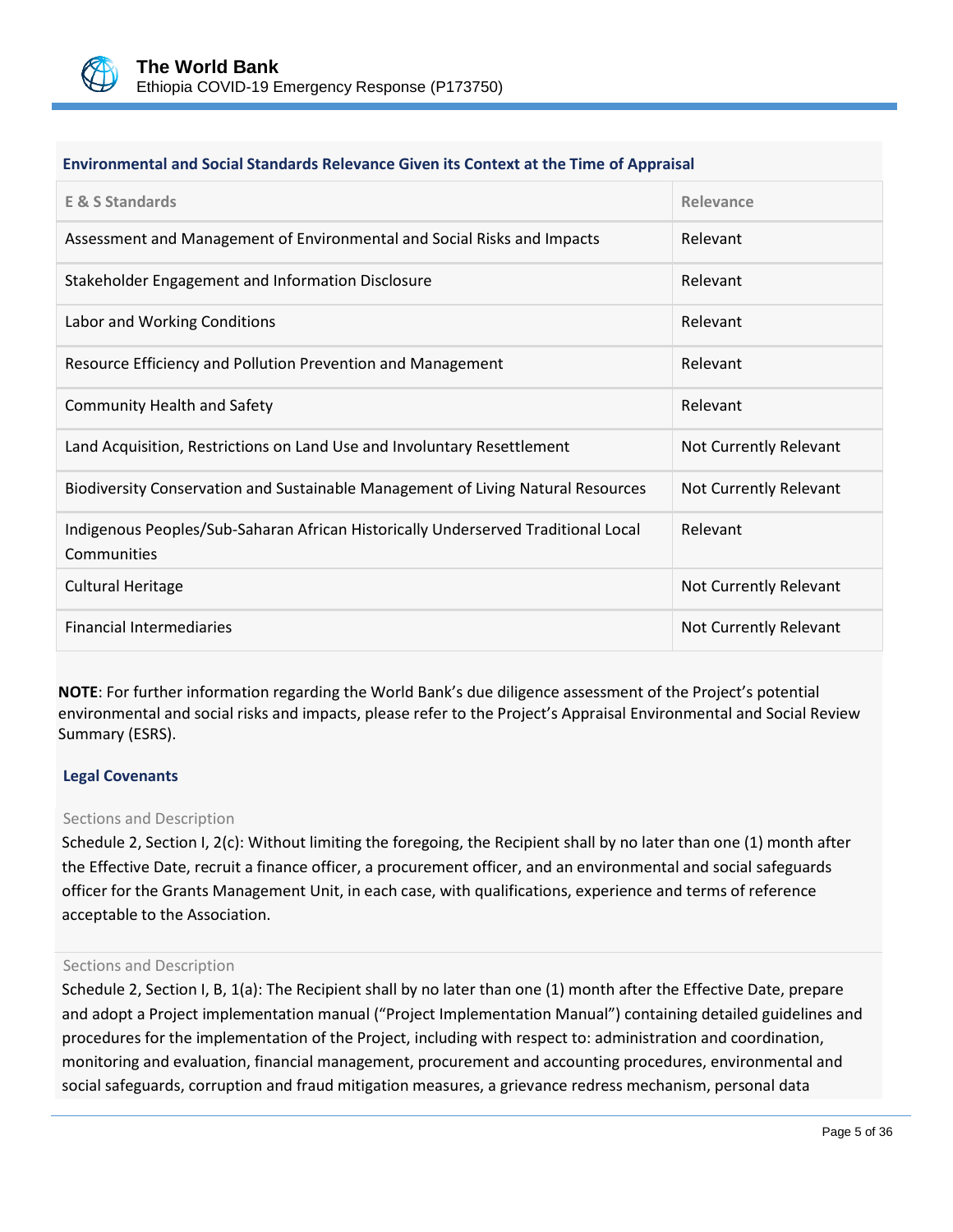

collection and processing in accordance with the applicable WHO and national guidelines, roles and responsibilities for Project implementation, and such other arrangements and procedures as shall be required for the effective implementation of the Project, in form and substance satisfactory to the Association.

#### Sections and Description

Schedule 2, Section I, B, 2(a): By no later than one (1) month after the Effective Date, prepare a draft work plan and budget for Project implementation, setting forth, inter alia: (i) a detailed description of the planned activities, including any proposed conferences and Training, under the Project for the period covered by the plan; (ii) the sources and proposed use of funds therefor; (iii) procurement and environmental and social safeguards arrangements therefor, as applicable and; (iv) responsibility for the execution of said Project activities, budgets, start and completion dates, outputs and monitoring indicators to track progress of each activity

**Conditions**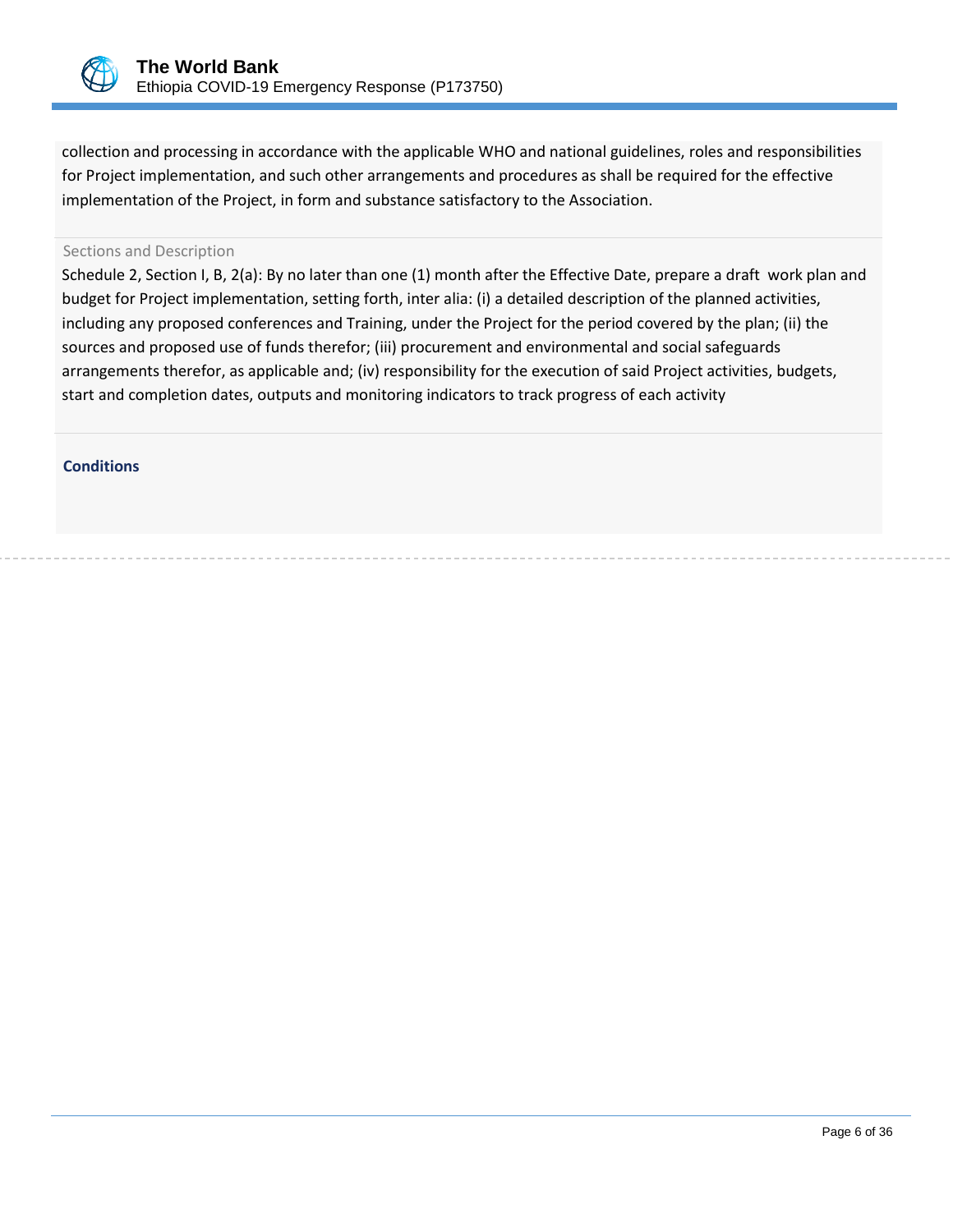

# I. **PROGRAM CONTEXT**

#### <span id="page-11-1"></span><span id="page-11-0"></span>**A. MPA Program Context**

1. This Project Appraisal Document (PAD) describes the emergency response to the Federal Democratic Republic of Ethiopia under the COVID-19 Strategic Preparedness and Response Program (SPRP) using the Multiphase Programmatic Approach (MPA) with an overall Program financing envelope of International Development Association (IDA) US\$1.3 billion and of International Bank for Reconstruction and Development (IBRD) US\$2.7 billion.

2. **An outbreak of the coronavirus disease (COVID-19) caused by the 2019 novel coronavirus (SARS-CoV-2) has been spreading rapidly across the world since December 2019, following the diagnosis of the initial cases in Wuhan, Hubei Province, China**. Since the beginning of March 2020, the number of cases outside China has increased thirteenfold and the number of affected countries has tripled. On March 11, 2020, the World Health Organization (WHO) declared a global pandemic as the coronavirus rapidly spreads across the world. Figure 1 provides details about the global spread of COVID-19. As of March 13, 2020, the outbreak has resulted in an estimated 145,369 cases and 5,429 deaths in 139 countries.

3. **COVID-19 is one of several emerging infectious diseases (EID) outbreaks in recent decades that have emerged from animals in contact with humans, resulting in major outbreaks with significant public health and economic impacts.** The last moderately severe influenza pandemics were in 1957 and 1968; each killed more than a million people around the world. Although countries are now far more prepared than in the past, the world is also far more interconnected, and many more people today have behavior risk factors such as tobacco use<sup>1</sup> and pre-existing chronic health problems that make viral respiratory infections particularly dangerous<sup>2</sup>. With COVID-19, scientists are still trying to understand the full picture of the disease symptoms and severity. Reported symptoms in patients have varied from mild to severe, and can include fever, cough and shortness of breath. In general, studies of hospitalized patients have found that about 83 percent to 98 percent of patients develop a fever, 76 percent to 82 percent develop a dry cough and 11 percent to 44 percent develop fatigue or muscle aches<sup>3</sup>. Other symptoms, including headache, sore throat, abdominal pain, and diarrhea, have been reported, but are less common. While 3.7 percent of the people worldwide confirmed as having been infected have died, WHO has been careful not to describe that as a mortality rate or death rate. This is because in an unfolding epidemic it can be misleading to look simply at the estimate of deaths divided by cases so far. Hence, given that the actual prevalence of COVID-19 infection remains unknown in most countries, it poses unparalleled challenges with respect to global containment and mitigation. These issues reinforce the need to strengthen the response to COVID-19 across all IDA/IBRD countries to minimize the global risk and impact posed by this disease.

## <span id="page-11-2"></span>**B. Updated MPA Program Framework**

 $\overline{a}$ 

4. Table-1 provides an updated overall MPA Program framework, including the proposed project for Ethiopia.

<sup>1</sup> Marquez, PV. 2020. "Does Tobacco Smoking Increases the Risk of Coronavirus Disease (Covid-19) Severity? The Case of China." *<http://www.pvmarquez.com/Covid-19>*

<sup>&</sup>lt;sup>2</sup> Fauci, AS, Lane, C, and Redfield, RR. 2020. "Covid-19 — Navigating the Uncharted." New Eng J of Medicine, DOI: 10.1056/NEJMe2002387

<sup>3</sup> Del Rio, C. and Malani, PN. 2020. "COVID-19—New Insights on a Rapidly Changing Epidemic." JAMA, doi:10.1001/jama.2020.3072.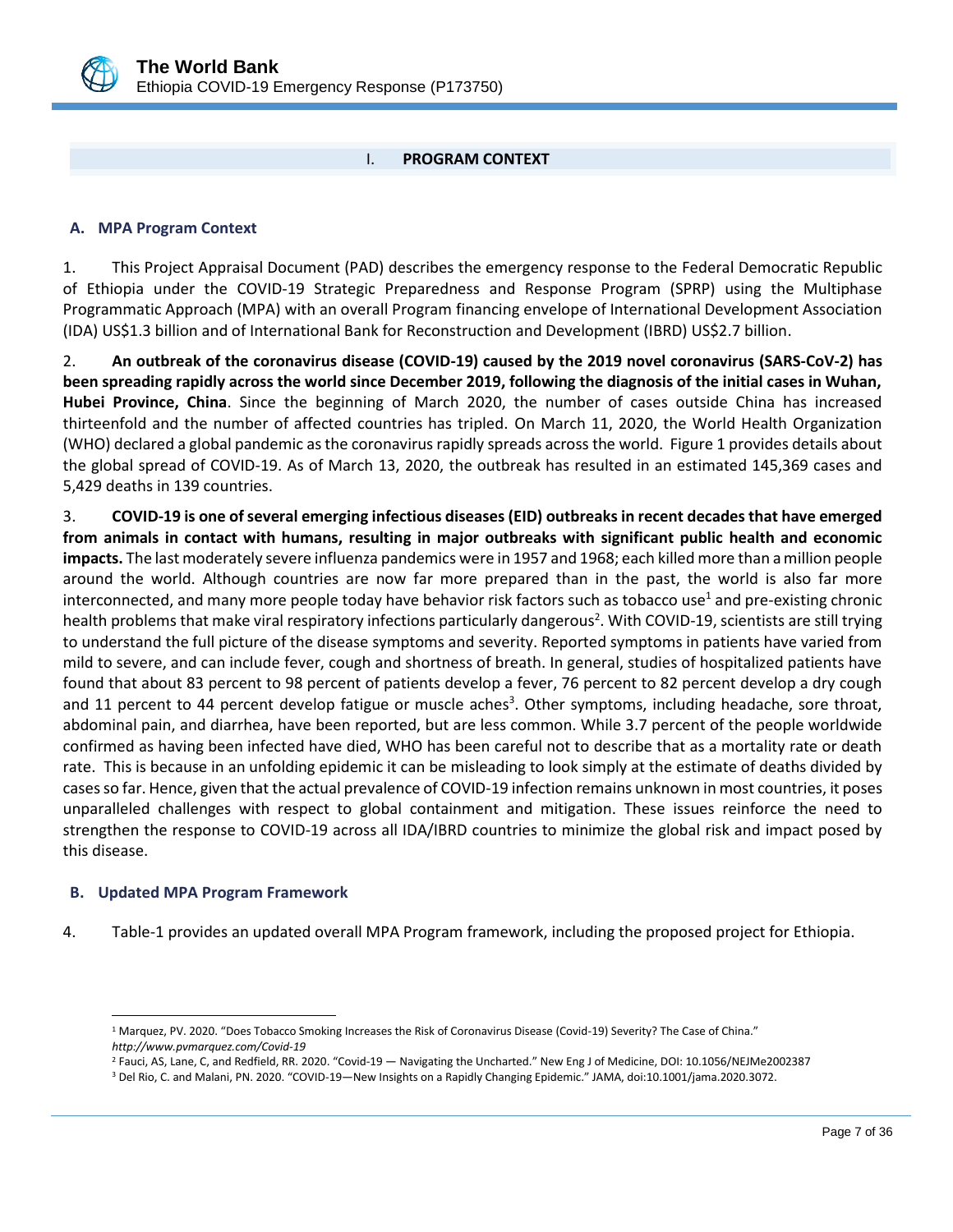

| Phase # | <b>Project ID</b> | Sequential or<br><b>Simultaneous</b> | Phase's<br>Proposed DO*                     | IPF, DPF<br>or PforR | <b>Estimated</b><br><b>IBRD</b><br><b>Amount</b><br>(\$ million) | <b>Estimated</b><br><b>IDA</b><br><b>Amount</b><br>(\$ million) | <b>Estimated</b><br><b>Other</b><br><b>Amount</b><br>(\$ million) | <b>Estimated</b><br>Approval<br><b>Date</b> | <b>Estimated</b><br><b>Environme</b><br>ntal &<br><b>Social Risk</b><br>Rating |
|---------|-------------------|--------------------------------------|---------------------------------------------|----------------------|------------------------------------------------------------------|-----------------------------------------------------------------|-------------------------------------------------------------------|---------------------------------------------|--------------------------------------------------------------------------------|
| #       | P173750           | Simultaneous                         | Please see<br>relevant PAD                  | <b>IPF</b>           | 0.00                                                             | 82.60                                                           | 0.00                                                              | April 2,<br>2020                            | High                                                                           |
|         |                   |                                      |                                             |                      |                                                                  |                                                                 |                                                                   |                                             |                                                                                |
| Total   |                   |                                      | <b>Board Approved Financing</b><br>Envelope |                      |                                                                  |                                                                 |                                                                   |                                             |                                                                                |
|         |                   |                                      |                                             |                      |                                                                  |                                                                 |                                                                   |                                             |                                                                                |

# **Table 1. MPA Program Framework**

## <span id="page-12-0"></span>**C. Learning Agenda**

5. **The project will support several activities that will contribute the overall learning agenda.** These include, for example, assessments on behavioral and sociocultural risk factors.

## **II. CONTEXT AND RELEVANCE**

## <span id="page-12-2"></span><span id="page-12-1"></span>**A. Country Context**

6. **Though still in its early stages, the global COVID-19 outbreak is expected to have a significant negative impact on Ethiopia's economy.** For example, the reduction in global air travel, including travel to Ethiopia and travel via the transit hub in Addis Ababa, is expected to result in a decline in Ethiopia's forex reserves, which are already experiencing an acute shortage. Ethiopian Airlines continued flights to and from China, the airline cut its weekly flights from Addis Ababa to Beijing, Chengdu, Guanzhou and Shanghai by 33 percent in February. It has also changed its aircrafts on the Addis Ababa to Beijing, Guangzhou and Shanghai routes from Boeing 777 and A350 to Boeing 787-8, resulting in a 20- 45 percent change in capacity. During the West Africa Ebola outbreak in 2014, Ethiopian Airlines lost about US\$8 million per month.

7. **In addition to the direct impact of COVID-19, the anticipated slowdown in the global economy will likely reduce** trade **and disrupt global manufacturing supply chains that involve Ethiopia.** The effects of a pandemic-driven global economic downturn are impossible to predict. However, China and other highly affected countries are experiencing dramatic reductions in economic activity, with a high risk of damage to financial markets.

## <span id="page-12-3"></span>**B. Sectoral and Institutional Context**

8. **Ethiopia has a comparative advantage by having the oldest and most established National Public Health Institute (NPHI) in Africa.** In addition, the country is strategically located. The proposed Ethiopia Covid-19 Emergency Response Project will leverage this advantage through a number of activities under the Africa Centres for Disease Control and Prevention (CDC) Project (P167916) that will be implemented in Ethiopia but will have regional reach and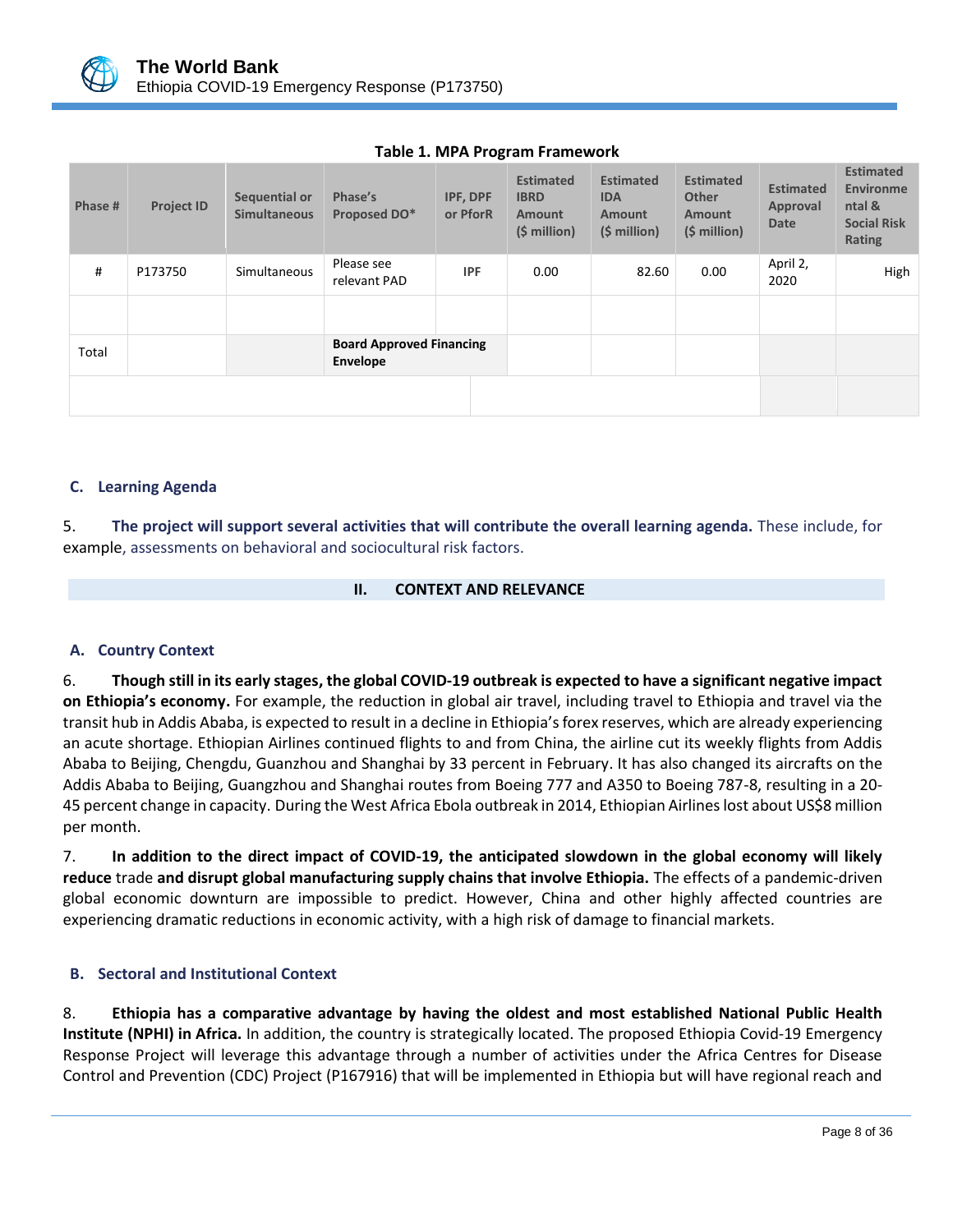

impact, including: (a) establishment of a regional reference laboratory and a centralized event-based surveillance (EBS) network for priority pathogens across the continent; (b) piloting and rolling out the Anti-Microbial Resistance (AMR) scorecard for tracking AMR progress; and (c) implementing a system to collate national surveillance data and ensure that selected countries are trained and connected into the data collation and analysis platform. Moreover, Ethiopia's proximity to multiple fragile states and as a major land and air transportation hub greatly exacerbate the vulnerabilities to epidemics, whilst limited disease-detection functions in Ethiopia expose the African continent and beyond to the potential undetected spread of diseases. In addition, Ethiopia currently shelters about 1.5 million registered refugees from neighboring fragile states, the second largest refugee population in Africa. The majority of refugees are located in emerging and under-developed subnational states with limited health services and opportunities depending largely on humanitarian assistance. All of Ethiopia's neighboring fragile states are highly susceptible to outbreaks at subnational levels. Strengthening core pandemic preparedness and response capacities in Ethiopia will help protect neighboring countries with already weak systems and capacity especially as a significant level of the proposed project investment will occur adjacent to the borders with these fragile states.

9. **Current statistics on COVID-19 and Ethiopia.** Ethiopia has five flights per day to China that brings a high risk of importation and exportation of COVID-19. There are no confirmed cases, however, suspected cases have been detected through surveillance activities that involve screening and health workers reporting cases that meet the standard case definition. Of the 24 suspected cases, 23 have been negative and one is currently in an isolation unit pending lab results. So far, 77 alerts have been investigated and no case in isolation is found. For travelers, 412,738 passengers have been screened.

10. **COVID-19 response coordination structures.** The Government has strengthened its preparedness efforts and has set up a national preparedness and response coordination mechanism through an Emergency Operation Center (EOC). The Government has also set up four levels of coordination: (a) National Disaster Risk Management (NDRM) Council (highest level) led by the deputy prime minister's office; (b) Public Health Emergency Management (PHEM) Task Force (multi-sectoral) led by the Minister of Health; (c) PHEM Technical Task Force led by the Director General of Ethiopian Public Health Institute (EPHI); and (d) PHEM Technical Working Group led by the national incident manager.

11. **Ethiopia is at very high risk due to travel and trade with most of COVID-19 affected countries.** Initially Ethiopia prepared an Emergency Preparedness and Response Plan (EPRP) with the assumption of the importation of COVID-19 cases from China. The outbreak is affecting about 123 countries globally. Currently, ten countries in Africa are affected by the outbreak and thus the preparedness plan was revised based on the very high-risk level of Ethiopia and assuming community transmission. Thus, for Ethiopia to be able to prevent and respond to the outbreak it needs additional budget to strengthen the preparedness activities and put in place a capacity to respond to the outbreak when cases are confirmed at the national and subnational levels.

12. **A Simulation Exercise (SIMEX) was conducted in Ethiopia on February 11, 2020 to test capacities, systems and mechanisms to respond to public health emergencies.** The findings are an important source of information on gaps and weaknesses that currently exist and help prioritize where to support the country's response efforts:

- a. **Reporting:** Communication mechanisms between health authorities, EOC management and partners such as WHO and the Africa CDC secretariat need to be strengthening at the national and regional levels;
- b. **Workforce development:** While national level staff is familiar with existing Standard Operating Procedures (SOP), International Health Regulations (IHR) 2005 and its requirements, regional EOC staff need to be sensitized with the IHR guidelines and their requirement to ensure full-scale implementation.
- c. **Preparedness:** The PHEM guidelines EPRP need to be customized using local context at the regional level; EPRPs are in place for regions where Vulnerability, Risk Assessment and Mapping has been conducted,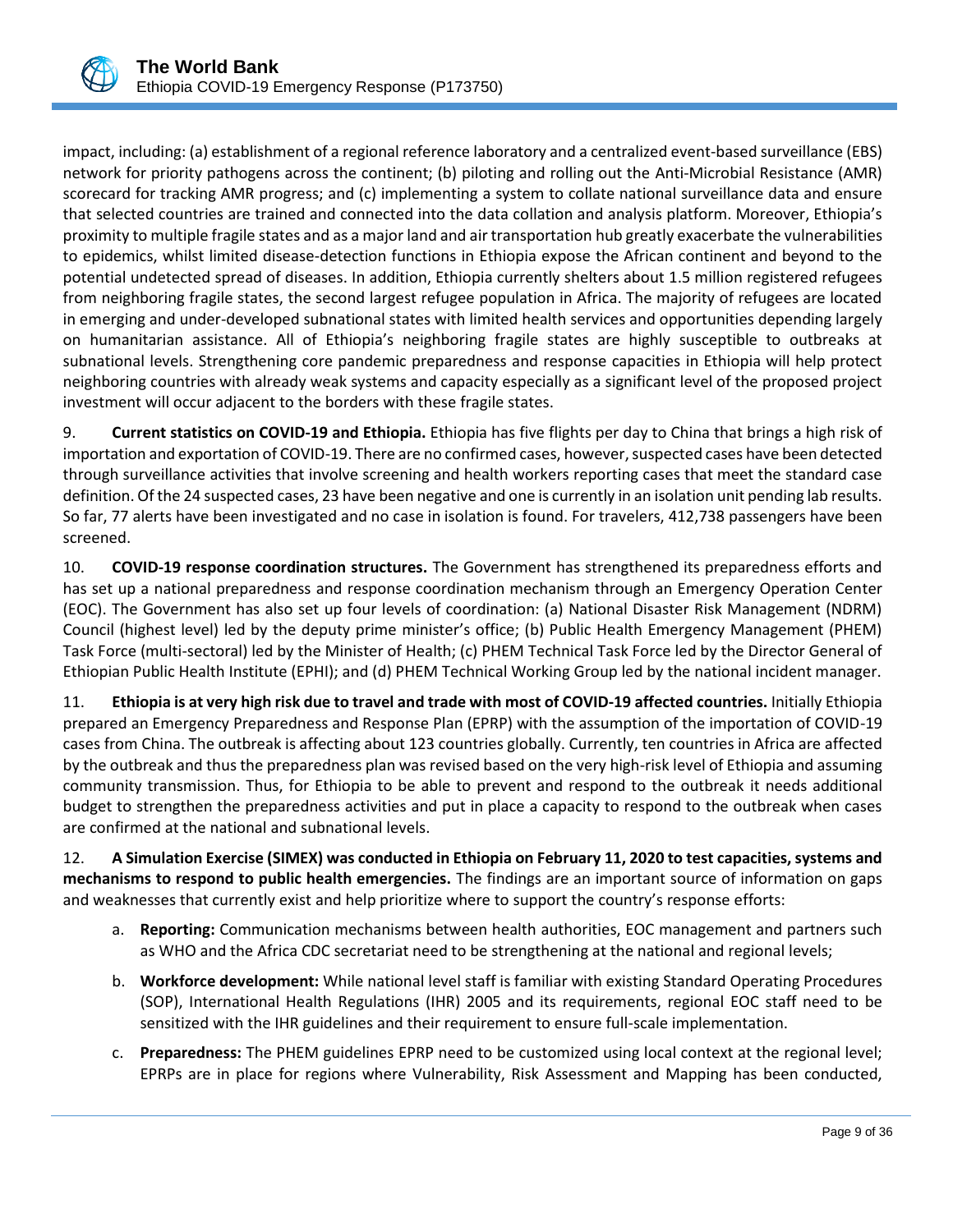

 $\overline{a}$ 

however, there is a need for identification and equipping of isolation facilities and healthcare facilities which can be utilized at times of outbreaks.

- d. **Emergency response operations:** Procedures for correct use of Personal Protective Equipment (PPE) during emergency response at the subnational level need to be strengthened; SOPs describing clear lines of reporting are in place; flow of operational information between national and subnational levels needs to be strengthened; regional EOCs were unable to change the emergency response scale to handle the evolving scenario; infection prevention and control measures at regional EOCs need to be disseminated through easy/readable SOPs for PPE donning and doffing; COVID-19 specific drills and trainings through simulations need to take place at the regional level; resources/expertise/support are needed from the national level to impart trainings at the regional level.
- e. **Risk Communication:** The adoption of risk communication guidelines needs to take place at the regional level; national and regional EOCs are well aware of procedures and mechanisms to follow while engaging the public during an emergency.

13. **Ethiopia's EPRP:** The overall objectives of the strategic Preparedness and Response Plan for COVID-19 being prepared by countries around the world aim to: (a) slow and stop transmission, prevent outbreaks and delay spread; (b) provide optimized care for all patients, especially the seriously ill; and (c) minimize the impact of the epidemic on health systems, social services and economic activity. The EPRP, prepared by the Government of Ethiopia (GoE), has the objective to "strengthen the surveillance system and response capacity to early detect and respond to the possible importation of the 2019 novel coronavirus outbreak in Ethiopia." The GoE's financing request and list of activities and investments to be supported by EPRP include primarily: (a) establish responsible coordination mechanisms (establish working groups); (b) prepare the action plan to implement the surveillance, outbreak investigation, case management and prevention and control of the diseases; (c) prepare guidelines, leaflets, health education materials, etc.; (d) advocate and sensitize the public and travelers; (e) establish new temporary isolation rooms in selected hospitals; (f) enhance sample collection and reference system; (g) provide training for health workers on COVID-19; (h) provide orientation to airline crew members; (i) ensure drugs and medical supplies for case management and infection prevention; and (j) stockpile laboratory equipment, reagents and consumable supplies.

14. **Links between economic effects of COVID-19 and the health sector in Ethiopia:** As mentioned above, an expected decrease in the availability of forex in the country may impact the country's ability to purchase essential medical commodities and drugs (insulin, antibiotics, etc.) on the global market. While the proposed project will specifically address the emergency response to COVID-19, it should be noted that existing World Bank operations and financing mechanisms in the health sector will be used to strategically address gaps in forex that may arise for the purchase of these essential commodities. For example, the program boundary of the Health Sustainable Development Goals (SDG) Program for Results (P123531) is the Sustainable Development Goals Performance Fund (SDG-PF), which is a pooled financing mechanism managed by the Ministry of Health (MoH) with contributions from 11 donors<sup>4</sup> The focus of the SDG-PF is improvement of delivery of maternal and child health services through primary health care units and strengthening sector capacity, including human resources, financial management (FM) and supply chain management, health management information systems and health technologies. The primary use of forex mobilized through the SDG-PF is to procure medicines and commodities and will continue to be an important mechanism to leverage with the expected downturns in the economy and availability of forex and could be used to address new financing needs generated from the crisis.

<sup>4</sup> United Kingdom Department for International Development (DFID), United Nations Children's' Fund (UNICEF), European Union (EU), GAVI - The Vaccine Alliance, Netherlands Government, Spanish Development Cooperation, United Nations Population Fund (UNFPA), Irish Aid, WHO, Italian Cooperation and the World Bank.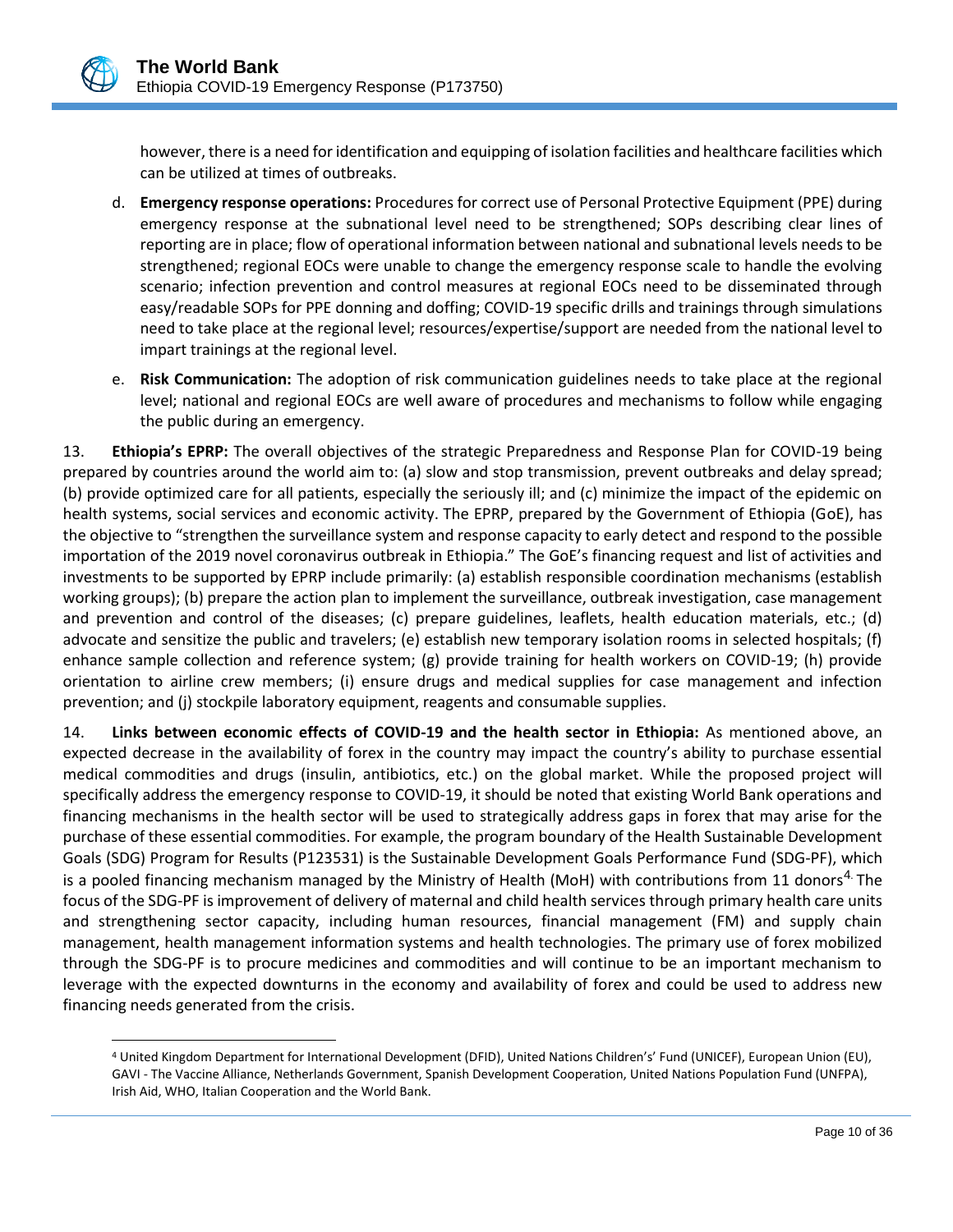

## <span id="page-15-0"></span>**C. Relevance to Higher Level Objectives**

15. **The proposed project is aligned with the WBG Country Partnership Framework (CPF) for Ethiopia. 5** Improving the quality, equity, and utilization of health services is Focus Area 2.2 of the Ethiopia CPF. The proposed project fills critical gaps in the World Bank's support to the Ethiopian health sector, as the current portfolio does not explicitly include disease surveillance and response to global pandemics such as COVID-19, apart for the foundational elements that will be established through the World Bank-financed Africa CDC Regional Project (P167916). The proposed project is also fully aligned with Government health sector strategies, such as the Health Sector Transformation Plan (HSTP) that identifies building capacity for disease surveillance and responses to public health emergencies as key priorities. While this project was not included in the CPF for Ethiopia, the emergency has increased the priority of health protection and treatment in Ethiopia and remains aligned with the CPF's Objective 2.2.

## <span id="page-15-1"></span>**III. PROJECT DESCRIPTION**

## <span id="page-15-2"></span>**A. Development Objectives**

The Project objectives are aligned to the results chain of the COVID-19 Strategic Preparedness and Response Program (SPRP).

*Project DO statement*: The objective of the project is to prevent, detect and respond to the threat posed by COVID-19 and strengthen national systems for public health preparedness in Ethiopia.

16. **The proposed project intends to fill critical gaps in implementing the EPRP, strengthen the prevention activities, rapid detection, preparedness and response to COVID-19 outbreak.** The project's objectives and design are in line with the request from the Ministry of Finance (MoF) for US\$122 million provided on March 6, 2020. Given the allocation for Ethiopia from the COVID-19 Fast Track Facility is only US\$82.6 million, the activities financed through the project will remain aligned to the national plan but support critical activities up to the allocated amount for the project. The budget for the project intents to be utilized within 15 months to support prioritized interventions to enhance preparedness activities for COVID-19 and strengthen the health system both at national and subnational level. Within Ethiopia's EPRP, three scenarios to address variations in the evolution of the outbreak have been prepared, with the "worst-case scenario" budget amounting to approximately US\$500 million. It is important to note that despite the IDA envelope mobilized through the project, critical gaps in financing for preparedness and response will remain, for which additional support from other sources will be needed. The World Bank will continue to engage and coordinate with partners both at the country and global level in an effort to identify opportunities to fill these gaps.

17. **The specific objectives of the project, aligned with Ethiopia's EPRP, are to:** (a) strengthen coordination of preparedness and response operations at national and subnational levels; (b) reinforce screening procedures at the points of entry; (c) strengthen surveillance capacity for early detection of cases, alert/rumor management and follow up of contacts; (d) strengthen laboratory capacity for the diagnosis of COVID-19; (e) increase the capacity to rapidly isolate and provide optimized care for persons suspected or confirmed to have COVID-19; (f) implement optimal infection and control measures in healthcare settings and communities; (g) increase awareness and informed decisionmaking among communities through risk communication and community engagement; and (h) provide and preposition medical supplies and commodities, and other logistics for COVID-19 management.

 $\overline{a}$ 

<sup>5</sup> Report Number: 119576.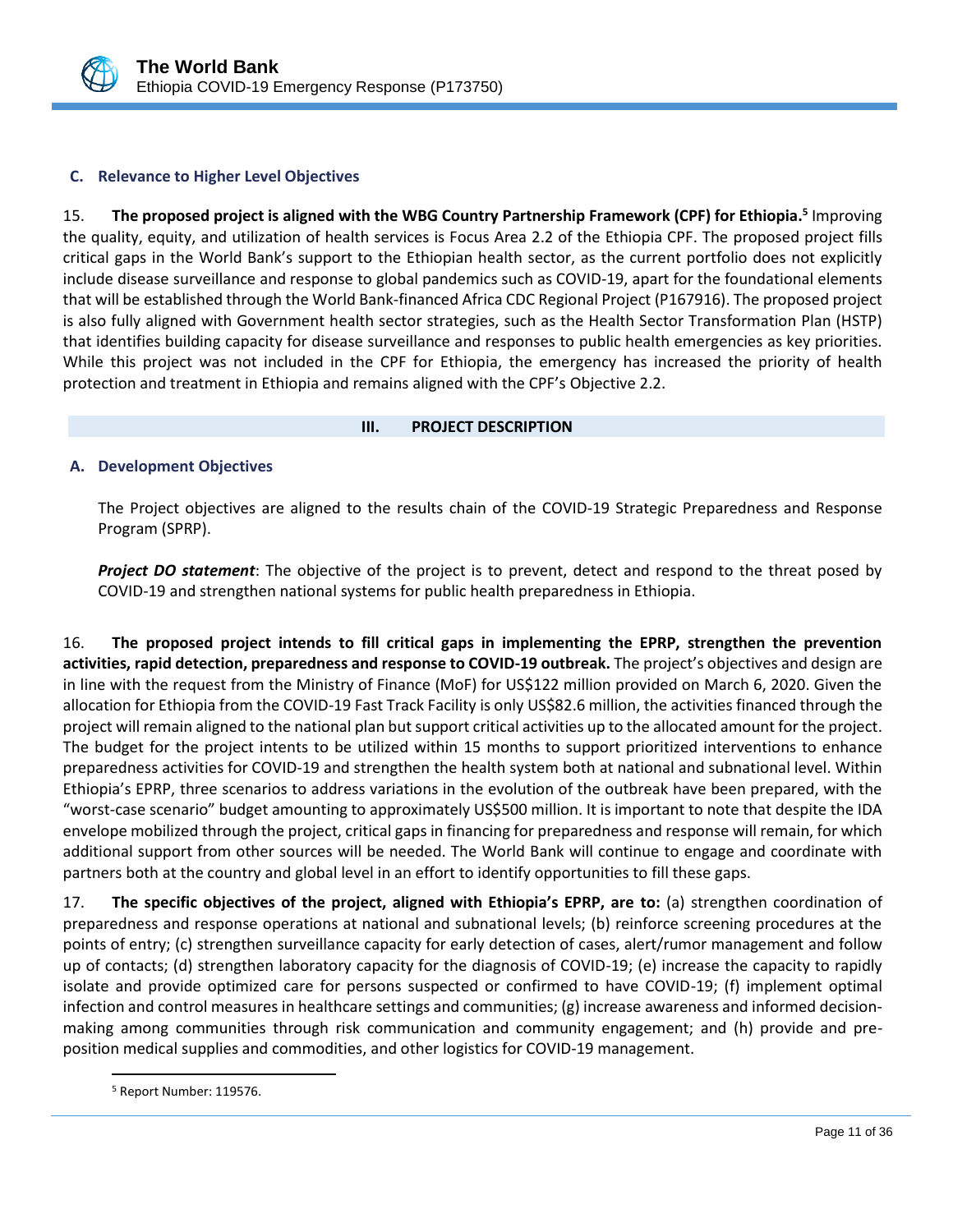#### *PDO level indicators*:

#### 18. **The proposed PDO level indicators are the following:**

- a. Early detection and timely reporting of outbreaks
	- Achieving the required timeliness of reporting for COVID-19 and other immediately reportable diseases under Integrated Disease Surveillance and Response (IDSR). (Percentage)
	- For the first 10 suspect cases in the country, percentage of lab results available within 72 hours. (Percentage)
- b. Rapid response to infectious disease outbreaks
	- Responding within 24 hours to confirmed outbreaks of COVID-19 and other immediately reportable diseases. (Percentage)
	- Percentage of district health centers/district hospitals with pandemic preparedness and response plans per MoH Guidelines. (Percentage)
	- Percentage of health facilities with trained staff in infection prevention control per MoH approved protocols. (Percentage)

#### <span id="page-16-0"></span>**B. Project Components**

19. **The proposed project will be a standalone operation for Ethiopia to address critical country-level needs for**  preparedness **and response for COVID-19:** While the GoE is one of the three recipients of the ACDCP (alongside African Union (AU) and the Government of Zambia), the proposed project will be processed as a standalone operation that builds upon the ACDCP. The proposed project will fill critical financing gaps that have been identified due to the new emergency preparedness and response needs created by COVID-19. Project design will include similar implementation arrangements and fiduciary systems as the ACDCP, as described below.

## 20. **The project will comprise of the following components:**

21. **Component 1. Medical Supplies and Equipment** [US\$43.97 million equivalent]: This component will finance the procurement of medical supplies and equipment needed for activities outlined in the EPRP such as (i) case management; (ii) infection prevention and control; and (iii) other pillars of the strategic plan. Specifically, items procured will include: (i) drugs and medical supplies for case management and infection prevention, including production of hand sanitizer; and (ii) equipment, reagents, testing kits, and consumable supplies for laboratories. This component will also allow for flexibility to allocate resources for the purchasing of essential pharmaceutical (insulin, antibiotics, etc.) and medical supplies as the availability of forex in the country becomes reduced due to the economic impact of the pandemic and the existing mechanisms are insufficient to address the critical health system needs (such as the SDG-PF described above).

22. **Component 2. Preparedness, Capacity Building and Training** [US\$22.20 million]: This component will finance activities related to preparedness, capacity building and training, guided by the different pillars and activities of the EPRP. These include: (i) coordination at the national, subnational and regional/cross-country levels; (ii) EOC functionalization (including sub-national coordination and support for preparedness (EOC functionalization, training, supervision); (iii) deployment of health workers and other personnel required for COVID-19 preparedness and response, human resources for supportive supervision and subnational support; (iv) financing of operating costs, such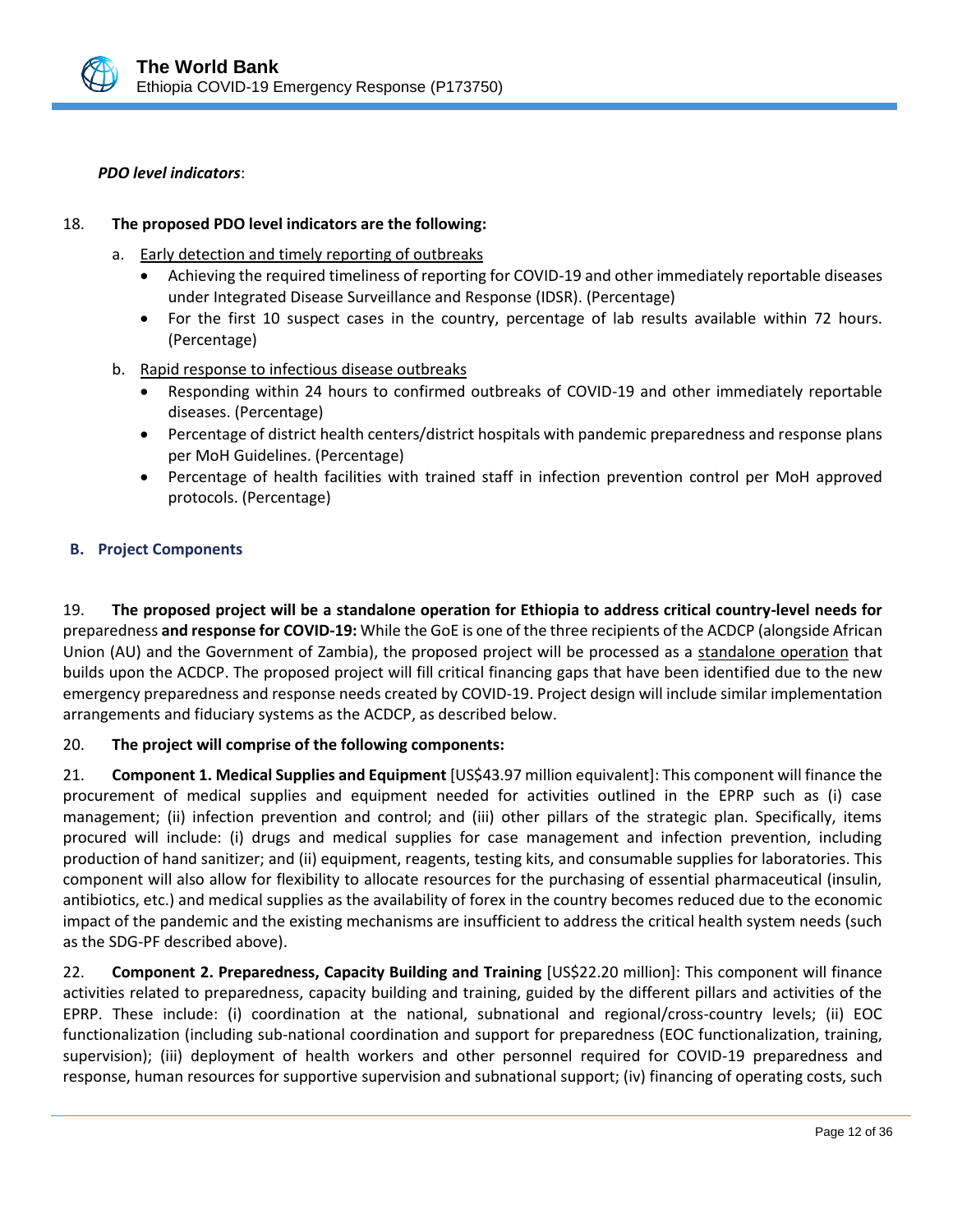

as vehicle rental, fuel and other administrative-related costs for supportive supervision and monitoring; (v) support for screening people entering in to the country at designated points of entry (airports, border crossings, etc.); (vi) strengthening call/hotline centers; (vii) strengthening PHEM and community- and EBS for COVID-19; and (viii) building diagnostic capacity for COVID-19 at the subnational (regional/state) level.

23. **Component 3. Community Discussions and Information Outreach** [US\$8.50 million]*:* Activities supported by this component include: (i) risk communication and community engagement; (ii) behavioral and sociocultural risk factors assessments; (iii) production of Risk Communication and Community Engagement (RCCE) strategy and training documents; (iv) production of communication materials; (v) establish a production center for information and communication tools production center (media and community engagement); and (vi) monitoring and evidence generation; and (vii) human resources for risk communication.

24. **Component 4. Quarantine, Isolation and Treatment Centers** [US\$6.93 million]: Activities supported by this component include: Establishment (through the rehabilitation of existing facilities or setting up of temporary structures) and equipping of quarantine, isolation and treatment centers, including the provision of nutrition and dignity kits.

25. **Component 5. Project Implementation and Monitoring** [US\$1.00 million]: Implementing the proposed project will require administrative and human resources that exceed the current capacity of the implementing institutions, in addition to those mobilized through the ACDCP. Activities include: (i) support for procurement, FM, environmental and social safeguards, monitoring and evaluation, and reporting; (ii) recruitment and Training of Grants Management Unit and EPHI staff and technical consultants; and (iii) operating costs.

26. **The primary activities in the EPRP to be supported by the project, in line with the GoE's request, are presented in Table 1<sup>6</sup> :**

| No.       | <b>Pillar</b>     | <b>Activity</b>                                                            | <b>Budget</b><br>(US <sub>5</sub> ) |
|-----------|-------------------|----------------------------------------------------------------------------|-------------------------------------|
|           |                   | Sub national coordination and support of preparedness                      |                                     |
|           |                   | EOC functionalization (including rehabilitation)<br>$\bullet$              |                                     |
|           |                   | <b>Trainings</b><br>٠                                                      |                                     |
|           | Coordination,     | Supervision                                                                |                                     |
|           | regional support  | Quarantine centers establishment<br>$\bullet$                              | 7,624,205                           |
|           | and EOC           | Human resources for supportive supervision and subnational<br>$\bullet$    |                                     |
|           | functionalization | support                                                                    |                                     |
|           |                   | Vehicle rental, fuel and other administrative related costs for supportive |                                     |
|           |                   | supervision and monitoring                                                 | 551,175                             |
| 1         |                   | Capacity building and experience sharing                                   | 482,278                             |
| Sub total |                   | 9,691,110                                                                  |                                     |
|           | Surveillance      | Strengthening PHEM and community and event-based surveillance for          |                                     |
|           | and               | COVID-19                                                                   | 6,749,439                           |
| 2         | investigation     | Build regional diagnostic capacity for COVID-19                            | 1,260,387                           |

# **Table 1: Ethiopia EPRP Budget Breakdown by Planned Pillars**

 $\overline{a}$ <sup>6</sup> The specific budgets for each activity are indicative at the time of appraisal and can be adjusted during implementation, following project implementation guidelines and procedures, to allow for agility and flexibility in responding to evolving country needs in COVID-19 preparedness and response efforts.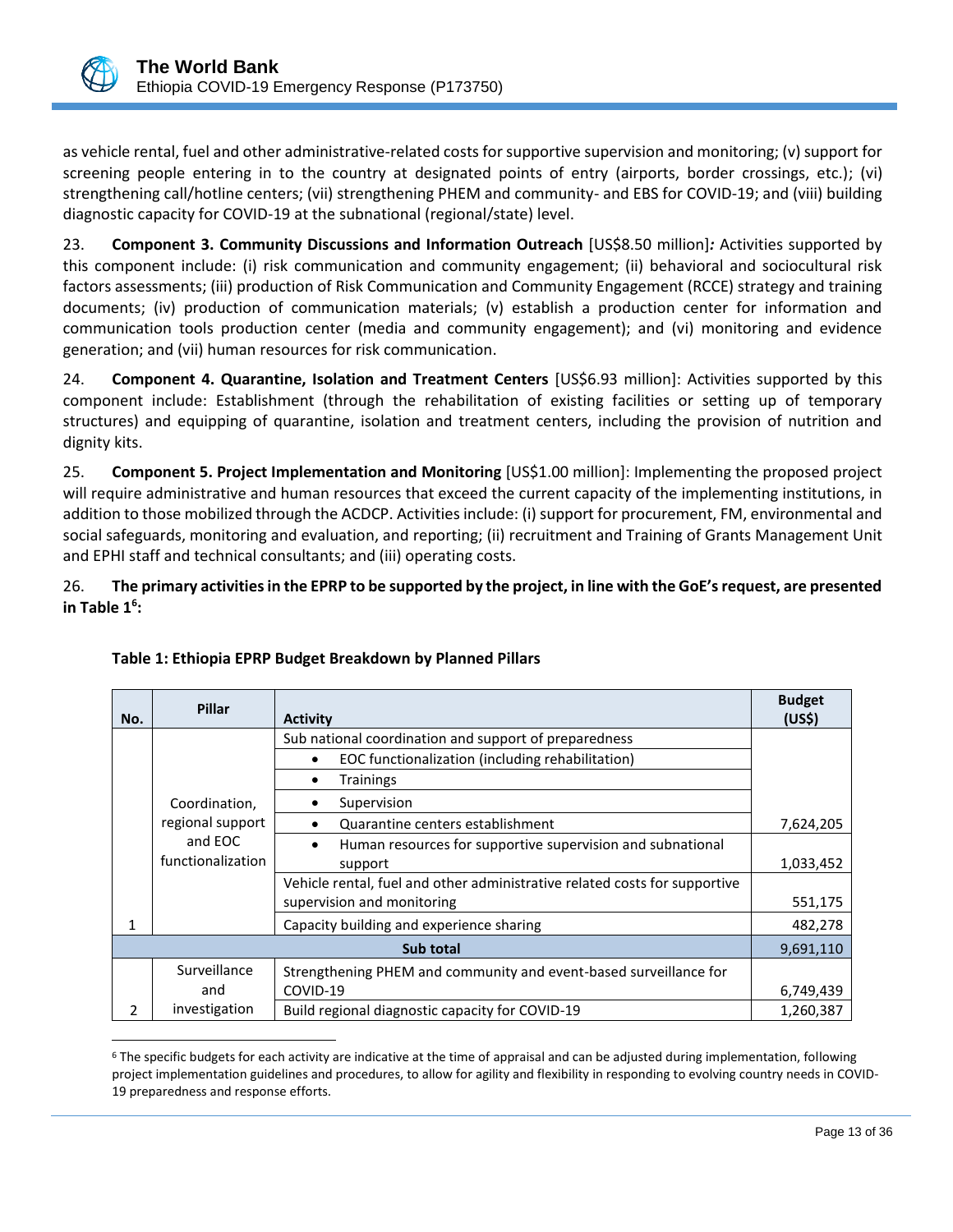

|                | Sub total                   |                                                                        |            |  |  |
|----------------|-----------------------------|------------------------------------------------------------------------|------------|--|--|
| Point of Entry |                             | Capacity building (training, manpower requirement at 26 ports of       |            |  |  |
|                | (PoE)                       | entries)                                                               | 3,162,364  |  |  |
| 3              |                             | Establishing nine screening post/room at designated land crossing POEs | 413,381    |  |  |
|                |                             | Sub total                                                              | 3,575,745  |  |  |
|                | Case                        |                                                                        |            |  |  |
|                | management                  | Procurement of medical equipment, drugs and supplies                   | 37,903,721 |  |  |
|                | and Infection               |                                                                        |            |  |  |
|                | Prevention and              |                                                                        |            |  |  |
| 4              | Control (IPC)               | Establish 15 the isolation and treatment centers and furnish           | 13,346,528 |  |  |
| Sub total      |                             |                                                                        |            |  |  |
|                |                             | Behavioral and sociocultural risk factors assessment                   |            |  |  |
|                |                             | Production of RCCE strategy and training documents                     |            |  |  |
|                |                             | Production of communication materials                                  |            |  |  |
|                | <b>Risk</b>                 | Establish communication tool and media production center               | 3,396,198  |  |  |
|                | communication               | Media and community engagement<br>$\bullet$                            |            |  |  |
|                | and Community<br>engagement | Monitoring and evidence generation<br>$\bullet$                        |            |  |  |
|                |                             | Documentation                                                          |            |  |  |
|                |                             | Impact assessment                                                      | 3,403,146  |  |  |
| 5              |                             | Human resources for risk communication                                 | 701,727    |  |  |
|                |                             | Sub total                                                              | 7,501,071  |  |  |
|                | <b>Grand total</b>          |                                                                        | 82,600,000 |  |  |

## <span id="page-18-0"></span>**C. Project Beneficiaries**

27. **The proposed project was selected for COVID-19 financing because of the strategic place Ethiopia holds when it comesto global connectivity and travel, and the risks for the country generated by this fact.** The proposed financing for the Project will be provided through the World Bank Group's COVID-19 Fast Track Facility, as part of a Global COVID-19 Multiphase Programmatic Approach (MPA) Program designed to assist countries to prevent, detect and respond to the threat posed by COVID-19 and strengthen national systems for public health preparedness. The amount allocated to Ethiopia under the Fast Track Facility is based on criteria for each country taking in to consideration key factors such as population size, Gross Domestic Product per capita, and other selected criteria. Bole International Airport in Addis Ababa is the hub for Ethiopian Airlines, as well as several other airlines, who together place Ethiopia as the most important hub for connections between countries in Africa and the rest of the world. In addition, travelers from affected countries or who have contact history could indirectly come to Ethiopia through different airlines after interconnected flights. Based on the WHO AFRO comprehensive COVID-19 risk mapping and prioritization, Ethiopia has been identified as one of the top priority 13 countries for preparedness measures due to their direct links or high volume of travel to China. The first two countries that confirmed COVID-19 in the WHO Africa Region came from Priority 1 countries. The scope and the components of this project are fully aligned with the WBG COVID-19 Fast Track Facility, using standard components as described in the COVID-19 MPA Board paper. The proposed project complements the longer-term development work in the health sector, including the Health SDG Program for Results (P123531) which seeks to improve maternal and child health and nutrition outcomes, as well as the Africa CDC Regional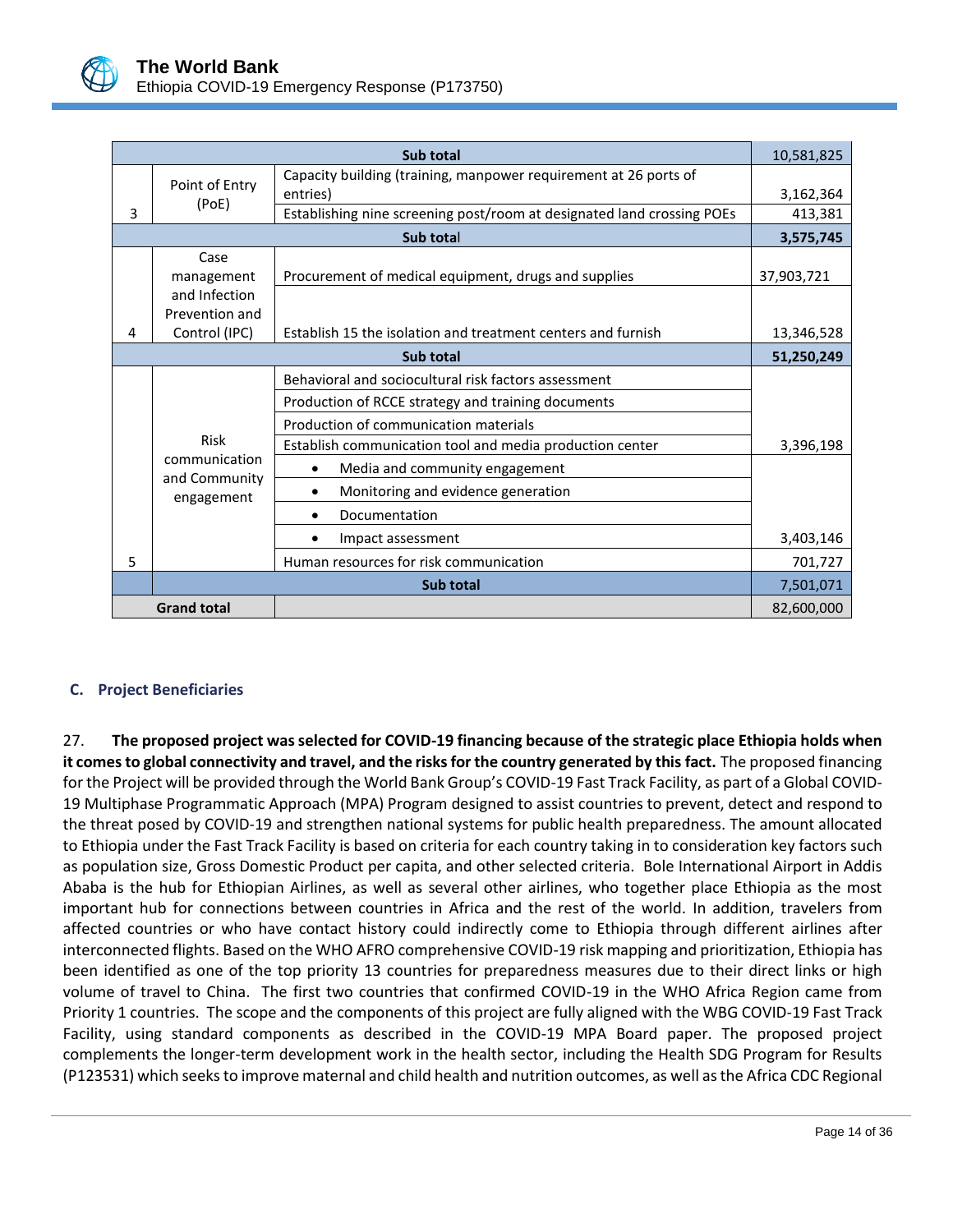Investment Project (ACDCP, P167916), which seeks to strengthen continental and regional infectious disease detection and response systems, including national systems such as in Ethiopia. This project has triggered paragraph 12 of the World Bank Policy Investment Project Financing (IPF).

28. **Phased responses through the COVID-19 Fast Track Facility.** While support will surely be needed to respond to the economic impact of COVID-19 on households, businesses and government budgets, the World Bank's approach is to lead with the health response. As a first step, the majority of operations processed through the Fast Track Facility will be health sector operations to respond to urgent preparedness and response needs related to the COVID-19 outbreak. One of the challenges with the response to COVID-19 is the availability (and price) of medical equipment and supplies. The global Pandemic Supply Chain Network (PSCN), of which the World Bank is a co-convener, has identified a list of medical products critical to the response. The task team will work with GoE counterparts to customize this list further to develop a positive list of goods to be procured with World Bank financing. Indeed, there is growing disruption to economic activities, businesses and livelihoods. Options for support through other financing instruments are being explored as the facility is established and through country consultations. The Project objectives are aligned to the results chain of the COVID-19 Response Program.

#### <span id="page-19-0"></span>**IV. IMPLEMENTATION ARRANGEMENTS**

#### <span id="page-19-1"></span>**A. Institutional and Implementation Arrangements**

29. **The Ministry of Health will be the implementing agency for the project.** The State Minister for Programs will be responsible for leading the execution of project activities. The GMU of the MoH's Partnership and Cooperation Directorate (PCD) will be responsible for the day-to-day management of activities supported under the project, as well as the preparation of a consolidated annual workplan and a consolidated activity and financial report for the abovementioned project components. The PCD already manages and coordinates several donor-funded projects in the health sector, including the Health SDG Program for Results (P123531) and the Ethiopia part of the ACDCP. In addition, technical directorates at the MoH, the regional health bureaus, and other key agencies will be involved in project activities based on their functional capacities and institutional mandates. The key staff hired or assigned to the MoH PCD GMU for the ACDCP will be the same for this project. These include: Project Coordinator, Finance Officer, Environmental and Social Safeguards Officer, and a Monitoring and Evaluation Specialist. The MoH PCD GMU will recruit as needed (upon receiving non-objection from the World Bank) additional staff (fiduciary, technical, etc.) to EPHI and MoH PCD GMU to supplement staff hired or assigned for the ACDCP. The MoH PCDGMU may also recruit specialized technical staff as needed, and some activities may be outsourced to third parties through contract agreements acceptable to the World Bank.

30. **The EPHI will serve as the key technical entity for this project.** It will both support the PCD and directly implement certain technical activities, including procurement of medical supplies, commodities and equipment for activities outlined in the EPRP. The EPHI will report directly to the Minister, and it will share the project's technical and financial updates with the MoH PCD GMU. The abovementioned staff hired or assigned at EPHI will also be used for this project and will work closely with existing coordinating bodies and focal points within government mobilized for the national COVID-19 response. The MoH will also ensure that these key focal points are effectively mobilized and engaged to ensure proper implementation of the environmental and social framework elements of the project.

31. **Safeguards arrangements:** With regards to environmental and social safeguards policies, while the project will apply the new Environmental and Social Framework (ESF), the existing safeguards documents prepared for the ACDCP will be used as a basis to inform the development of the ESF policies and documentation for the new operation. The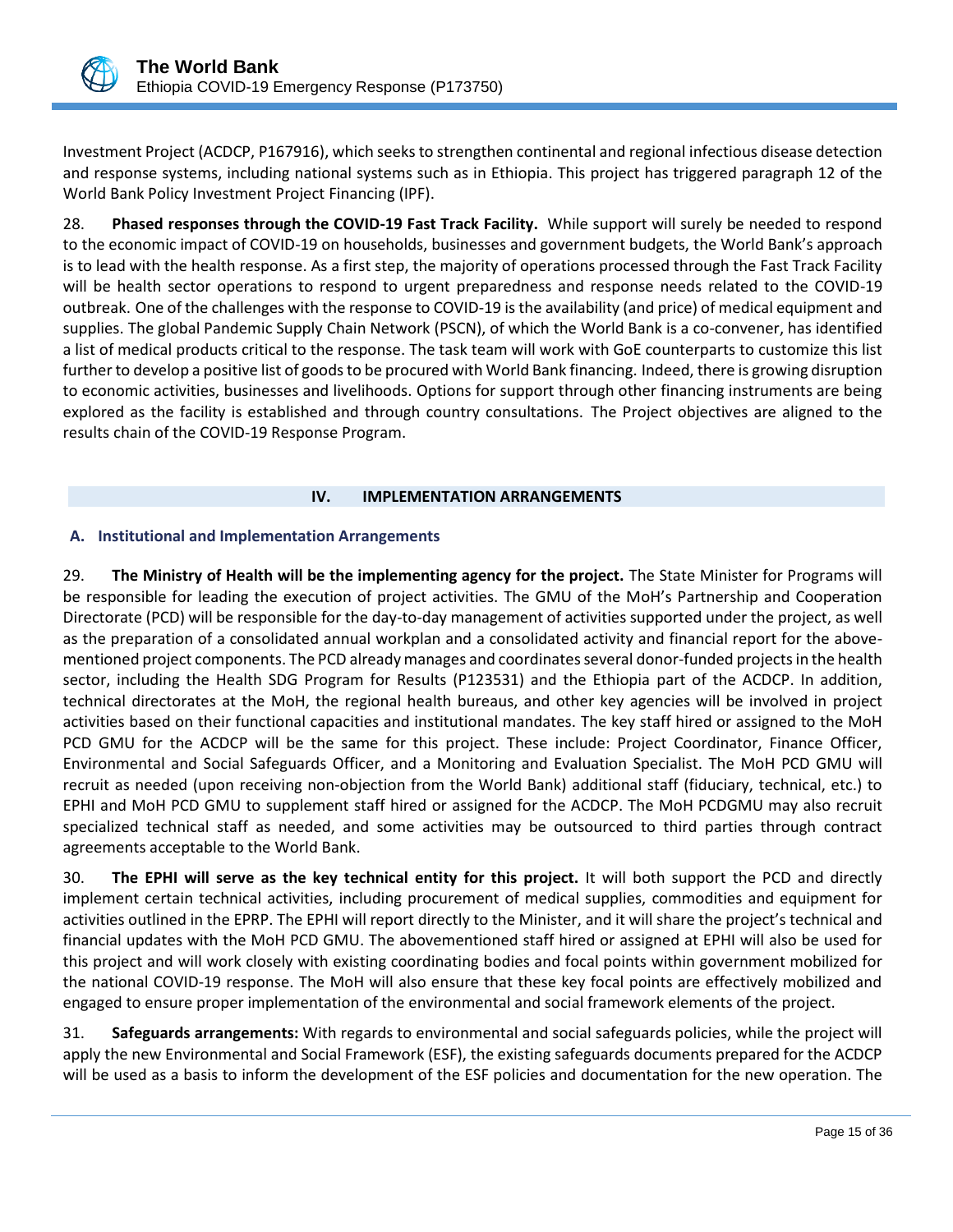

safeguards instruments which were prepared for the ACDCP will be updated to cover, among other things, the relevant part of COVID-19 Quarantine Guidelines and appropriate WHO COVID-19 biosafety guidelines so that all relevant risks and mitigation measures will be covered.

## <span id="page-20-0"></span>**B. Results Monitoring and Evaluation Arrangements**

32. **The EPHI will be responsible for:** (i) collecting and compiling all data relating to their specific suite of indicators; (ii) evaluating results; (iii) providing the relevant performance information to the MoH. The MoH PCD GMU will be responsible forreporting results to the World Bank prior to each semiannual supervision mission. Each unit will perform its functions in accordance with the methodology prescribed in its respective project implementation manual, and each appoint a project-funded monitoring and evaluation technical expert. Joint External Evaluations (JEEs) will also be used to inform the project's results framework indicators.

## <span id="page-20-1"></span>**C. Sustainability**

33. The government of Ethiopia and the agencies directly responsible for implementing the project have expressed credible commitments to the effective implementation and continued funding of the activities, helping ensure its sustainability.

#### <span id="page-20-2"></span>**V. PROJECT APPRAISAL SUMMARY**

## <span id="page-20-3"></span>**A. Technical, Economic and Financial Analysis**

34. **The COVID-19 outbreak clouds an already fragile global economic outlook and can further set back gains in poverty alleviation, in addition to the population health impacts already observed in the countries impacted by the outbreak.** Potential tightening of credit conditions, weaker growth, and the allocation of public resources to fight the outbreak are likely to reduce governments' ability to invest in other sectors. Low-income countries are expected to feel the impact, as current estimates suggest that a one percent decline in developing country growth rates traps an additional 20 million people into poverty.

35. **The pandemic weighs on economic activity through both demand and supply channels.** On the demand side, activities involving interactions between people are reduced in efforts to prevent transmission of the virus. On the supply side, prevention measures, such as factory closures, have significantly disrupted production of tradable and non-tradable goods around the world. Available high-frequency data point to a major contraction in economic activity in China this quarter. These include sharp downturns in daily coal consumption for power generation, average road congestion, nationwide passenger traffic, tourism activity, and container throughput at Chinese ports. A month after Chinese New Year (January 25, 2020), travel within China had reduced by 80 percent compared to before the start of the outbreak. Most international carriers have cancelled their flights to China until at least the end-April 2020, and maybe longer. In January-February 2020, container shipping companies stopped movement of vessels at a record pace. At end-February 2020, coal use in major power generation plants had decreased by 50 percent compared to the same period in 2019; pollution, an indicator of industrial production, was down 40 percent compared to normal. As of mid-February 2020, Morgan Stanley Financial has estimated industrial production at 30-50 percent of trends from before the outbreak. Moreover, production indicators for electronics have faltered, suggesting growing disruptions to China's globally-integrated manufacturing sector. In this context, the manufacturing PMI suffered its worst performance.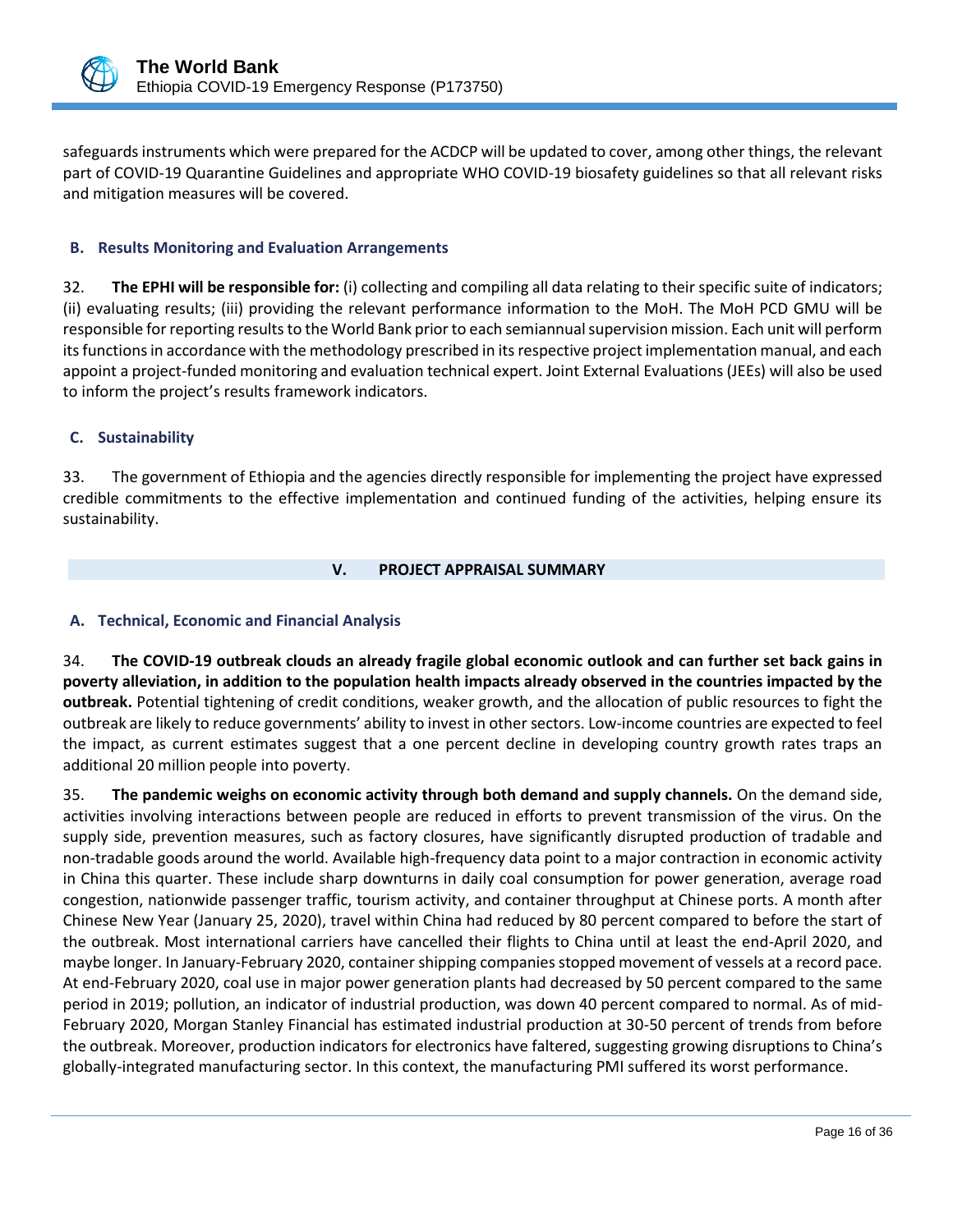

## <span id="page-21-0"></span>**B. Fiduciary**

36. **Project implementation will benefit from the existing FM arrangements within the MoH and EPHI.** Project activities will be coordinated by the MoH's PCD, and the GMU which is accountable to the PCD will handle the day to day management of this project. EPHI, regional health bureaus, and other key agencies will be involved in project activities.

37. **Recent FM assessments at the finance units of MoH, EPHI, and two Regional Health Bureaus (RHBs) have been conducted by the World Bank for the Ethiopia part of the ACDCP.** Based on those assessments, key risks identified include: i) multiple implementing entities at the federal and regional levels, some with capacity gaps, and high rates of staff turnover, which also leads to complexities in the operation of FM arrangements, with subsequent risk of delays in implementation, reporting, and disbursements; ii) the transfer of funds to sub-implementers, some of which have weak internal controls and potential involvement of others not previously assessed by the World Bank; iii) use of parallel systems in MoH (GMU and Grant Finance Case Team) for preparing financial reports, which may affect their quality and timeliness; iv) weaknesses in internal audit functions, including lack of familiarity with World Bank requirements; and v) internal control weaknesses related to fixed-asset and inventory management at the EPHI. Given the above risk factors, the nature of activities involved in this specific emergency operation, and the context in which they might be implemented, the FM risk is considered **High**.

38. **Mitigating measures agreed under the ACDCP are fully applicable to this operation.** Those measures include: a) a clear definition of staffing needs in different entities to strengthen their capacity; b) the establishment of coordination mechanisms among different entities, including deadlines and requirements for budget preparation, transfers of funds, and reporting; c) reforms to strengthen fixed-asset and inventory management at EPHI; d) the use of separate bank accounts, accounting records, and reporting requirements for EPHI and RHBs; and e) revision of roles and responsibilities within the MoH (grant finance and GMU) regarding the preparation and submission of interim financial reports (IFRs). Some progress is reported on the mitigation measures in that EPHI has indicated actions are already being taken to address the gaps on fixed asset and inventory management whereas MoH has indicated that it has discussed and agreed internally to resolve the duplication of efforts at Grant Finance Case Team and GMU.

39. **As the lead implementing entity, the MoH will be responsible for preparing and consolidating the budget of the project in consultation with EPHI and RHBs. The government's budget procedures will be followed.** The implementing entities will apply modified cash basis of accounting and follow the government's accounting manual. Peachtree accounting will be used to record the transactions of the project. Finance officers recruited/assigned for the Ethiopia part of the ACDCP will also handle the accounting and financial reporting at the implementing entities. As per the ACDCP implementation arrangements, until the abovementioned key project staff are recruited, government staff with appropriate expertise for each position's terms of reference will be assigned to the position as an interim arrangement. Based on assessment of workload, hiring of additional finance staff will be considered. Internal control system of the Government is strong although some gaps are noted. Internal audit coverage is low with capacity gaps and staffing constraints. The MoH will prepare quarterly consolidated IFRs collecting the quarterly IFRs of EPHI, and the RHBs. The IFRs will be submitted within 45 days of the end of the reporting period. MoH will open a separate US dollar designated account and local currency account with financial institutions acceptable to the World Bank. The other implementing entities will also open separate local currency accounts. All disbursement methods will be allowed, and disbursements to the designated account will be based on expenditure forecasts as per the instructions laid out in the disbursement letter. If Advances are to be made to UN Agencies through direct contracting, necessary periodic reports should be submitted by the UN Agency showing utilization of the advance and additional advance request, if any. External audits should be conducted by the Office of the Federal Auditor General (OFAG) or by an auditor nominated by OFAG which is acceptable to the World Bank. The audit report should be submitted within six months of the end of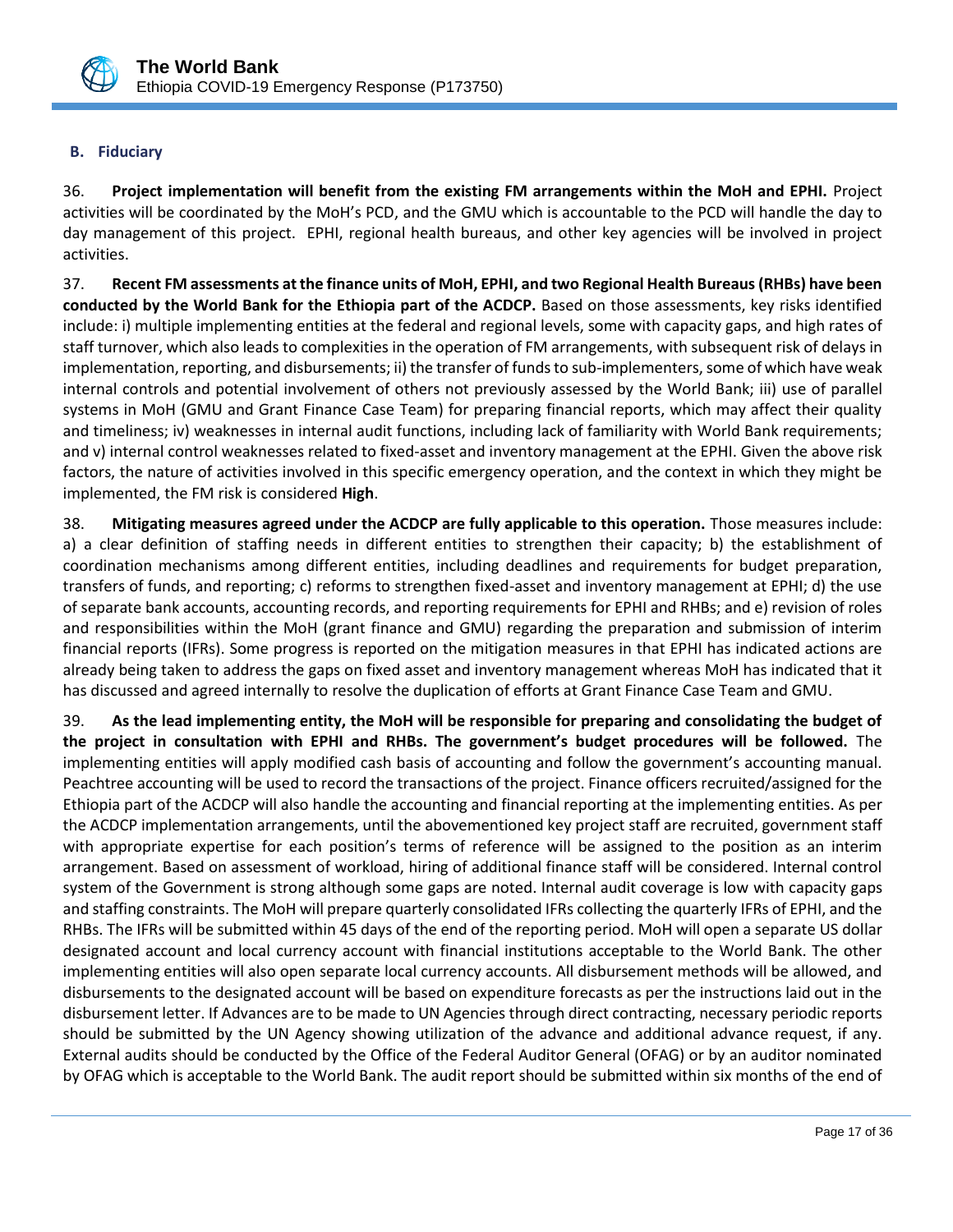

the period end**.** Subject to the successful completion of the actions recommended to address the risks identified, the proposed FM arrangements can be considered acceptable to the World Bank.

40. **To facilitate for the timely release of resources and commence the implementation, the project will open the designated accounts and take any other necessary action to start implementation without delay.** IFR formats and updated audit TORs will be agreed at the implementation stage. Furthermore, the World Bank will continue to provide its implementation support and supervision missions and update the risk and mitigating measures regularly.

41. **Retroactive financing**. Withdrawals up to an aggregate amount not to exceed SDR 12,120,000 under the credit and SDR 12,120,000 under the grant may be made for payments made prior to this date but on or after December 15, 2019, for eligible expenditures.

**(ii) Procurement**

42. **Procurement for the project will be carried out in accordance with the World Bank's Procurement Regulations for IPF Borrowers for Goods, Works, Non-Consulting and Consulting Services, dated July 1, 2016 (revised in November 2017 and August 2018).** The project will be subject to the World Bank's Anticorruption Guidelines, dated October 15, 2006, revised in January 2011, and as of July 1, 2016. The project will use the Systematic tracking of Exchanges in Procurement (STEP) to plan, record and track procurement transactions.

43. **The major planned procurement includes medical supplies, drugs, and equipment, capacity building and training, community outreach, establishing quarantine centers and call centers, and support to the project implementation and monitoring.** Finalization of the streamlined project procurement strategy for development (PPSD) has been deferred to implementation. An initial procurement plan for the first three months has been agreed with the Borrower and will be updated during implementation.

44. **The proposed procurement approach prioritizes fast track emergency procurement for the required goods, works and services.** While procurement methods that include National Approach, Open International Approach, Request for Quotations (RFQ) and Direct Contracting can be used, key measures to fast track procurement include the use of methods that will ensure expedited delivery. These include direct contracting of UN Agencies, direct contracting of firms as appropriate, RFQ with no threshold limit for this method as appropriate. The National Approach can be used for up to US\$2 million in goods and US\$35 million in works.

45. **Bid Securing Declaration may be used instead of the bid security.** Performance Security may not be required for small contracts. Advance payment may be increased to 40 percent while secured with the advance payment guarantee. The time for submission of bids/proposal can be shortened to 15 days in competitive national and international procedures, and to three-five days for the RFQ depending on the value and complexity of the requested scope of bid.

46. **Procurement implementation will be undertaken by two agencies:** Ethiopia MoH and EPHI. Two key directorates will play a procurement role in the Ethiopia MoH, namely; (i) Ethiopia MoH's Finance, Procurement and Property Administration that is responsible for procurement processes, and (ii) Public Health Infrastructure Directorate that provides technical input and support for all works procurements and manages contract implementation of works contracts.

47. **If the MoH or EPHI requests, the World Bank may consider supporting the MoH/EPHI in the procurement of the initial needs of the medical equipment and supplies through HEIS (Hands on Expanded Support).** Streamlined procedures for approval of emergency procurement to expedite decision making and approvals by the Recipient have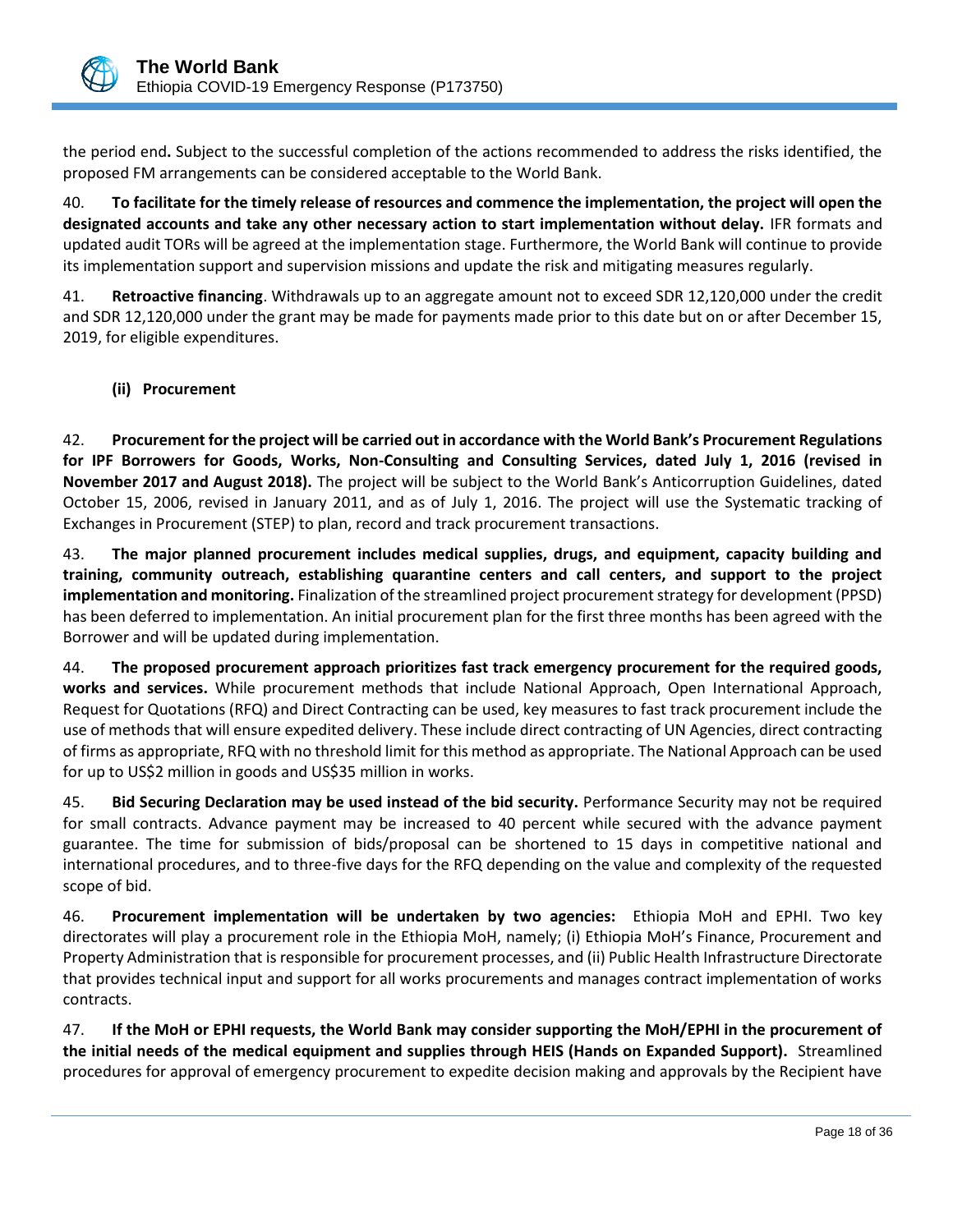

been agreed.

48. **The major risks to procurement are:** (a) slow procurement processing and decision making with potential implementation delays; and (b) poor contract management system with potential time and cost overrun and poorquality deliverable; and (c) lack of familiarity in dealing with such a novel epidemic. To mitigate these risks the following actions are recommended: (a) maintaining accountability for following the expedited approval processes for emergency; and (b) assigning staff with responsibility of managing each contract. To strengthen their procurement capacity MoH and EPHI will consider hiring a Procurement Agent with capabilities of work and assuring continuity of services in the situation of the restricted movement. To prevent delays and disruption in payments, disbursement of World Bank financing shall be made through the Direct Payment disbursement method, unless a Special Commitment disbursement method has been selected.

49. **These risks are elevated by the global nature of the COVID-19 outbreak, which creates shortages of supplies and necessary services.** This may result in increased prices and cost. The Team will monitor and support implementation to agree with MoH and EPHI on reasonableness of the procurement approaches and obtained outcomes considering the available market response and needs.

50. **Various industries are feeling the impact of COVID-19, especially the construction industry that subsequently impacts the procurement process and implementation of the contracts.** To deal with potential procurement delays because of the spreading of COVID-19, the World Bank will support MoH and EPHI in applying any procedural flexibilities (e.g. bids submitted by an authorized third party, exertion bid submission dates, advising the Recipient on the applicability of force majeure, etc.).

51. The procurement risk is **High**.

52. The World Bank's oversight of procurement will be done through increased implementation support, and increased procurement post review based on a 20 percent sample while the World Bank's prior review will not apply.

## <span id="page-23-0"></span>**C. Legal Operational Policies**

|                                             | Triggered? |
|---------------------------------------------|------------|
| Projects on International Waterways OP 7.50 | Nο         |
| Projects in Disputed Areas OP 7.60          | Nο         |

# <span id="page-23-1"></span>**D. Environmental and Social Standards**

53. **The Project will have positive impacts as it should improve COVID-19 surveillance, monitoring and containment.**  However, the project could also cause high environment, health and safety risks due to the dangerous nature of the pathogen (COVID-19) and reagents to be used in the project-supported laboratories. Laboratory-associated infections due to inadequate adherence to occupational health and safety standards can lead to illness and death among laboratory workers. The laboratories which will use COVID-19 diagnostic testing can generate biological waste, chemical waste, and other hazardous biproducts. As the laboratories to be supported by the project will process COVID-19 that can have the potential to cause serious illness or potentially lethal harm to the laboratory staff and to the community, effective administrative and containment controls should be put in place so minimize these risks. Environmentally and socially sound laboratory operation will require adequate provisions for minimization of occupational health and safety risks, proper management and disposal of hazardous waste (including sharps disposal), use of approved disinfectants, proper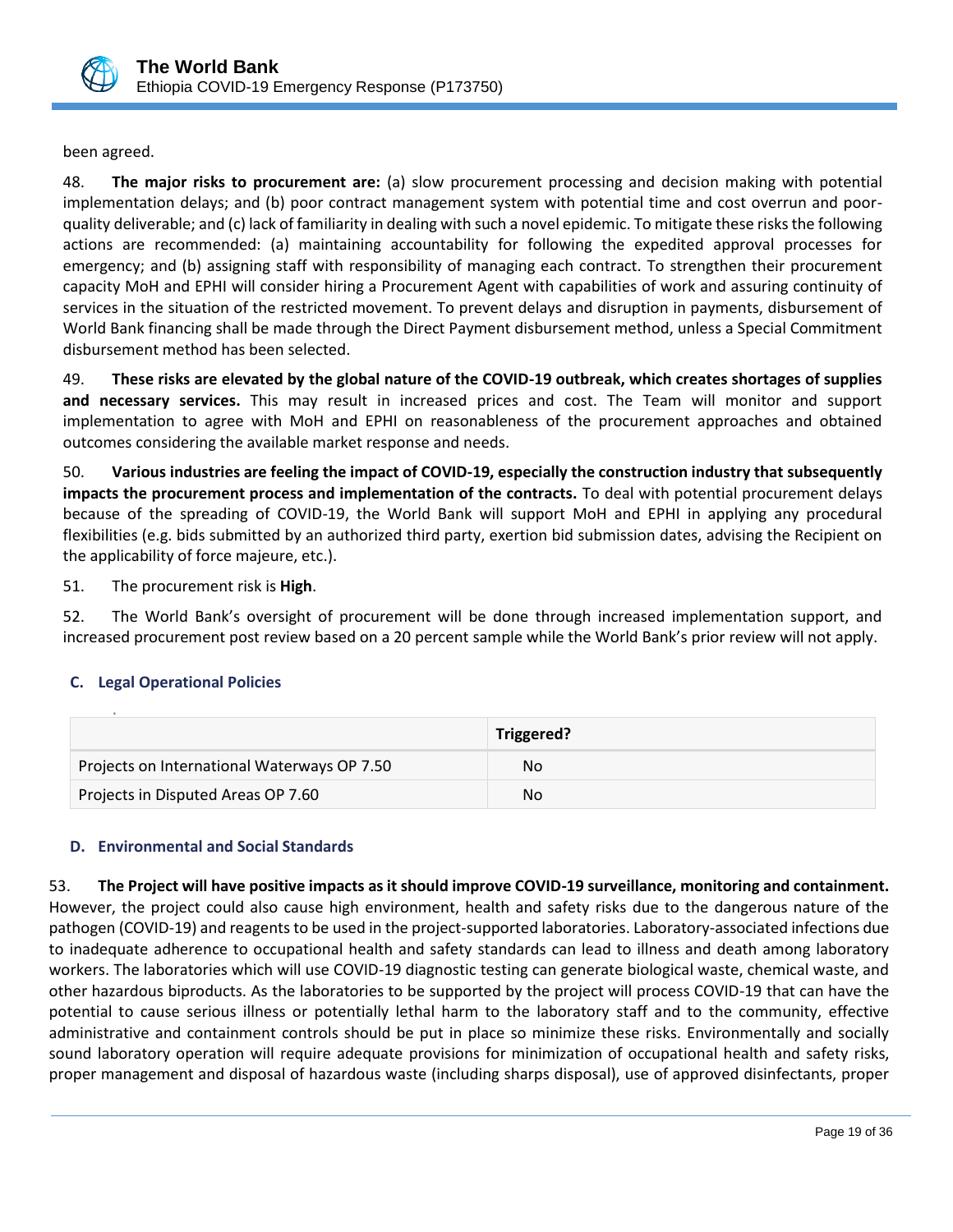

quarantine procedure for COVID-19, appropriate chemical and infectious substance handling and transportation procedure, institutional/implementation arrangement for environmental and social risks, etc. To achieve this, the Ethiopia MoH/Ethiopia Public Health Institute will update the existing Environmental and Social Management Framework (ESMF) prepared for the Africa CDC Project/ bio-safety level (BSL)2 Labs at the implementation stage so that the laboratories to be supported by the project will apply international best practices in COVID-19 diagnostic testing and other COVID-19 response activities. Until the update has been cleared, the project will apply the existing ESMF in conjunction with WHO standards on COVID-19 response. International best practice is outlined in the WHO "Operational Planning Guidelines to Support Country Preparedness and Response", annexed to the WHO "COVID-19 Strategic Preparedness and Response Plan" (February 12, 2020). Further guidance is included in the WHO "Key considerations for repatriation and quarantine of travelers in relation to the outbreak of novel coronavirus 2019-nCoV" (February 11, 2020).

54. **These guidelines include provisions to address the needs of patients, particularly the most vulnerable – the elderly and those with compromised immune systems due to pre-existing conditions.** They also include provisions on the establishment of quarantine centers and their operation considering the dignity and needs of patients, and the maintenance of appropriate hygiene and safety procedures to minimize spread of infection. Each beneficiary medical facility/lab will apply infection control and waste management plan following the requirements of the ESMF.

55. **The ESMF will adequately cover the procedures for the safe handling, storage, and processing of COVID-19 materials including the techniques for preventing, minimizing, and controlling environmental and social impacts during the operation of project supported laboratories.** It will also clearly outline the implementation arrangement to be put in place by Ethiopia MoH/Ethiopia Public Health Institute for environmental and social risk management; training programs focused on COVID-19 laboratory biosafety, operation of isolation centers and screening posts, as well as compliance monitoring and reporting requirements. The relevant part of COVID-19 Quarantine Guideline and WHO COVID-19 biosafety guidelines will be taken reviewed while preparing the ESMF so that all relevant risks and mitigation measures will be covered. In addition to the ESMF, the client will implement the activities suggested in the Environmental and Social Commitment Plan (ESCP), which has been prepared and disclosed on March 16, 2020. It will also implement the Stakeholders Engagement Plan (SEP) for the project in the proposed timeline. SEP for the proposed project has been prepared and disclosed March 16, 2020.

56. **The SEP outlines a structured approach to engagement with stakeholders that is based upon meaningful consultation and disclosure of appropriate information, considering the specific challenges associated with COVID-19.**  In cases of the most vulnerable – the elderly and those with compromised immune systems due to pre-existing conditionsstakeholder engagement should minimize close contact and follow the recommended hygiene procedures as outlined in the CDC Interim Infection Prevention and Control Recommendations for patients with confirmed COVID-19 or persons under investigation for COVID-19 in Healthcare Settings. People affected by project activities, including construction workers on laboratory and clinic sites, should be provided with accessible and inclusive means to raise concerns and grievances. To ensure this approach, the project has included a component on RCCE, encompassing behavioral and sociocultural risk factors assessment, production of RCCE strategy and training documents, production of communication materials, media and community engagement, and documentation in line with WHO "Pillar 2: Risk communication and community engagement". The approaches taken will thereby ensure that information is meaningful, timely, and accessible to all affected stakeholders, including usage of different languages, addressing cultural sensitivities, as well as challenges deriving from illiteracy or disabilities. Due to the expected country-wide implementation of activities, the differences of areas and socioeconomic groups will equally be taken into consideration during rollout of the RCCE.

57. **The key risk related to the operation are public and occupational health risks deriving from engagement with people and samples contaminated with COVID19.** Accordingly, provisions need thus to be in place for proper safety systems, with a focus on quarantine centers, screening posts, and laboratories to be funded by the project; encompassing above all OHS and waste management procedures. WBG EHS Guidelines, such as those related to Community Health and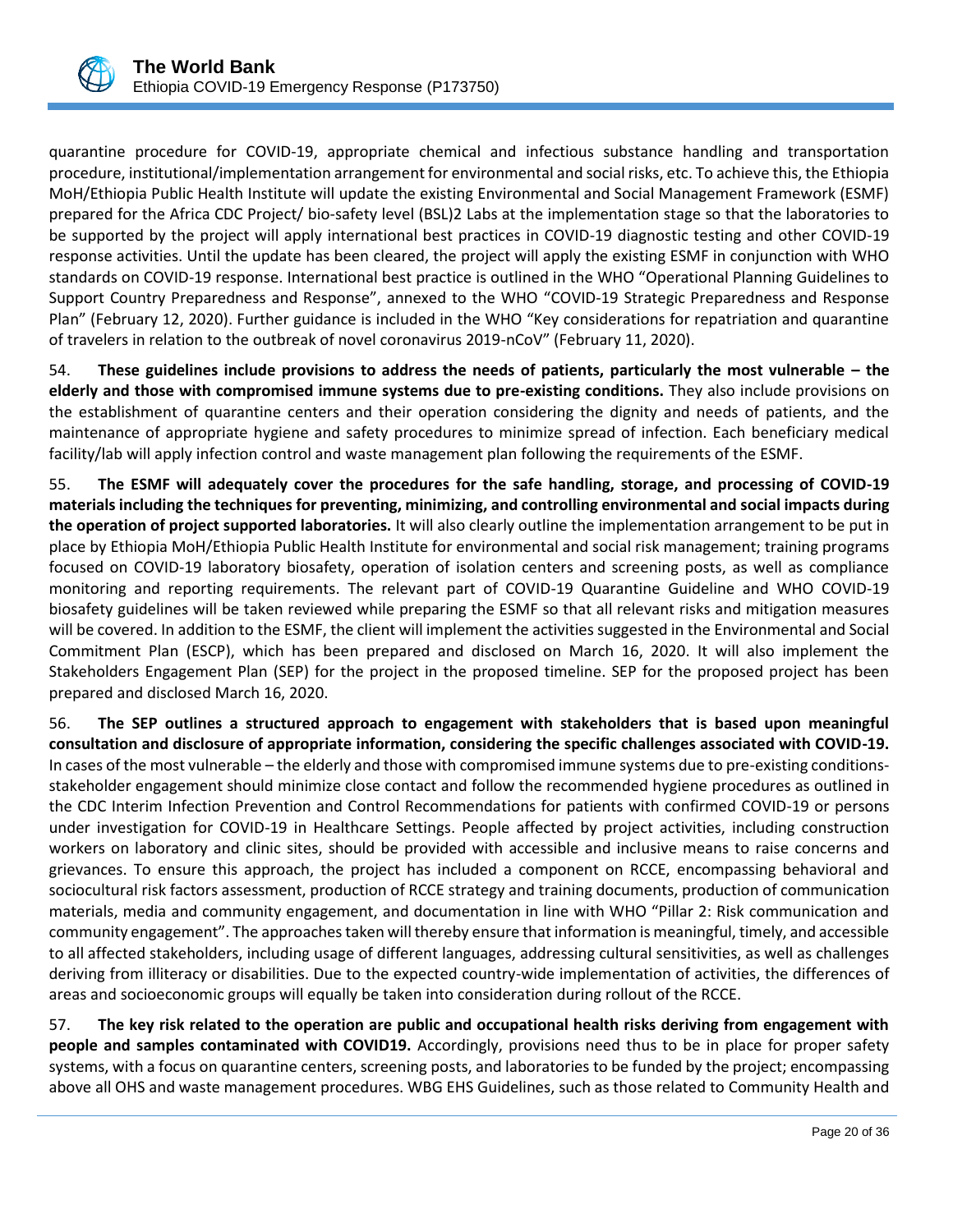Safety will apply to the extent relevant. The project can thereby rely on standards set out by WHO, WBG, as well as the Africa CDC. Beyond this immediate concern, project implementation needs also to ensure appropriate stakeholder engagement to (i) avoid conflicts resulting from false rumors; (ii) vulnerable groups not accessing services; or (iii) issues resulting from people being kept in quarantine. Due to the novelty of COVID19 and the challenging health context in the country, the environmental and social risk is considered high at this point.

# <span id="page-25-0"></span>**VI. GRIEVANCE REDRESS SERVICES**

58. **Communities and individuals who believe that they are adversely affected by a World Bank supported project may submit complaints to existing project-level grievance redress mechanisms or the Bank's Grievance Redress Service (GRS).** The GRS ensures that complaints received are promptly reviewed in order to address project-related concerns. Project affected communities and individuals may submit their complaint to the Bank's independent Inspection Panel which determines whether harm occurred, or could occur, as a result of Bank non-compliance with its policies and procedures. Complaints may be submitted at any time after concerns have been brought directly to the World Bank's attention, and Bank Management has been given an opportunity to respond. For information on how to submit complaints to the Bank's corporate Grievance Redress Service (GRS), please visit: [http://www.worldbank.org/en/projects](http://www.worldbank.org/en/projects-operations/products-and-services/grievance-redress-service)[operations/products-and-services/grievance-redress-service.](http://www.worldbank.org/en/projects-operations/products-and-services/grievance-redress-service) For information on how to submit complaints to the World Bank Inspection Panel, please visit *[www.inspectionpanel.org](http://www.inspectionpanel.org/)*.

59. **The project will make use of existing public grievance redress mechanism structures, similar to the Ethiopia SDG Health PforR (P123531).** The grievance redress mechanism (GRM) will include the following steps: Step 0: Grievance discussed with the respective health facility; Step 1: Grievance raised with the Woreda Grievance Office; Step 2: Appeal to the Regional (or, where available, Zonal) Grievance Office; Step 3: Appeal to the Ethiopia Independent Ombudsman and/or the MoH. In addition, the project will also establish a Hotline to take into consideration the specific COVID-19 information needs. For quarantine situations, local protocols will be established to ensure real-time communication. Once all possible redress has been proposed and if the complainant is still not satisfied then they should be advised of their right to legal recourse. Existing grievance procedures will be used to encourage reporting of co-workers if they show outward symptoms, such as ongoing and severe coughing with fever, and do not voluntarily submit to testing.

## <span id="page-25-1"></span>**VII. KEY RISKS**

60. **The overall project risk rating is High.** The project is a bold, complex, and expansive response to the COVID-19 response, involving a wide range of stakeholders in a diverse region marked by high poverty rates and limited public-sector capacity. Risks in four of the nine categories are rated High due to political and governance, macroeconomic, fiduciary, and environment and social. Institutional capacity for implementation and sustainability risk is rated Substantial. Risks related to sector strategies and policies, technical design and stakeholders are all rated Moderate.

61. **Personal Data Collection:** Large volumes of personal data, personally identifiable information and sensitive data are likely to be collected and used in connection with the management of the COVID-19 outbreak under circumstances where measures to ensure the legitimate, appropriate and proportionate use and processing of that data may not feature in national law or data governance regulations, or be routinely collected and managed in health information systems. In order to guard against abuse of that data, the Project will incorporate best international practices for dealing with such data in such circumstances. Such measures may include, by way of example, data minimization (collecting only data that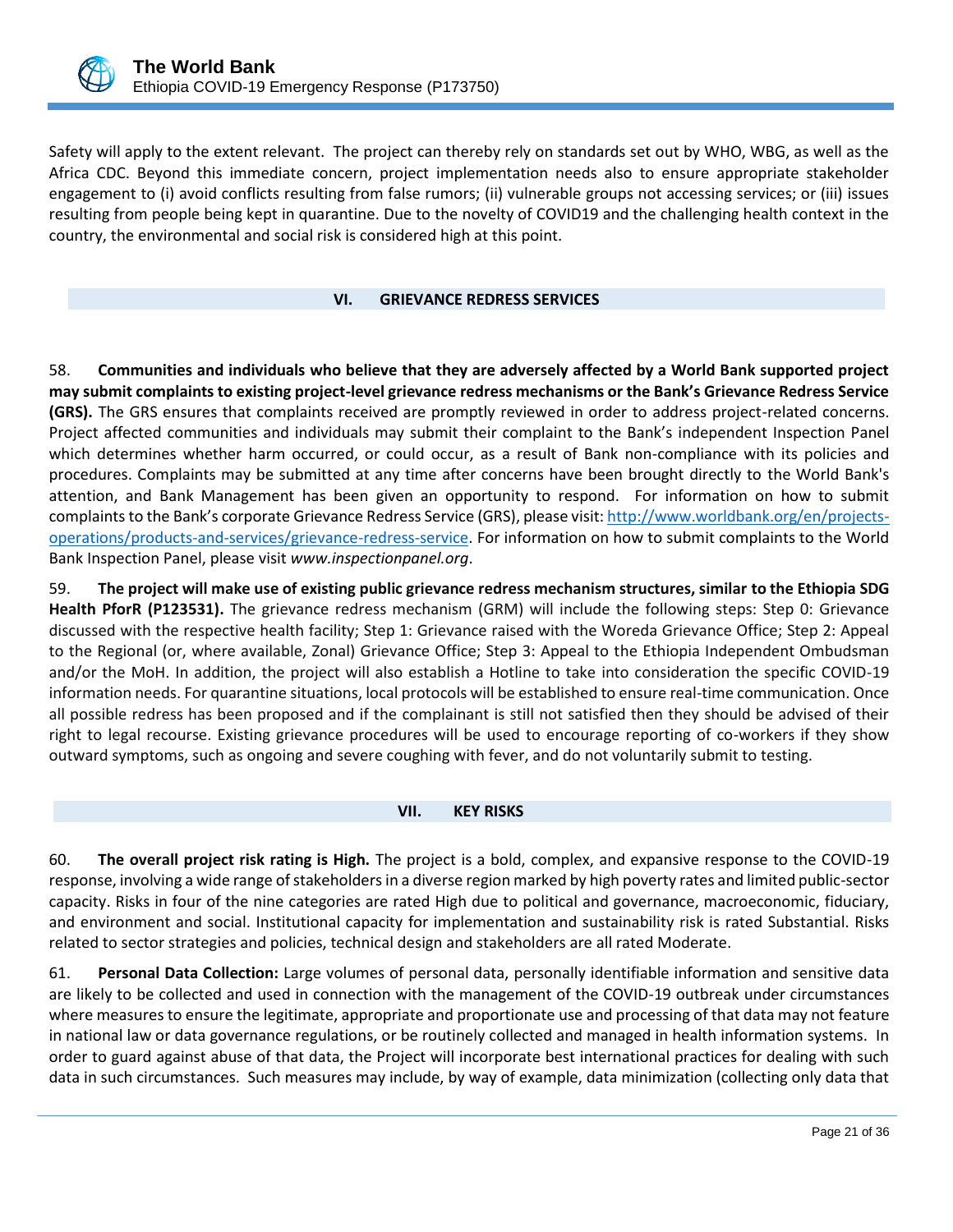is necessary for the purpose); data accuracy (correct or erase data that are not necessary or are inaccurate), use limitations (data are only used for legitimate and related purposes), data retention (retain data only for as long as they are necessary), informing data subjects of use and processing of data, and allowing data subjects the opportunity to correct information about them, etc. In practical terms, operations will ensure that these principles apply through assessments of existing or development of new data governance mechanisms and data standards for emergency and routine healthcare, data sharing protocols, rules or regulations, revision of relevant regulations, training, sharing of global experience, unique identifiers for health system clients, strengthening of health information systems, etc.

62. **Additional risks include:** (i) A breakdown in the global supply chain and availability of essential medicines/commodities, and effects on ability to procure critical inputs to the country's EPRP; (ii) Procurement delays and cost overruns generated by the reduced availability and increased costs of essential commodities; and (iii) Ongoing political and social tensions in country, which may impact coordination and communication efforts. While a considerable degree of risk is inherent in a project of this scale, scope, and ambition, important mitigation measures have been integrated into its design and operational framework and guidelines.

#### *Waivers*

.

63. The waivers received from OPCS will to provide maximum flexibility on disbursement based on the client needs by allowing retroactive financing for up to 40% of the total grant/credit; minimal amount for minimum application size of withdrawal applications, waiver on applying remedial action on lapsed loans which the portfolio currently has but the use of Advance method has been allowed.

| <b>Risk Categories</b>                                             | <b>Rating</b> |
|--------------------------------------------------------------------|---------------|
| <b>Political and Governance</b>                                    | н             |
| Macroeconomic                                                      | н             |
| 3. Sector strategies and policies                                  | M             |
| 4. Technical design of project                                     | M             |
| Institutional capacity for implementation and sustainability<br>5. |               |
| Fiduciary<br>6.                                                    | Н             |
| <b>Environmental and social</b>                                    | н             |
| Stakeholders<br>8.                                                 | М             |
| Overall                                                            | Н             |

# **Table 2: Systematic Operations Risk Rating Tool (SORT)**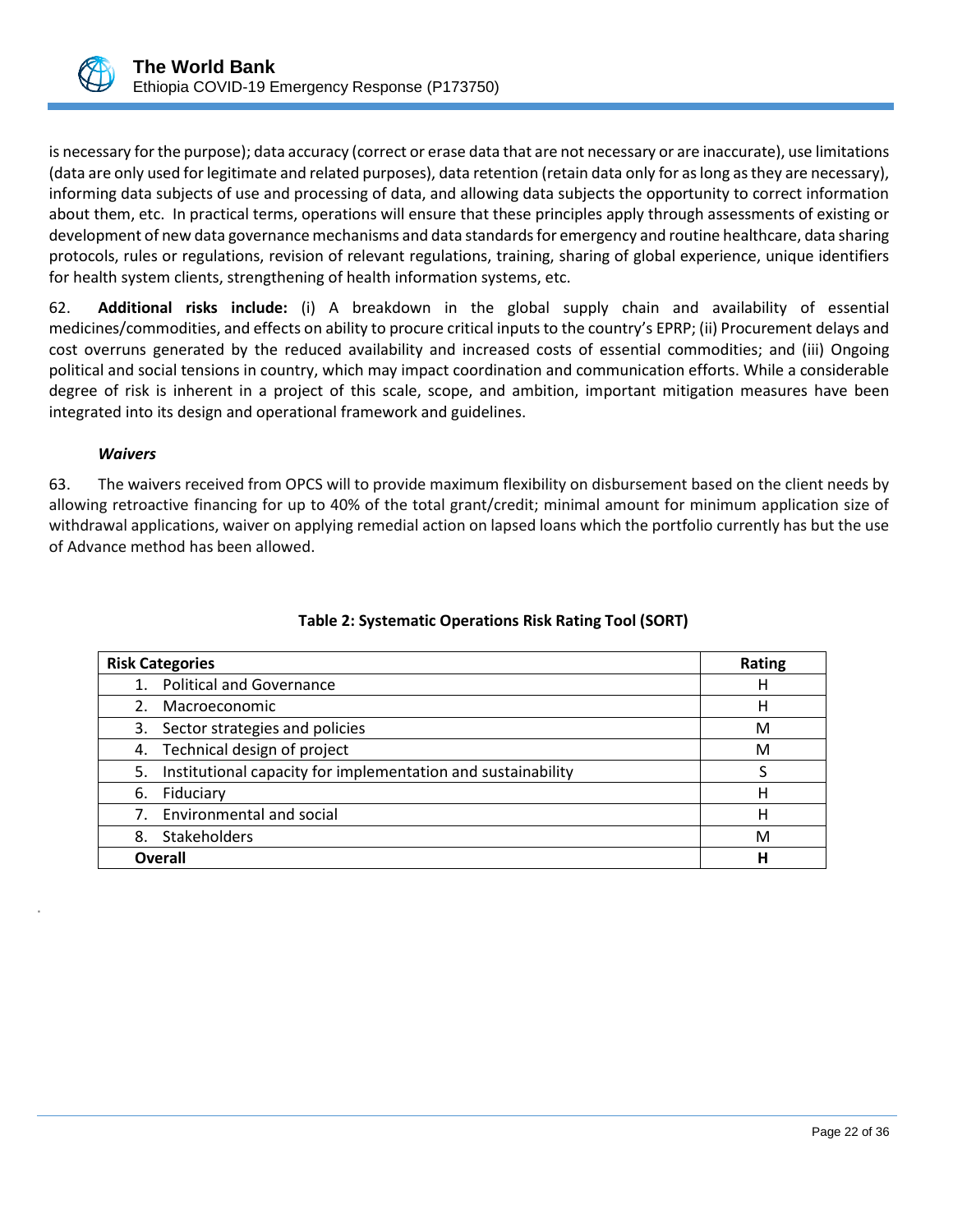

# **VIII. RESULTS FRAMEWORK AND MONITORING**

#### **Results Framework**

**COUNTRY: Ethiopia Ethiopia COVID-19 Emergency Response**

# **Project Development Objective(s)**

To prevent, detect and respond to the threat posed by COVID-19 and strengthen national systems for public health preparedness in Ethiopia.

# <span id="page-27-0"></span>**Project Development Objective Indicators**

| <b>Indicator Name</b>                                                                                                                    | <b>DLI</b> | <b>Baseline</b> | <b>End Target</b> |
|------------------------------------------------------------------------------------------------------------------------------------------|------------|-----------------|-------------------|
|                                                                                                                                          |            |                 |                   |
| Early detection and timely reporting of outbreaks                                                                                        |            |                 |                   |
| Achieving the required timeliness of reporting for COVID-19 and<br>other immediately reportable diseases under IDSR (Percentage)         |            | 0.00            | 80.00             |
| For the first 10 suspect cases in the country, percentage of lab<br>results available within 72 hours (Percentage)                       |            | 0.00            | 80.00             |
| Rapid response to infectious disease outbreaks                                                                                           |            |                 |                   |
| Responding within 24 hours to confirmed outbreaks of COVID-19<br>and other immediately reportable diseases (Percentage)                  |            | 0.00            | 80.00             |
| Percentage of district health centers/district hospitals with<br>pandemic preparedness and response plans MoH guidelines<br>(Percentage) |            | 0.00            | 80.00             |
| Percentage of health facilities with trained staff in infection<br>prevention control per MoH approved protocols (Percentage)            |            | 0.00            | 80.00             |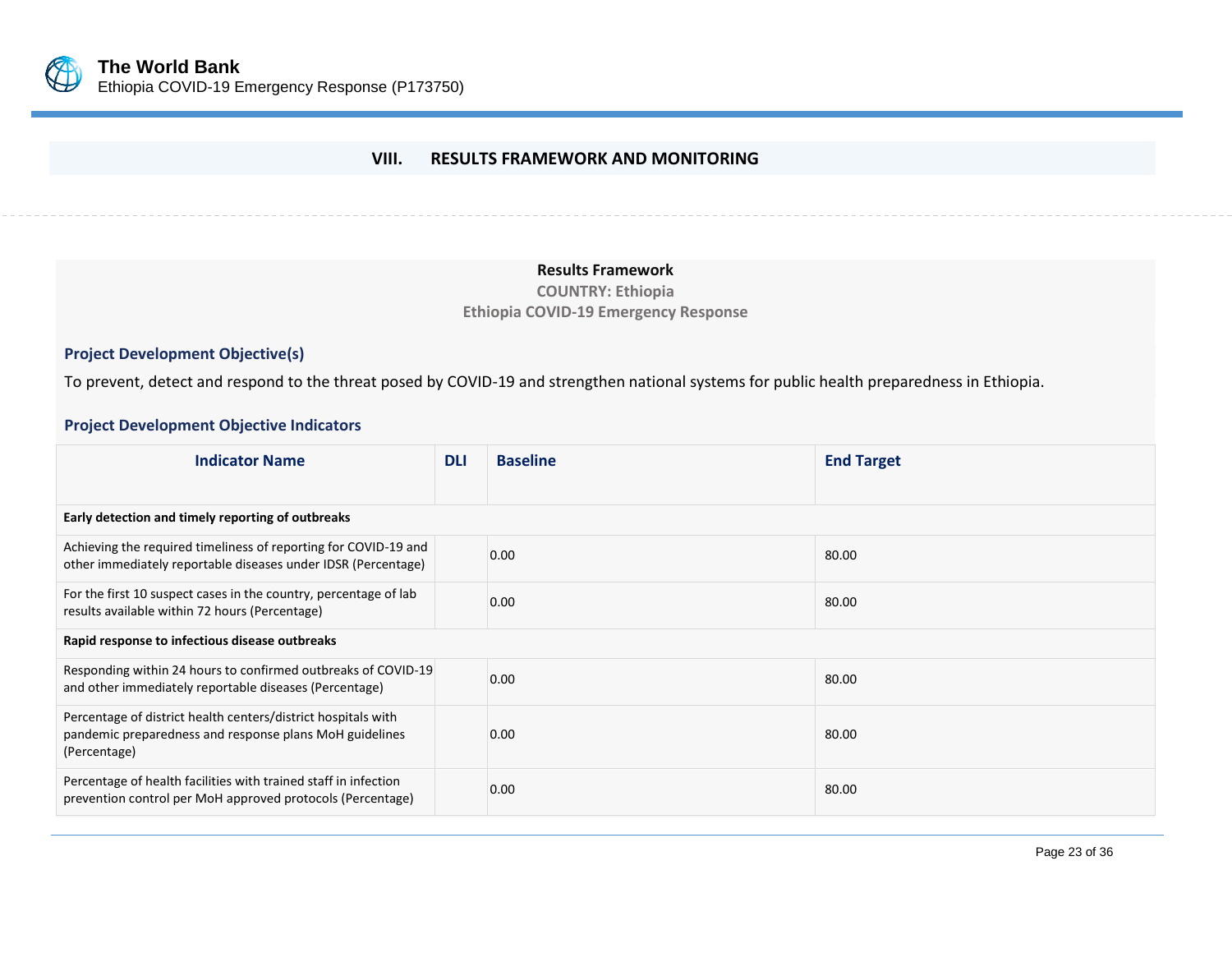

# **Intermediate Results Indicators by Components**

| <b>Indicator Name</b>                                                                                                                                                                                                      | <b>DLI</b> | <b>Baseline</b> | <b>End Target</b> |
|----------------------------------------------------------------------------------------------------------------------------------------------------------------------------------------------------------------------------|------------|-----------------|-------------------|
| <b>Medical Supplies and Equipment</b>                                                                                                                                                                                      |            |                 |                   |
| Percentage of district health centers/district hospitals with<br>personal protective equipment and infection control products<br>and supplies, without stock-outs in preceding two weeks<br>(Percentage)                   |            | 0.00            | 69.00             |
| Number of designated laboratories with COVID-19 diagnostic<br>equipment, test kits, and reagents per MoH guidelines (Number)                                                                                               |            | 1.00            | 15.00             |
| Number of national contact center (call center) established and<br>equipped with medical supplies and equipment. (Number)                                                                                                  |            | 0.00            | 1.00              |
| Number of national and regional influenza laboratories equipped<br>with diagnostic laboratory sample transport materials and<br>Reverse Transcription Rolymerase Chain Reaction (RT-PCR) and<br>negative pressure (Number) |            | 1.00            | 14.00             |
| Number of airports and PoEs received PPE supplies for airport<br>communities and land crossing PoEs. (Number)                                                                                                              |            | 0.00            | 18.00             |
| Preparedness, Capacity Building and Training                                                                                                                                                                               |            |                 |                   |
| Percentage of program-supported regions with pandemic<br>preparedness and response plans per MoH/agriculture guidelines<br>(Percentage)                                                                                    |            | 0.00            | 69.00             |
| Number of "One Health"-based simulation exercises conducted<br>and certified by MoH/ agriculture at national and sub-national<br>levels (Number)                                                                           |            | 0.00            | 13.00             |
| Number of health workers, health facility facilities Surveillance<br>focal persons, PoE screeners, and Woreda, Zonal and regional<br>PHEM officers trained on COVID-19. (Number)                                           |            | 88.00           | 2,457.00          |
| Number of health extension workers received orientation to<br>strength COVID-19 community-based surveillance (Number)                                                                                                      |            | 0.00            | 27,600.00         |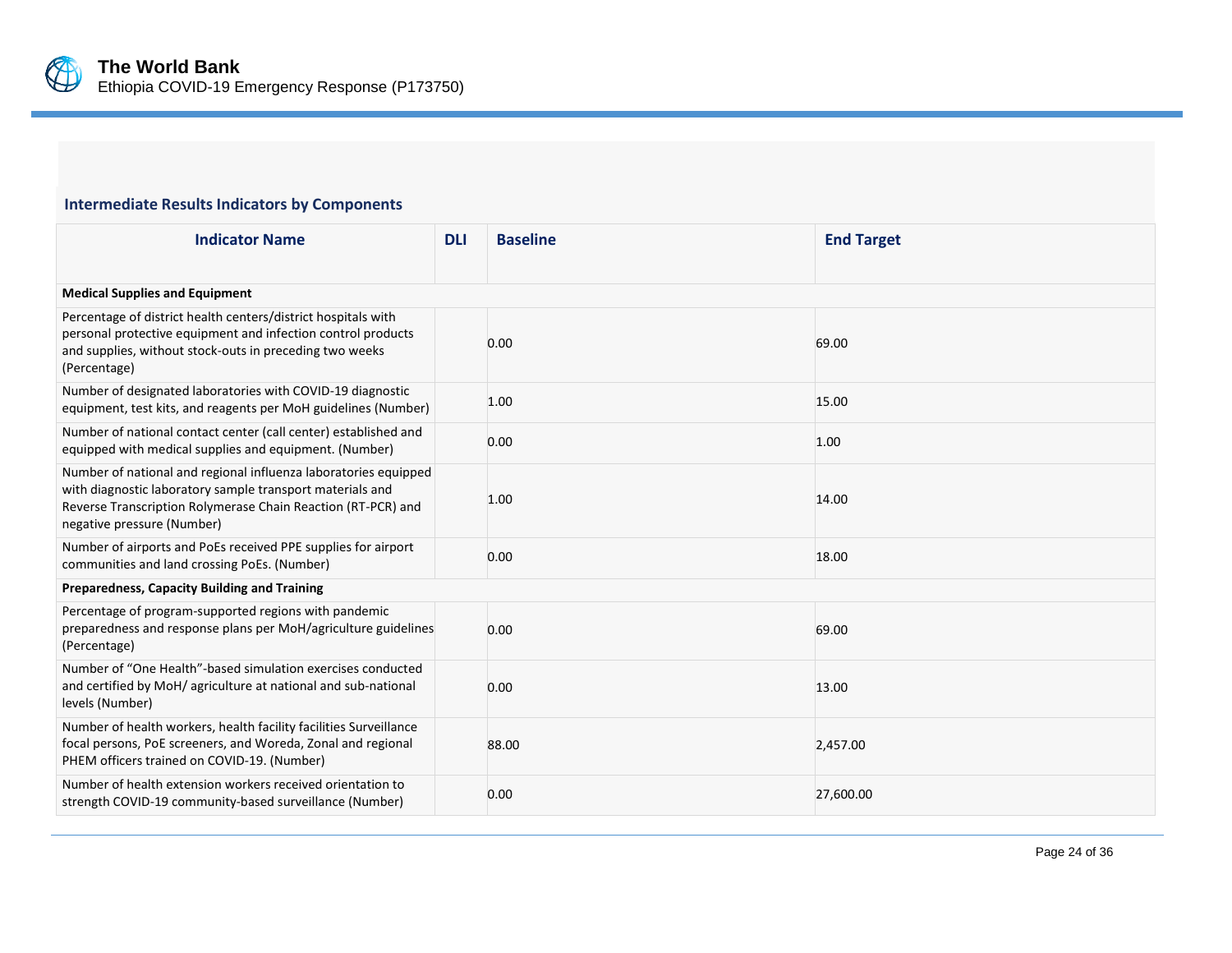

| <b>Indicator Name</b>                                                                                                                                                           | <b>DLI</b> | <b>Baseline</b> | <b>End Target</b> |
|---------------------------------------------------------------------------------------------------------------------------------------------------------------------------------|------------|-----------------|-------------------|
| Number of health workers deployed for COVID-19 preparedness<br>and response. (Number)                                                                                           |            | 96.00           | 1,602.00          |
| <b>Community Discussions and Information Outreach</b>                                                                                                                           |            |                 |                   |
| Number of community conversations conducted at PoEs on their<br>social structure. (Number)                                                                                      |            | 0.00            | 48.00             |
| Number of stakeholders at PoEs (Idir ekup, Dagu, and Abageda<br>meetings, Women Development Army, and community leaders)<br>trained. (Number)                                   |            | 500.00          | 27,600.00         |
| Assessment conducted to identify behavioral and socio-cultural<br>risk factors for COVID-19 covering all the regions. (Yes/No)                                                  |            | No              | Yes               |
| <b>Isolation and Quarantine Centers</b>                                                                                                                                         |            |                 |                   |
| Number of isolation centers, screening sites and quarantine<br>centers established and equipped with medical supplies,<br>protective equipment's and laundry machines. (Number) |            | 0.00            | 174.00            |
| Number of established additional screening posts/room<br>(Number)                                                                                                               |            | 0.00            | 30.00             |
| <b>Project Management and Monitoring</b>                                                                                                                                        |            |                 |                   |
| Number of PoEs, isolation and quarantine centers received<br>weekly supportive supervision and monthly review meetings<br>(Number)                                              |            | 0.00            | 192.00            |
| Number of PoEs, isolation centers and quarantine centers that<br>have prepared daily reports (Number)                                                                           |            | 0.00            | 192.00            |
| Number of monthly assessed (using checklist) PoEs, isolation and<br>quarantine centers (Number)                                                                                 |            | 0.00            | 192.00            |
| Percentage of complaints to the Grievance Redress Mechanism<br>(GRM) satisfactorily addressed within 15 weeks of initial<br>complaint being recorded (Percentage)               |            | 0.00            | 90.00             |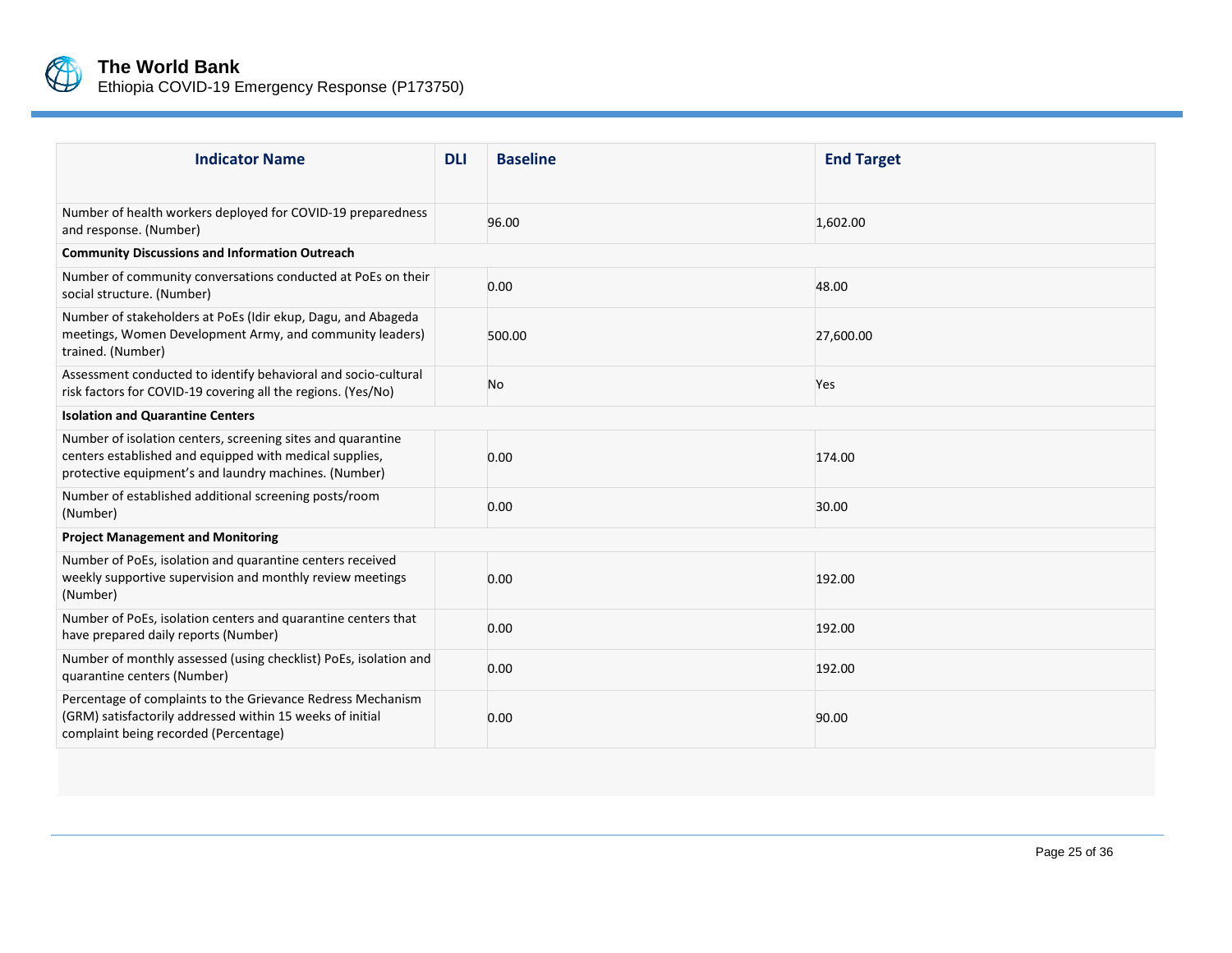

| <b>Monitoring &amp; Evaluation Plan: PDO Indicators</b>                                                                          |                                                                                                                                                                                                                                                               |                  |                    |                                                                                                                                   |                                                     |
|----------------------------------------------------------------------------------------------------------------------------------|---------------------------------------------------------------------------------------------------------------------------------------------------------------------------------------------------------------------------------------------------------------|------------------|--------------------|-----------------------------------------------------------------------------------------------------------------------------------|-----------------------------------------------------|
| <b>Indicator Name</b>                                                                                                            | <b>Definition/Description</b>                                                                                                                                                                                                                                 | <b>Frequency</b> | <b>Datasource</b>  | <b>Methodology for Data</b><br><b>Collection</b>                                                                                  | <b>Responsibility for Data</b><br><b>Collection</b> |
| Achieving the required timeliness of<br>reporting for COVID-19 and other<br>immediately reportable diseases under<br><b>IDSR</b> | Numerator: Number of<br>outbreaks (COVID-19 and<br>other immediately<br>reportable diseases) which<br>were responded to within<br>the required timelines<br>under IDSR<br>Denominator: Total<br>number of outbreaks of<br>immediately reportable<br>diseases. | Quarterly        | Project<br>Reports | Review of Project<br>Reports with defined<br>methodology for data<br>collection for each<br><b>Results Framework</b><br>Indicator | <b>EPHI</b>                                         |
| For the first 10 suspect cases in the<br>country, percentage of lab results<br>available within 72 hours                         | Numerator: First 10<br>suspect cases in the<br>country for which lab<br>results available within 72<br>hours<br>Denominator: First 10<br>suspect cases in the<br>country                                                                                      | Quarterly        | Project<br>Reports | Review of Project<br>Reports with defined<br>methodology for data<br>collection for each<br><b>Results Framework</b><br>Indicator | <b>EPHI</b>                                         |
| Responding within 24 hours to confirmed<br>outbreaks of COVID-19 and other<br>immediately reportable diseases                    | Numerator: Number of<br>confirmed outbreaks of<br>COVID-19 and other<br>immediately reportable<br>diseases responded to<br>within 24 hours.                                                                                                                   | Quarterly        | Project<br>Reports | Review of Project<br>Reports with defined<br>methodology for data<br>collection for each<br><b>Results Framework</b><br>Indicator | <b>EPHI</b>                                         |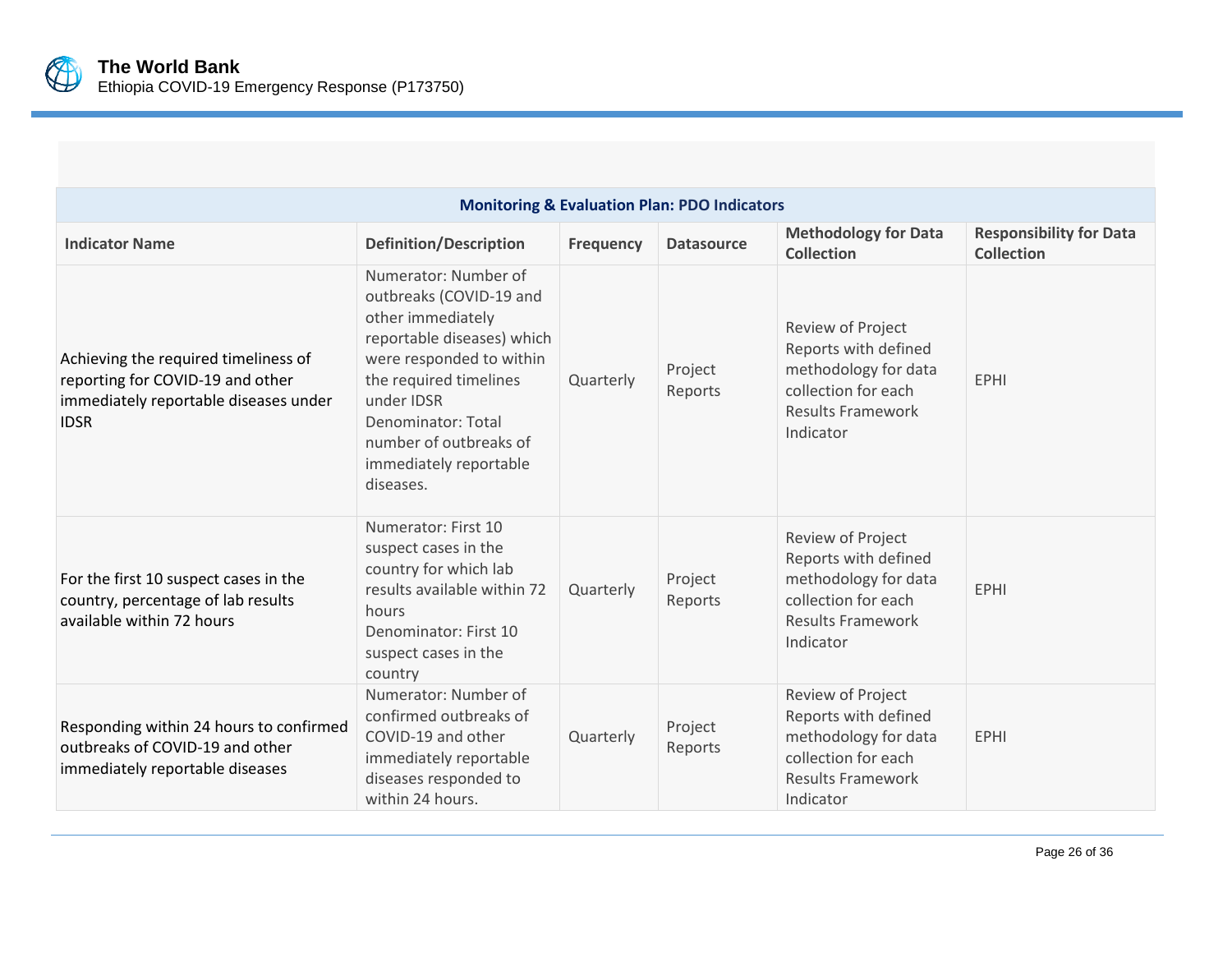

|                                                                                                                                | Denominator: Total<br>number of confirmed<br>outbreaks of COVID-19 and<br>other immediately<br>reportable diseases                                                                                                      |           |                    |                                                                                                                                   |             |
|--------------------------------------------------------------------------------------------------------------------------------|-------------------------------------------------------------------------------------------------------------------------------------------------------------------------------------------------------------------------|-----------|--------------------|-----------------------------------------------------------------------------------------------------------------------------------|-------------|
| Percentage of district health<br>centers/district hospitals with pandemic<br>preparedness and response plans MoH<br>guidelines | Numerator: district health<br>centers/ district hospitals<br>with pandemic<br>preparedness and response<br>plans per MoH Guidelines.<br>Denominator: Total<br>number of district health<br>centers/ district hospitals. | Quarterly | Project<br>Reports | Review of Project<br>Reports with defined<br>methodology for data<br>collection for each<br><b>Results Framework</b><br>Indicator | <b>EPHI</b> |
| Percentage of health facilities with trained<br>staff in infection prevention control per<br>MoH approved protocols            | Numerator: Health facilities<br>with trained staff in<br>infection prevention<br>control per MoH approved<br>protocols<br>Denominator: Total<br>number of health facilities.                                            | Quarterly | Project<br>Reports | Review of Project<br>Reports with defined<br>methodology for data<br>collection for each<br><b>Results Framework</b><br>Indicator | <b>EPHI</b> |

| <b>Monitoring &amp; Evaluation Plan: Intermediate Results Indicators</b>                                        |                                                                             |                  |                    |                                                                   |                                                     |
|-----------------------------------------------------------------------------------------------------------------|-----------------------------------------------------------------------------|------------------|--------------------|-------------------------------------------------------------------|-----------------------------------------------------|
| <b>Indicator Name</b>                                                                                           | <b>Definition/Description</b>                                               | <b>Frequency</b> | <b>Datasource</b>  | <b>Methodology for Data</b><br><b>Collection</b>                  | <b>Responsibility for Data</b><br><b>Collection</b> |
| Percentage of district health<br>centers/district hospitals with personal<br>protective equipment and infection | Numerator: Number of<br>district health centers/<br>district hospitals with | Quarterly        | Project<br>Reports | Review of Project<br>Reports with defined<br>methodology for data | <b>EPHI</b>                                         |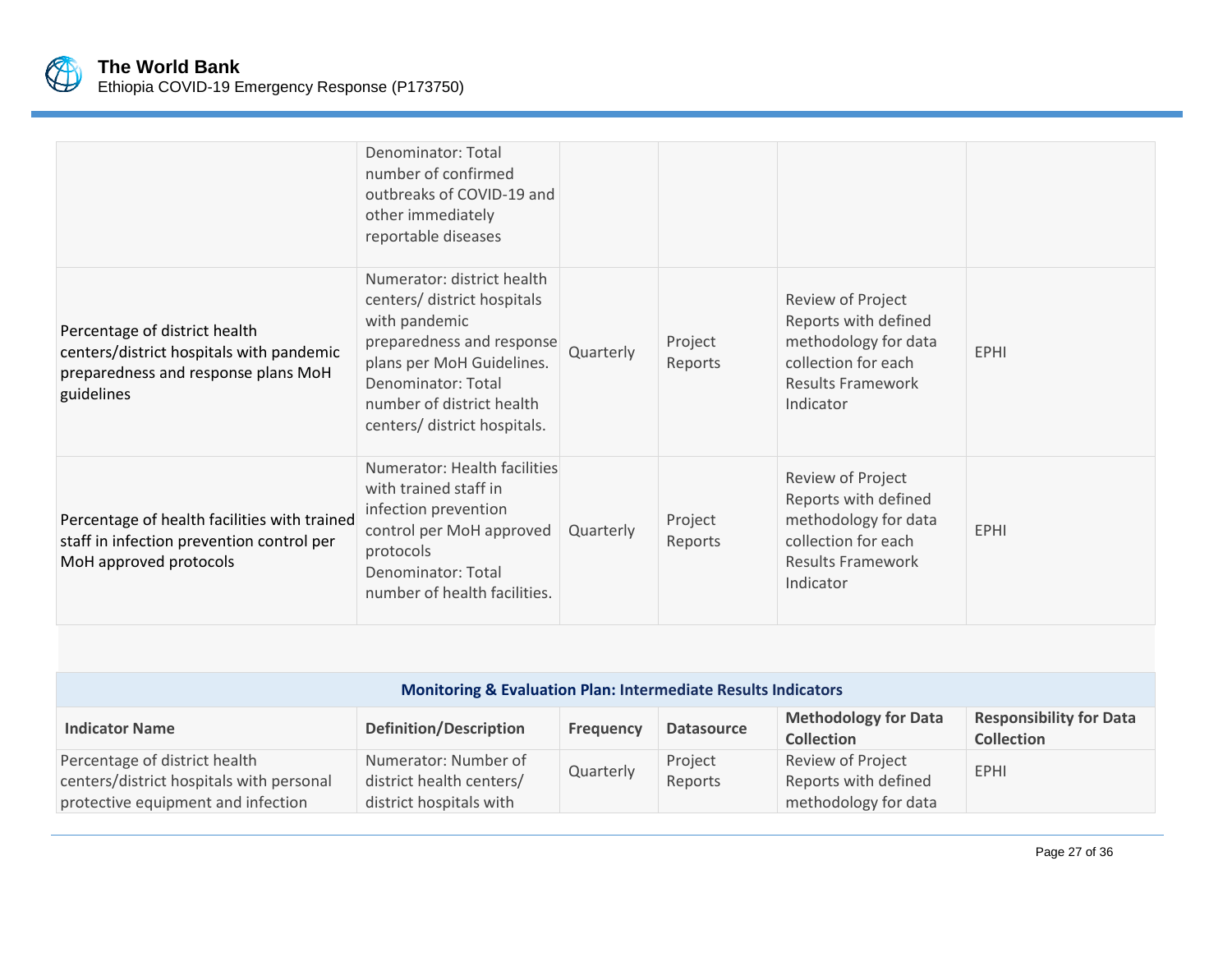

| control products and supplies, without<br>stock-outs in preceding two weeks                                                                                                                                          | personal protective<br>equipment and infection<br>control products and<br>supplies, without stock-<br>outs in preceding two<br>weeks.<br>Denominator: Total<br>number of district health<br>centers/ district hospitals. |           |                    | collection for each<br><b>Results Framework</b><br>Indicator                                                                      |             |
|----------------------------------------------------------------------------------------------------------------------------------------------------------------------------------------------------------------------|--------------------------------------------------------------------------------------------------------------------------------------------------------------------------------------------------------------------------|-----------|--------------------|-----------------------------------------------------------------------------------------------------------------------------------|-------------|
| Number of designated laboratories with<br>COVID-19 diagnostic equipment, test kits,<br>and reagents per MoH guidelines                                                                                               | Number of designated<br>laboratories with COVID-19<br>diagnostic equipment, test<br>kits, and reagents per MoH<br>guidelines.                                                                                            | Quarterly | Project<br>Reports | Review of Project<br>Reports with defined<br>methodology for data<br>collection for each<br><b>Results Framework</b><br>Indicator | <b>EPHI</b> |
| Number of national contact center (call<br>center) established and equipped with<br>medical supplies and equipment.                                                                                                  | Number of national contact<br>center (call center)<br>established and equipped<br>with medical supplies and<br>equipment                                                                                                 | Quarterly | Project<br>Reports | Review of Project<br>Reports with defined<br>methodology for data<br>collection for each<br><b>Results Framework</b><br>Indicator | <b>EPHI</b> |
| Number of national and regional influenza<br>laboratories equipped with diagnostic<br>laboratory sample transport materials and<br>Reverse Transcription Rolymerase Chain<br>Reaction (RT-PCR) and negative pressure | Number of national and<br>regional influenza<br>laboratories equipped with<br>diagnostic laboratory<br>sample transport materials<br>and RT-PCR and negative<br>pressure                                                 | Quarterly | Project<br>Reports | Review of Project<br>Reports with defined<br>methodology for data<br>collection for each<br><b>Results Framework</b><br>Indicator | <b>EPHI</b> |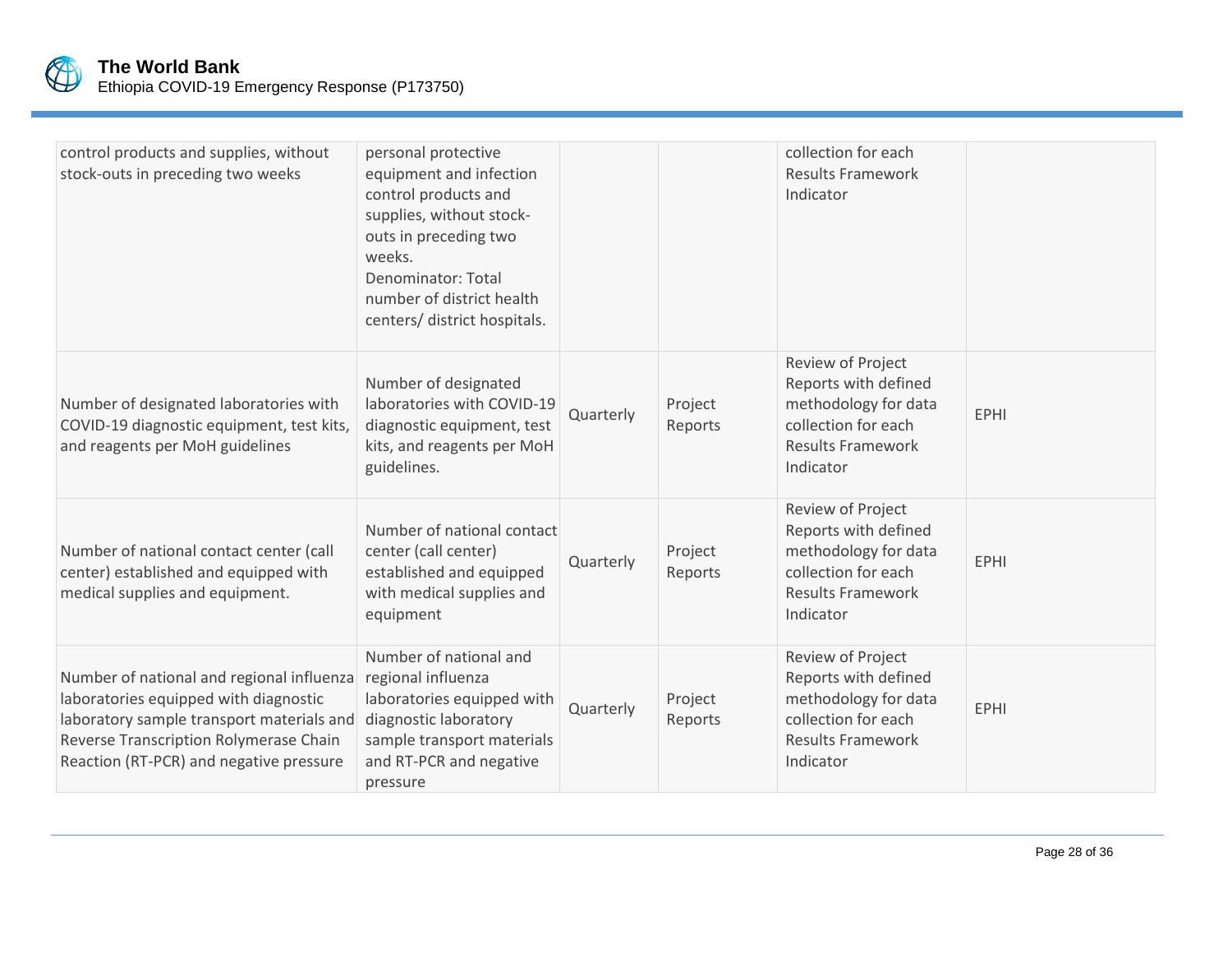

| Number of airports and PoEs received PPE<br>supplies for airport communities and land<br>crossing PoEs.                                                                        | Number of airports and<br>PoEs received PPE supplies<br>for airport communities<br>and land crossing PoEs.                                                                                                  | Quarterly | Project<br>Reports | Review of Project<br>Reports with defined<br>methodology for data<br>collection for each<br><b>Results Framework</b><br>Indicator | <b>EPHI</b> |
|--------------------------------------------------------------------------------------------------------------------------------------------------------------------------------|-------------------------------------------------------------------------------------------------------------------------------------------------------------------------------------------------------------|-----------|--------------------|-----------------------------------------------------------------------------------------------------------------------------------|-------------|
| Percentage of program-supported regions<br>with pandemic preparedness and<br>response plans per MoH/agriculture<br>guidelines                                                  | Numerator: Number of<br>program-supported regions<br>with pandemic<br>preparedness and response<br>plans per MoH/agriculture<br>guidelines<br>Denominator: Total<br>number of program-<br>supported regions | Wuarterly | Project<br>Reports | Review of Project<br>Reports with defined<br>methodology for data<br>collection for each<br><b>Results Framework</b><br>Indicator | <b>EPHI</b> |
| Number of "One Health"-based<br>simulation exercises conducted and<br>certified by MoH/ agriculture at national<br>and sub-national levels                                     | Number of "One Health"-<br>based simulation exercises<br>conducted and certified by<br>MoH/ agriculture at<br>national and sub-national<br>levels                                                           | Quarterly | Project<br>Reports | Review of Project<br>Reports with defined<br>methodology for data<br>collection for each<br><b>Results Framework</b><br>Indicator | <b>EPHI</b> |
| Number of health workers, health facility<br>facilities Surveillance focal persons, PoE<br>screeners, and Woreda, Zonal and<br>regional PHEM officers trained on COVID-<br>19. | Number of Health workers,<br>health facility facilities.<br>Surveillance focal persons,<br>PoE screeners, and<br>Woreda, Zonal and regional<br>PHEM officers trained on<br>COVID-19                         | Quarterly | Project<br>Reports | Review of Project<br>Reports with defined<br>methodology for data<br>collection for each<br><b>Results Framework</b><br>Indicator | <b>EPHI</b> |
| Number of health extension workers<br>received orientation to strength COVID-19                                                                                                | Number of Health<br><b>Extension Workers</b>                                                                                                                                                                | Quarterly | Project<br>Reports | Review of Project<br>Reports with defined                                                                                         | <b>EPHI</b> |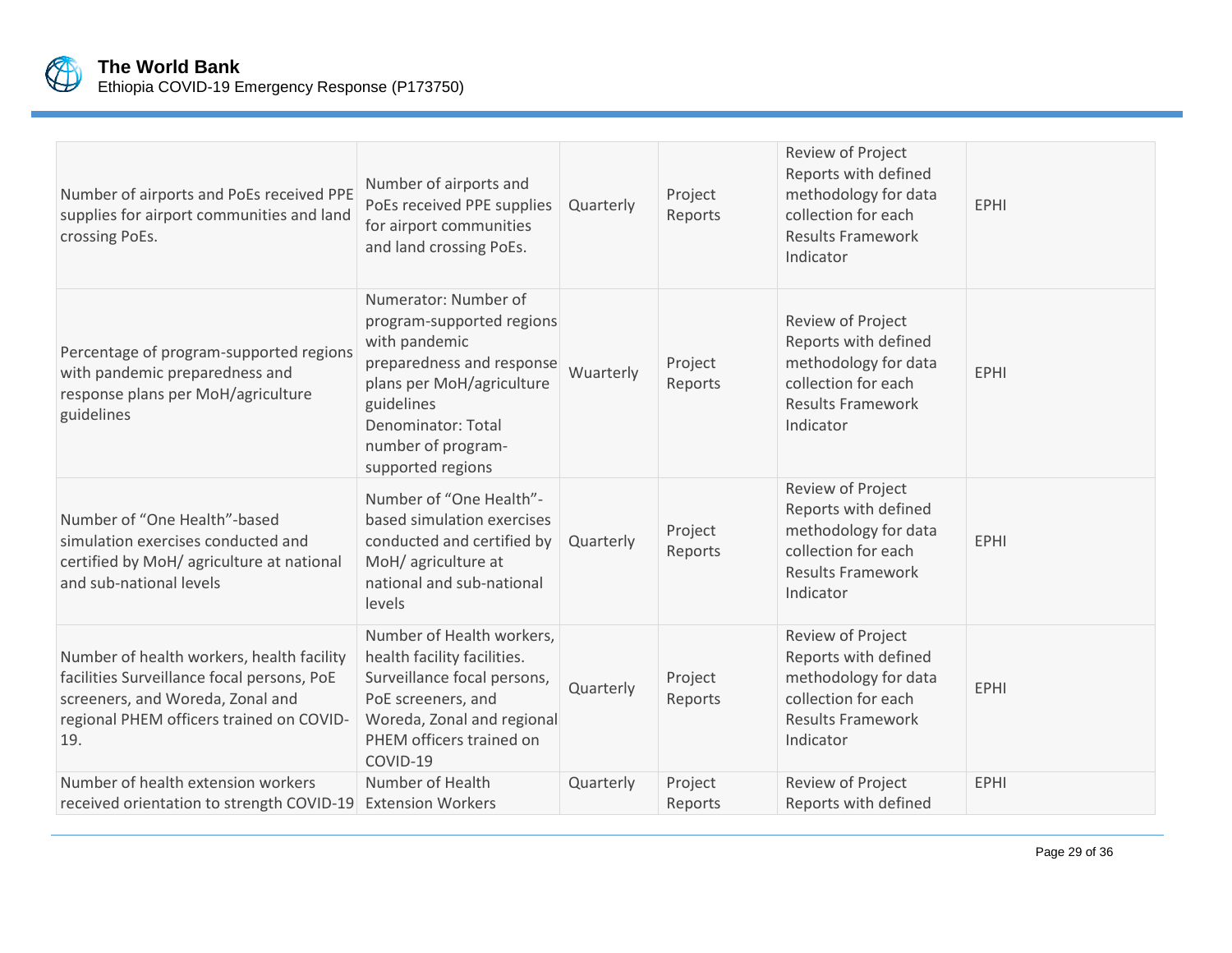

| community-based surveillance                                                                                                            | received orientation to<br>strength COVID-19<br>community-based<br>surveillance                                                              |           |                    | methodology for data<br>collection for each<br><b>Results Framework</b><br>Indicator                                              |             |
|-----------------------------------------------------------------------------------------------------------------------------------------|----------------------------------------------------------------------------------------------------------------------------------------------|-----------|--------------------|-----------------------------------------------------------------------------------------------------------------------------------|-------------|
| Number of health workers deployed for<br>COVID-19 preparedness and response.                                                            | Number of health workers<br>deployed for COVID-19<br>preparedness and<br>response.                                                           | Quarterly | Project<br>Reports | Review of Project<br>Reports with defined<br>methodology for data<br>collection for each<br><b>Results Framework</b><br>Indicator | <b>EPHI</b> |
| Number of community conversations<br>conducted at PoEs on their social<br>structure.                                                    | Number of community<br>conversations conducted at Quarterly<br>PoEs on their social<br>structure                                             |           | Project<br>Reports | Review of Project<br>Reports with defined<br>methodology for data<br>collection for each<br><b>Results Framework</b><br>Indicator | <b>EPHI</b> |
| Number of stakeholders at PoEs (Idir<br>ekup, Dagu, and Abageda meetings,<br>Women Development Army, and<br>community leaders) trained. | Number of stakeholders at<br>PoEs (Idir ekup, Dagu, and<br>Abageda meetings, Women<br>Development Army, and<br>community leaders)<br>trained | Quarterly | Project<br>Reports | Review of Project<br>Reports with defined<br>methodology for data<br>collection for each<br><b>Results Framework</b><br>Indicator | <b>EPHI</b> |
| Assessment conducted to identify<br>behavioral and socio-cultural risk factors<br>for COVID-19 covering all the regions.                | Assessment conducted to<br>identify behavioral and<br>socio-cultural risk factors<br>for COVID-19 covering all<br>the regions (Yes/No)       | Quarterly | Project<br>Reports | Review of Project<br>Reports with defined<br>methodology for data<br>collection for each<br><b>Results Framework</b><br>Indicator | <b>EPHI</b> |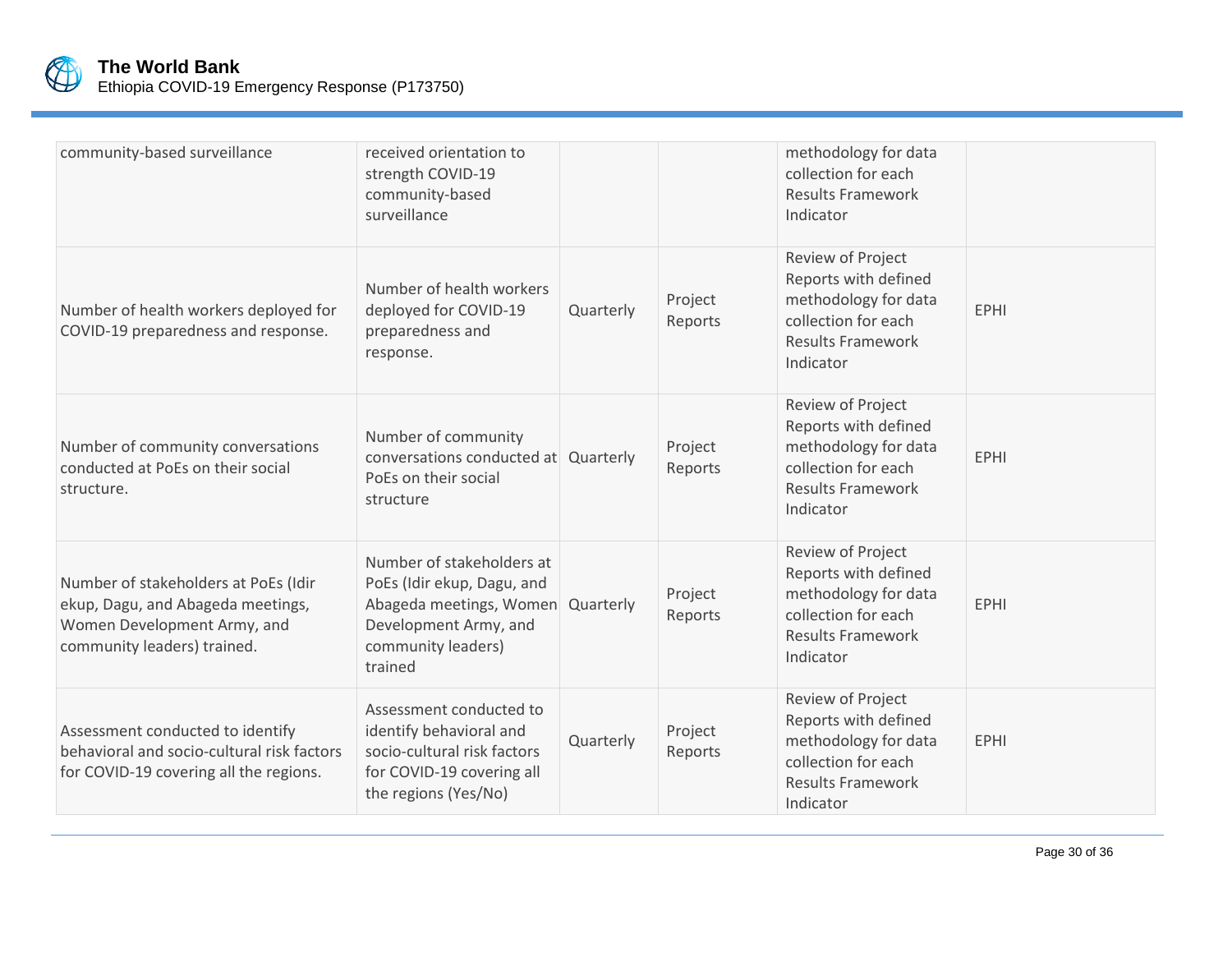

| Number of isolation centers, screening<br>sites and quarantine centers established<br>and equipped with medical supplies,<br>protective equipment's and laundry<br>machines. | 174 (15 isolation centers,<br>138 quarantine centers<br>and 18 screening sites)                                                 | Quarterly | Project<br>Reports | Review of Project<br>Reports with defined<br>methodology for data<br>collection for each<br><b>Results Framework</b><br>Indicator | <b>EPHI</b> |
|------------------------------------------------------------------------------------------------------------------------------------------------------------------------------|---------------------------------------------------------------------------------------------------------------------------------|-----------|--------------------|-----------------------------------------------------------------------------------------------------------------------------------|-------------|
| Number of established additional<br>screening posts/room                                                                                                                     | Number of established<br>additional screening<br>posts/room                                                                     | Quarterly | Project<br>Reports | Review of Project<br>Reports with defined<br>methodology for data<br>collection for each<br><b>Results Framework</b><br>Indicator | <b>EPHI</b> |
| Number of PoEs, isolation and quarantine<br>centers received weekly supportive<br>supervision and monthly review meetings                                                    | Number of PoEs, isolation<br>and quarantine centers<br>received weekly supportive<br>supervision and monthly<br>review meetings | Quarterly | Project<br>Reports | Review of Project<br>Reports with defined<br>methodology for data<br>collection for each<br><b>Results Framework</b><br>Indicator | <b>EPHI</b> |
| Number of PoEs, isolation centers and<br>quarantine centers that have prepared<br>daily reports                                                                              | Number of PoEs, isolation<br>centers and quarantine<br>centers that have prepared<br>daily reports                              | Quarterly | Project<br>Reports | Review of Project<br>Reports with defined<br>methodology for data<br>collection for each<br><b>Results Framework</b><br>Indicator | <b>EPHI</b> |
| Number of monthly assessed (using<br>checklist) PoEs, isolation and quarantine                                                                                               | Number of monthly<br>assessed (using checklist)                                                                                 | Quarterly | Project<br>Reports | Review of Project<br>Reports with defined                                                                                         | <b>EPHI</b> |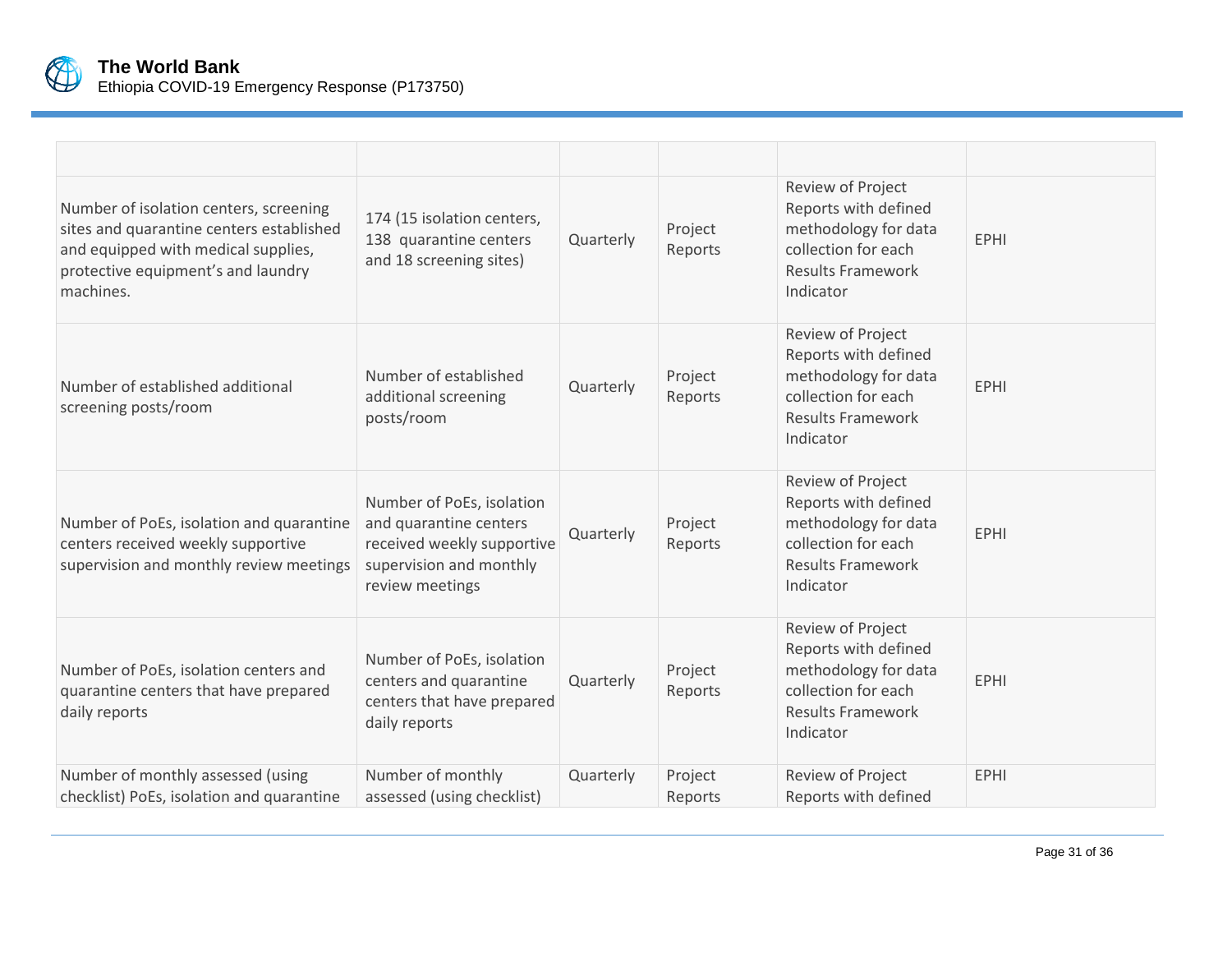

.

| centers                                                                                                                                                 | PoEs, isolation and<br>quarantine centers                                                                                                                              |           |                    | methodology for data<br>collection for each<br><b>Results Framework</b><br>Indicator                                              |             |
|---------------------------------------------------------------------------------------------------------------------------------------------------------|------------------------------------------------------------------------------------------------------------------------------------------------------------------------|-----------|--------------------|-----------------------------------------------------------------------------------------------------------------------------------|-------------|
| Percentage of complaints to the<br>Grievance Redress Mechanism (GRM)<br>satisfactorily addressed within 15 weeks<br>of initial complaint being recorded | Numerator: Number of<br>complaints to the GRM<br>addressed in four weeks of<br>initial complaint being<br>recorded.<br>Denominator: Number of<br>complaints to the GRM | Quarterly | Project<br>Reports | Review of Project<br>Reports with defined<br>methodology for data<br>collection for each<br><b>Results Framework</b><br>Indicator | <b>EPHI</b> |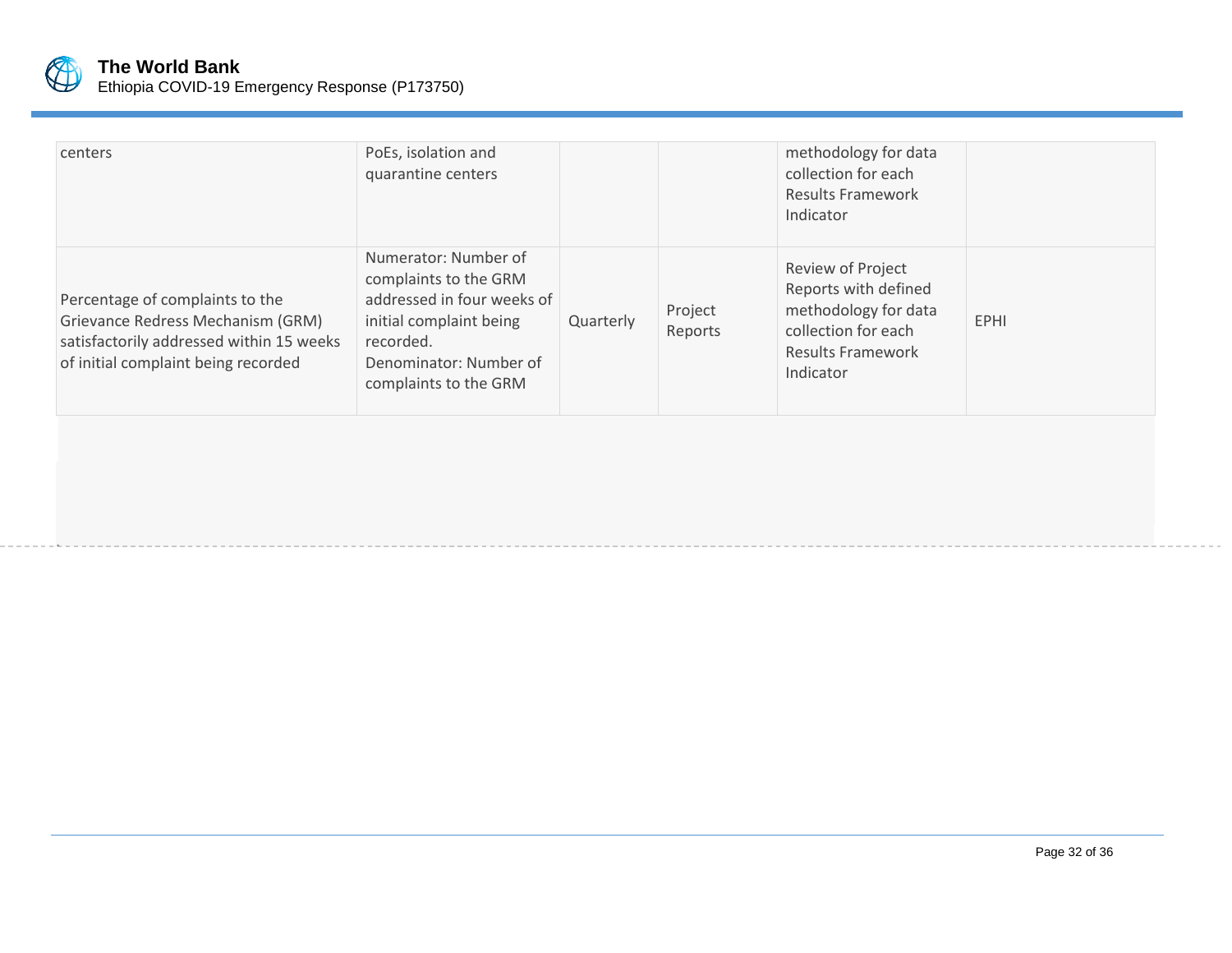<span id="page-37-0"></span>

# **ANNEX 1: Project Costs**

**COUNTRY: Ethiopia Ethiopia COVID-19 Emergency Response**

# **COSTS AND FINANCING OF THE COUNTRY PROJECT**

| <b>Program Components</b>                             | Project<br>Cost | <b>IBRD or IDA</b><br><b>Financing</b> | Trust<br><b>Funds</b> | Counterpart<br><b>Funding</b> |
|-------------------------------------------------------|-----------------|----------------------------------------|-----------------------|-------------------------------|
| <b>Medical Supplies and Equipment</b>                 | 43.97           | 43.97                                  | 0.00                  | 0.00                          |
| Preparedness, Capacity Building and Training          | 22.20           | 22.20                                  | 0.00                  | 0.00                          |
| <b>Community Discussions and Information Outreach</b> | 8.50            | 8.50                                   | 0.00                  | 0.00                          |
| Quarantine, Isolation and Treatment Centers           | 6.93            | 6.93                                   | 0.00                  | 0.00                          |
| Project Implementation and Monitoring                 | 1.00            | 1.00                                   | 0.00                  | 0.00                          |
| <b>Total Costs</b>                                    |                 |                                        |                       |                               |
| <b>Total Costs</b>                                    | 82.60           |                                        |                       |                               |
| <b>Front End Fees</b>                                 | 0.00            |                                        |                       |                               |
| <b>Total Financing Required</b>                       | 82.60           |                                        |                       |                               |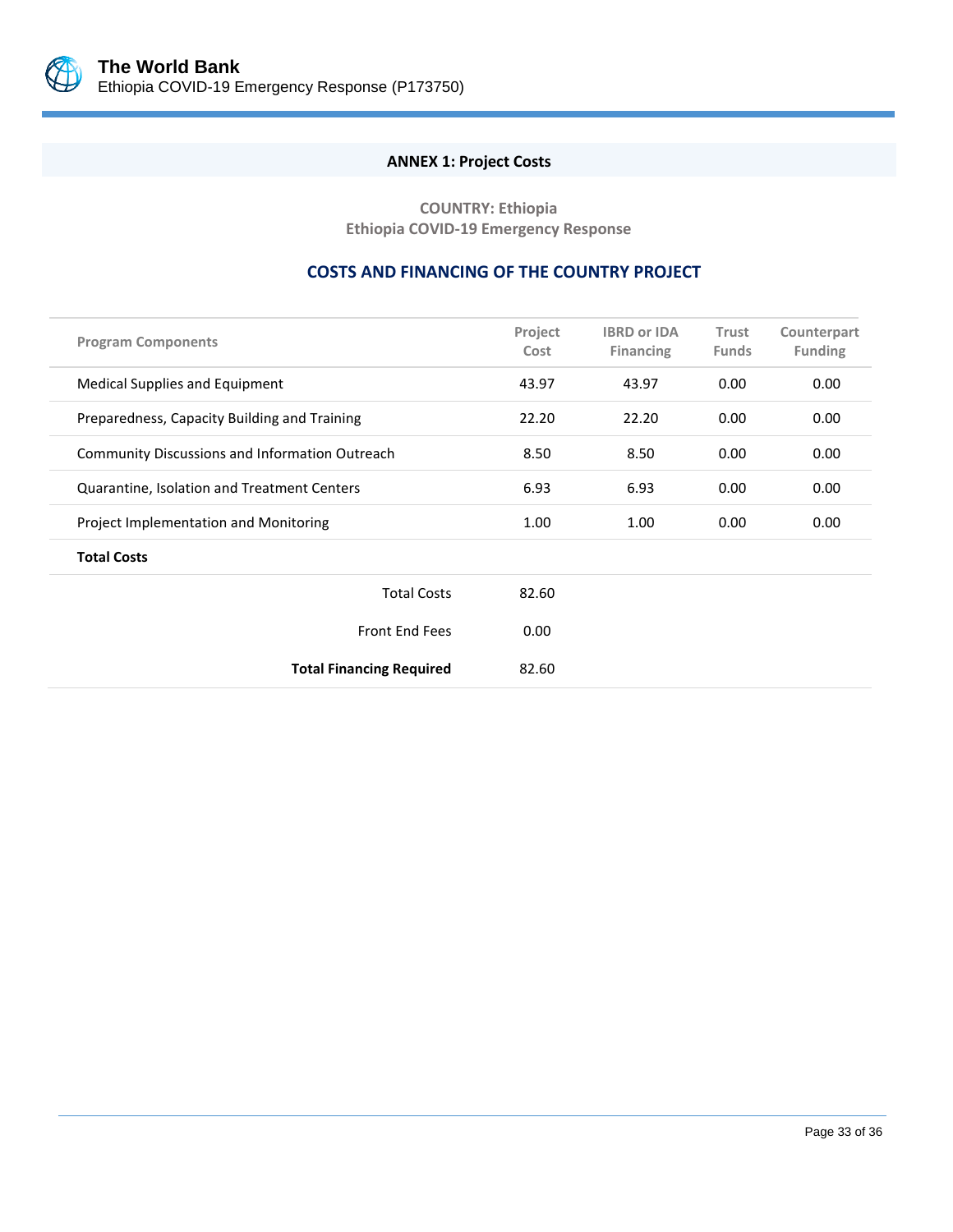

#### **ANNEX 2: Implementation Arrangements and Support Plan**

**COUNTRY: Ethiopia Ethiopia COVID-19 Emergency Response**

<span id="page-38-0"></span>1. **The implementation support for this project will build on existing arrangements for the components of the Africa CDC Regional Project (P167916).** Implementation support will focus on ensuring timely implementation of agreed project action plans and activities; providing the necessary guidance in the implementation of proposed assessments; and documenting lessons learnt. The World Bank will be working with other key stakeholders including partners supporting these initiatives. The focus areas will be:

- **Monitoring and Evaluation:** Providing technical support during implementation support; building capacities for designing and implementation of behavioral and sociocultural risk factors assessments; for conducting a One Health"-based simulation exercises in collaboration with Agriculture at national and sub-national levels; and undertaking impact assessments of the behavioral and sociocultural; building the capacity for PIU and GMU's on self-assessment and documenting lesson learnt. Semi-annually review will be conducted by the respective stakeholders and verify the findings of the self-assessments.
- **Procurement:** (i) support EPHI in finalization of procurement manual and Standard Bidding documents; (ii) provide inputs to capacity building of EPHI, PMU and MoH Procurement Units; and (iii) monitor implementation of agreed risk mitigation measures.
- **Financial Management:** Support and follow-up the implementation of the FM action plans based on the FM assessment results. In addition to the regular FM related support, FM supervision mission will be conducted semi-annually to review the FM arrangements and obtain reasonable assurance that project resources are being used for the intended purposes. This exercise will also help to build the capacity of the finance units and Internal Audit department of implementing entities in ensuring robust FM and effective oversight.
- **Environmental and Social:** Monitor the implementation of the agreed safeguard tools and measures including SEP at all level and provide guidance in revising the existing ESMF. The RCCE activities will need a strong and diverse support group, including expertise on health/COVID19, local sociopolitical context and social dynamics, and communication/media expertise, all in addition to World Bank standards expertise. The way the World Bank will support the Government will depend on how the Government will procure the same expertise on their side. Given the sensitivity as well as time pressure on this aspect, the World Bank will mobilize additional expertise with short-term consultants. Implementation support will also include creation of coordination structures within the World Bank as well as between the World Bank and the Government.

#### **Table 1.1: Dated Covenant for Implementation Readiness**

| <b>Action</b>                                                                                                                                                     | <b>Timeline</b>        |
|-------------------------------------------------------------------------------------------------------------------------------------------------------------------|------------------------|
| the Recipient shall recruit a finance officer, a procurement officer, and an                                                                                      | One (1) month after    |
| environmental and social safeguards officer for the Grants Management Unit, in<br>each case, with qualifications, experience and terms of reference acceptable to | project effectiveness. |
| the World Bank.                                                                                                                                                   |                        |
| The Recipient shall prepare and adopt a project implementation manual                                                                                             | One (1) month after    |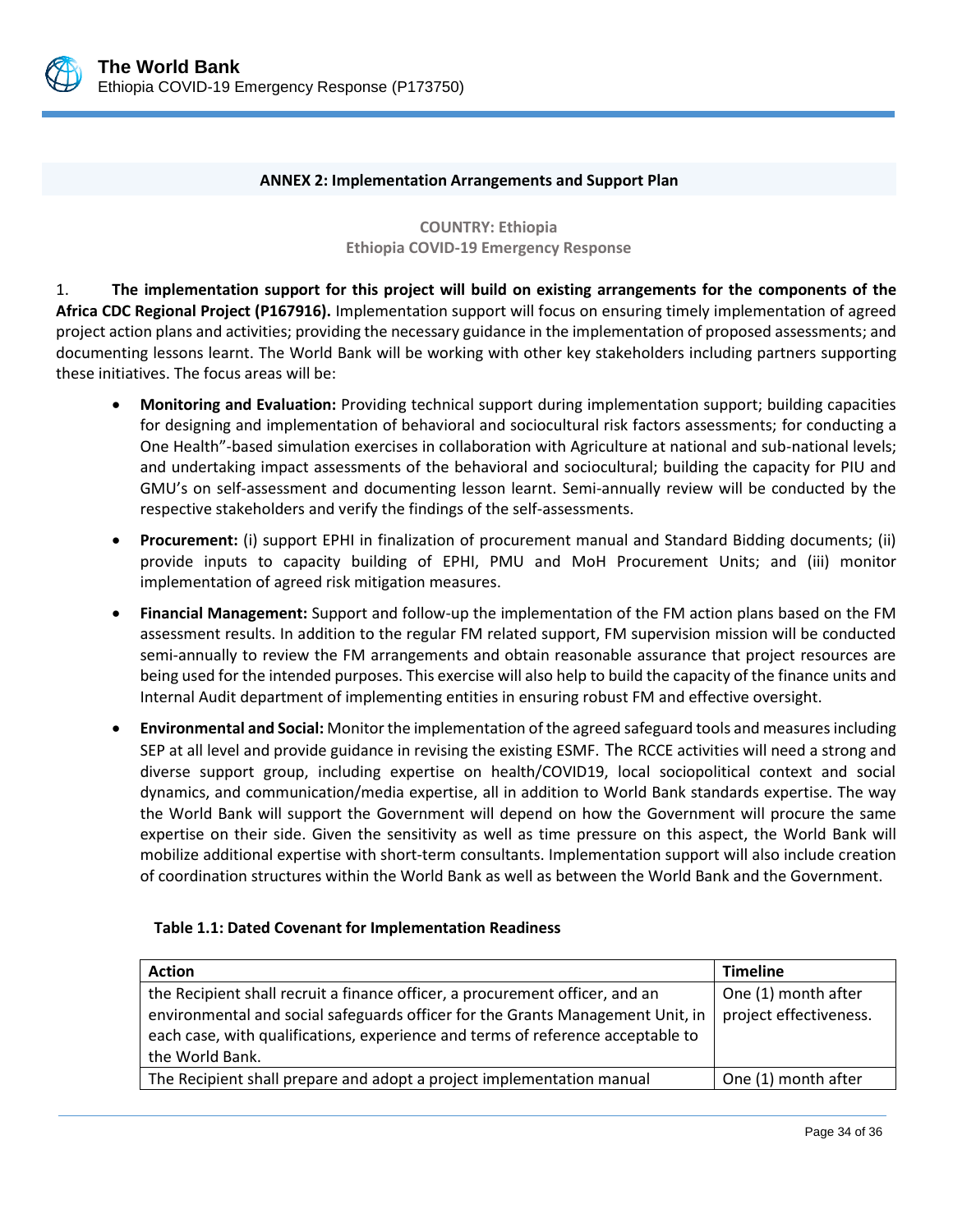| ("Project Implementation Manual") containing detailed guidelines and               | project effectiveness. |
|------------------------------------------------------------------------------------|------------------------|
| procedures for the implementation of the project, including with respect to:       |                        |
| administration and coordination, monitoring and evaluation, financial              |                        |
| management, procurement and accounting procedures, environmental and               |                        |
| social safeguards, corruption and fraud mitigation measures, a grievance           |                        |
| redress mechanism, personal data collection and processing in accordance with      |                        |
| the applicable WHO and national guidelines, roles and responsibilities for         |                        |
| project implementation, and such other arrangements and procedures as shall        |                        |
| be required for the effective implementation of the project, in form and           |                        |
| substance satisfactory to the World Bank.                                          |                        |
| The Recipient shall prepare a draft work plan and budget for project               | One (1) month after    |
| implementation, setting forth, inter alia: (i) a detailed description of the       | project effectiveness. |
| planned activities, including any proposed conferences and Training, under the     |                        |
| project for the period covered by the plan; (ii) the sources and proposed use of   |                        |
| funds therefor; (iii) procurement and environmental and social safeguards          |                        |
| arrangements therefor, as applicable and; (iv) responsibility for the execution of |                        |
| said project activities, budgets, start and completion dates, outputs and          |                        |
| monitoring indicators to track progress of each activity.                          |                        |

# **Table 1.2: Focus areas for Implementation Support**

| Time                  | <b>Focus</b>                                                                                                                                                  | <b>Skills Needed</b>                                                                            | <b>Resource Estimate</b><br>(US\$) | <b>Partner Role</b>                 |
|-----------------------|---------------------------------------------------------------------------------------------------------------------------------------------------------------|-------------------------------------------------------------------------------------------------|------------------------------------|-------------------------------------|
| First three<br>months | Development of three<br>months plan;<br>undertaking the<br>behavioral and<br>sociocultural risk<br>factors assessments;<br>inducting a "One<br>Health"-based. | Monitoring and<br>٠<br>evaluation<br>Fiduciary<br>Social and<br>environment                     | 100,000                            | Coordination with<br>WHO and others |
|                       | Conducting a "One<br>Health"-based<br>simulation exercises.                                                                                                   | Technical<br>Hands on<br>monitoring and<br>evaluation<br>support for<br>simulation<br>exercises |                                    |                                     |